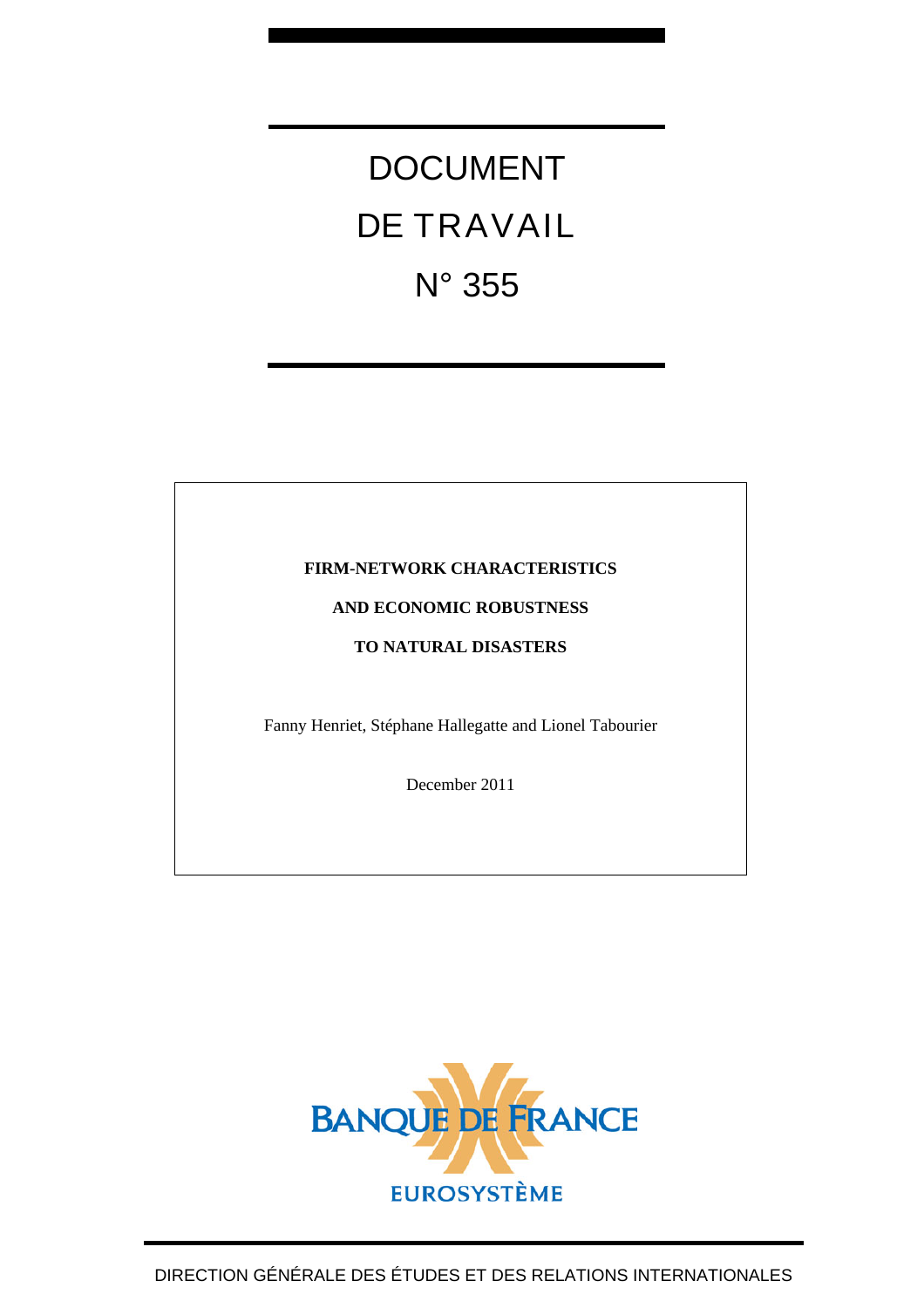# DIRECTION GÉNÉRALE DES ÉTUDES ET DES RELATIONS INTERNATIONALES

# **FIRM-NETWORK CHARACTERISTICS**

# **AND ECONOMIC ROBUSTNESS**

## **TO NATURAL DISASTERS**

Fanny Henriet, Stéphane Hallegatte and Lionel Tabourier

December 2011

Les Documents de travail reflètent les idées personnelles de leurs auteurs et n'expriment pas nécessairement la position de la Banque de France. Ce document est disponible sur le site internet de la Banque de France « [www.banque-france.fr](http://www.banque-france.fr/) ».

Working Papers reflect the opinions of the authors and do not necessarily express the views of the Banque de France. This document is available on the Banque de France Website "[www.banque-france.fr](http://www.banque-france.fr/)".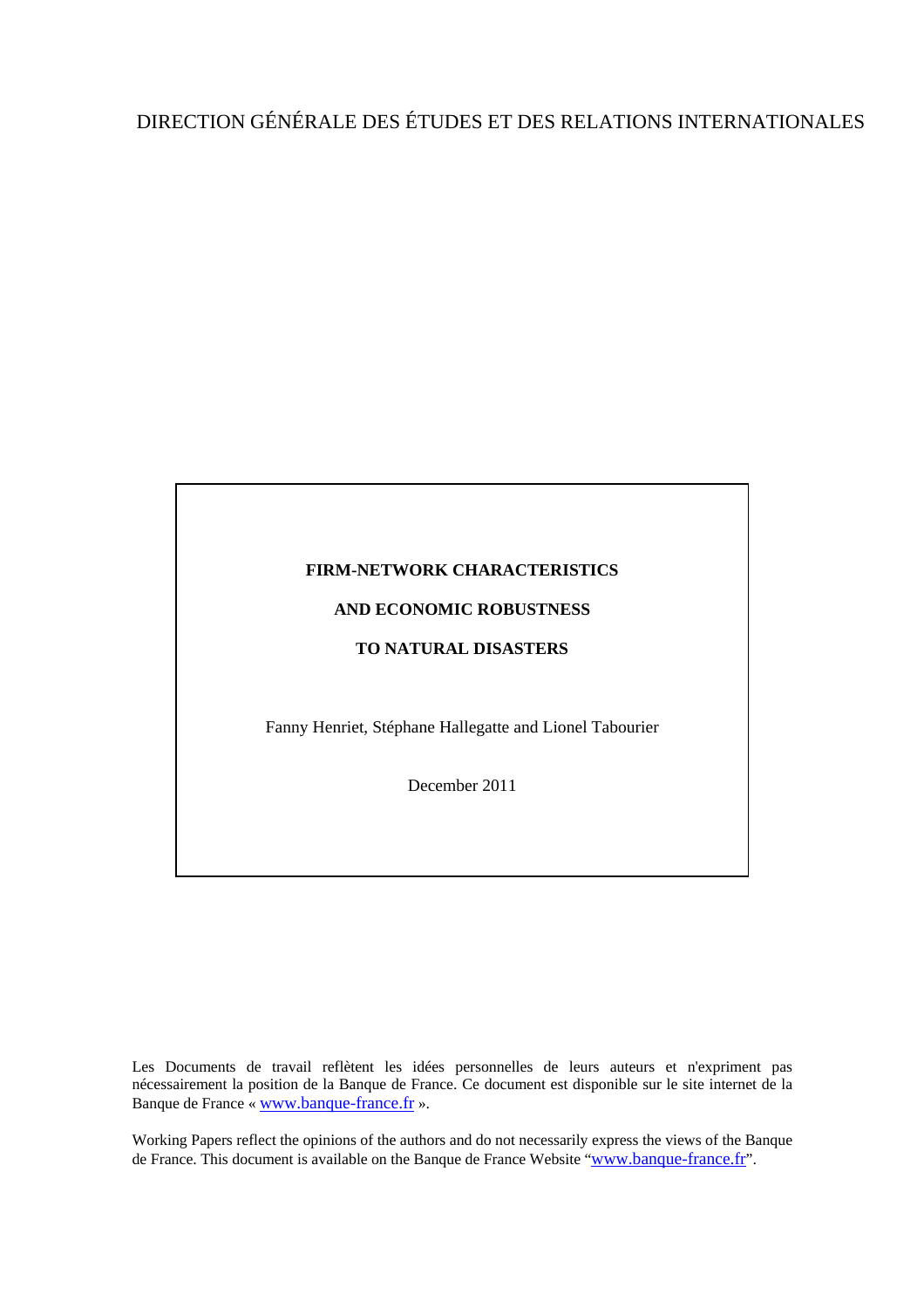# Firm-Network Characteristics and Economic Robustness to Natural Disasters

Fanny Henriet <sup>∗,a,b</sup>, Stéphane Hallegatte<sup>c,d</sup>, and Lionel Tabourier<sup>e,f</sup>

<sup>a</sup>Banque de France, DGEI-DEMS, Paris, France <sup>b</sup>Paris School of Economics, Paris, France <sup>c</sup>Centre International de Recherche sur l'Environnment et le Développement, Paris, France <sup>d</sup>Ecole Nationale de la Météorologie, Météo-France, Toulouse, France <sup>e</sup>Service de Physique de l'Etat Condensé, CEA Saclay, France <sup>f</sup>Centre de Recherche en Epistémologie Appliquée, CNRS/Ecole Polytechnique, Paris, France

<sup>∗</sup>Address : Banque de France, DGEI-DEMS-SEPS, 31 rue Croix des Petits Champs, Paris Cedex 01 75049, France. Tel : +33142924981. e-mail : fanny.henriet@googlemail.com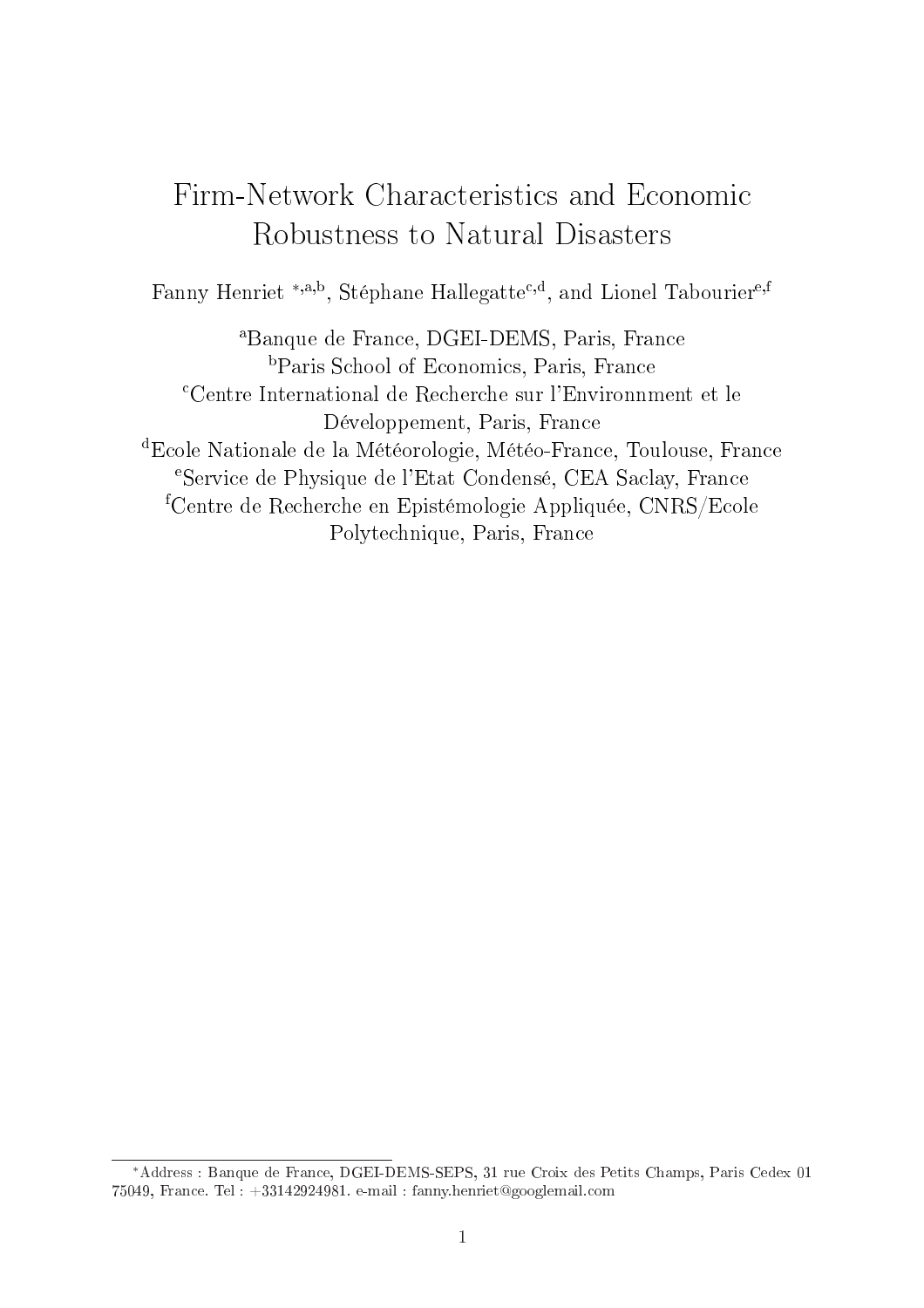# Résumé

Cet article étudie la robustesse d'une économie régionale à un choc exogène tel qu'une catastrophe naturelle. Il est basé sur une modèle dynamique qui représente une économie régionale comme un réseau d'unités de production constitué à partir d'une table entrée sortie sectorielle. Les résultats suggèrent que les pertes de production liées aux catastrophes naturelles dépendent de l'hétérogénéité des pertes directes et de la structure du réseau économique. Deux indices agrégés — la concentration et le regroupement — apparaissent comme déterminants dans la résilience à un choc, offrant des possibilités de stratégies d'amélioration de la résilience.

Mots clés : Catastrophe naturelles, Réseaux. Codes JEL : C63 ; D85 ; L14 ; Q54

# Abstract

This article proposes a theoretical framework to investigate economic robustness to exogenous shocks such as natural disasters. It is based on a dynamic model that represents a regional economy as a network of production units through the disaggregation of sectorscale Input-Output tables. Results suggest that disaster-related output losses depend on direct losses heterogeneity and on the economic network structure. Two aggregate indexes  $\sim$  concentration and clustering  $\sim$  appear as important drivers of economic robustness, offering opportunities for robustness-enhancing strategies. Modern industrial organization seems to reduce short-term robustness in a trade-off against higher efficiency in normal times.

Keywords : Natural disasters, Economic impacts, Economic Network  $JEL$  classification : C63 : D85 : L14 : Q54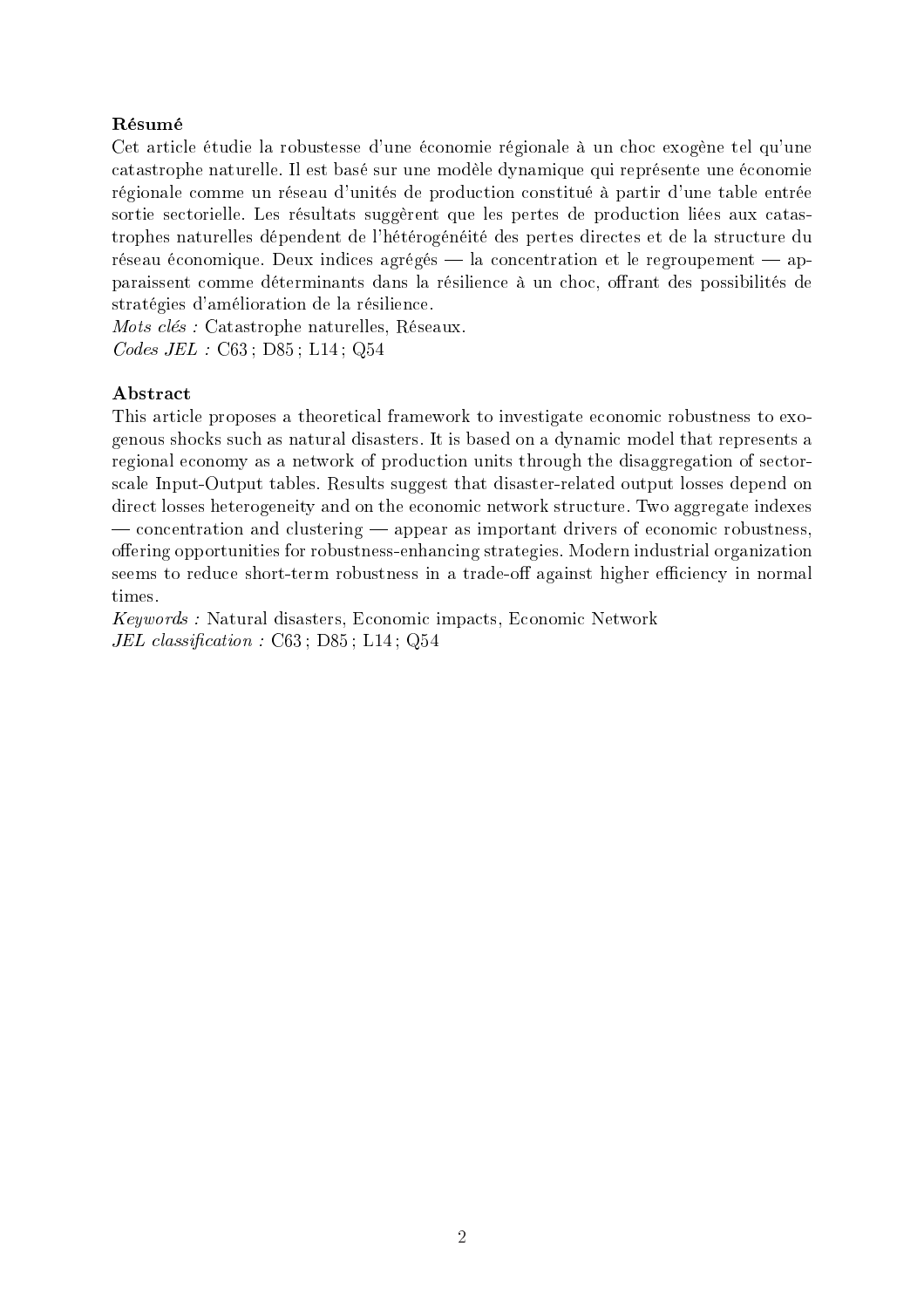# 1 Introduction

Recent natural disasters have raised a growing concern about the response of local economies to large exogenous shocks. Clearly our ability to assess the total long-term cost of a large scale event, such as the Katrina's landfall, is very poor. Not only is it very difficult to evaluate direct losses due to a natural disaster, i.e. the repair or replacement cost of the assets damaged or destroyed, but it is even more difficult to evaluate indirect losses, including the output losses that are the consequence of direct losses.

Output losses are, in part, direct consequences of the disaster and the resulting capital losses. The recent Icelandic volcano eruption interrupted air transport for a week effectively halting all production in the air transport sector. Similarly, a factory damaged by a hurricane cannot function until rebuilt or repaired. But output losses are also due to complex interactions between businesses. In particular, they arise from production bottlenecks through supply-chains of suppliers and producers. For instance, production in firms relying on just-in-time imports by plane were perturbed because of the volcanic ash  $(e.g., Saltmarsh, 2010)$ . Other examples show how problems in one firm can have major impacts on its clients (see, e.g., Sheffi, 2007). These bottlenecks may even be made more likely by the modern production organization (e.g., production on demand, just-in-time delivery, small or absence of stocks, limited number of suppliers) that makes each production unit more dependent on the ability of its suppliers to produce in due time the required amount of intermediate goods. The assessment of the cost of these interactions is all the more difficult because they are highly variable (from one event to another, from one region to another) and depend deeply on the economic structure and on the shock specificities. It seems obvious, for instance, that a given amount of damages would have more serious consequences if concentrated in a key sector (e.g., electricity production and distribution) than if these damages are spread more homogeneously among sectors.

Sector-scale interactions after disasters have been the topic of intense modeling effort (Rose et al., 1997; Brookshire et al., 1997; Cochrane, 2004; Okuyama, 2004; Okuyama and Chang, 2004; Rose and Liao, 2005; Hallegatte, 2008). However, in these studies the economy is described as an ensemble of economic sectors which interact through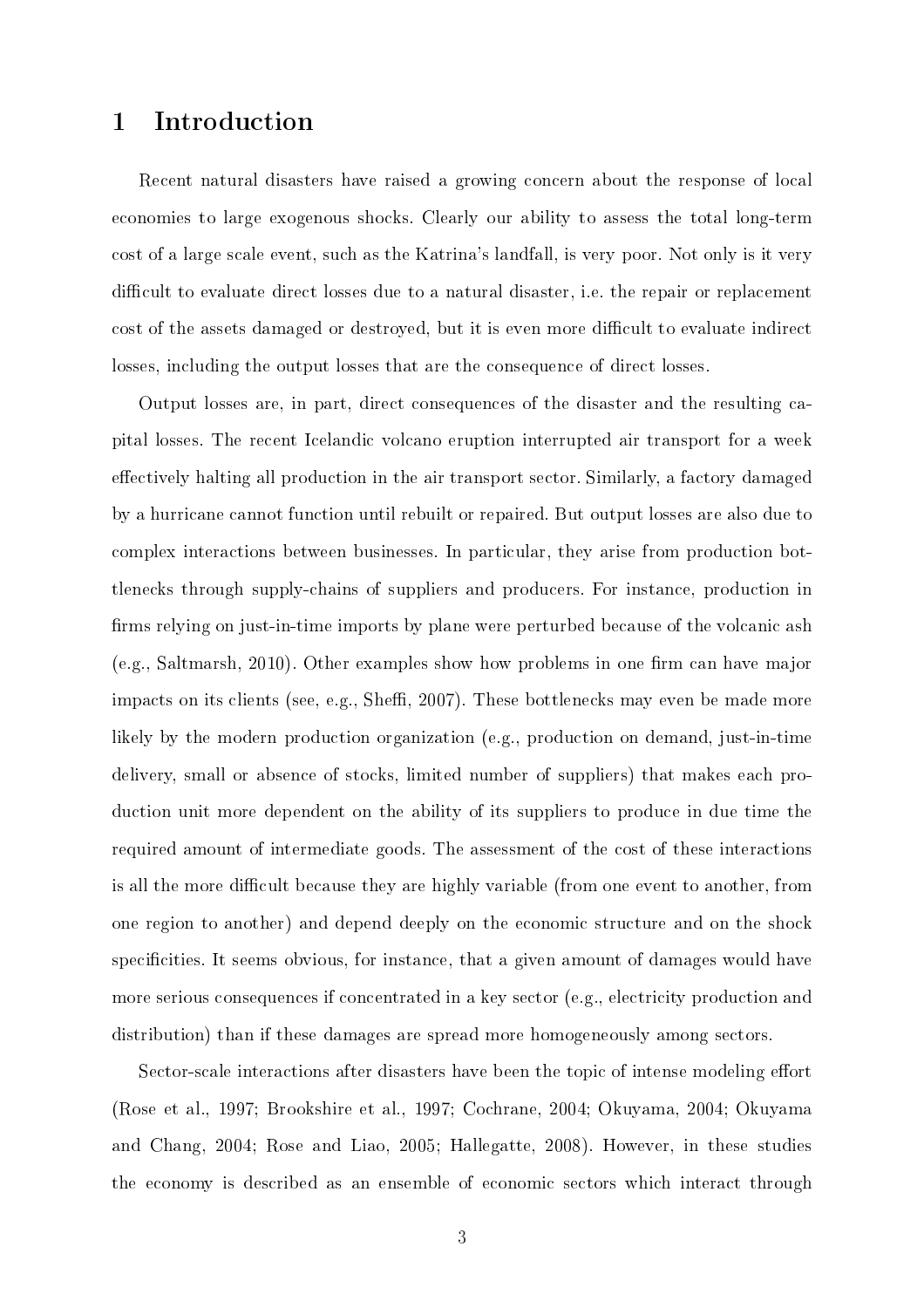an input-output table. Hallegatte (2008) suggests such representation of the economy may be insufficient to model disaster consequences, especially when small businesses are involved. Business interruptions and production losses due to production bottlenecks after a disaster can arise from many small-scale mechanisms including supplier failures, lifeline and transportation perturbations, customers or workers being unable to reach the production location, or bankruptcy of individual businesses. These mechanisms are very difficult to represent at the sector scale and need a much more detailed analysis. A few authors have investigated this issue using probabilistic approaches (e.g., Haimes and Jiang, 2001; Anderson et al., 2007), but detailed analysis have been mainly done for individual supply-chains, not at a macro-economic scale (see, e.g., Chopra and Sodhi, 2004). Ripple-effects within economic networks have been the topic of intense research but this research focuses on credit contagion and systemic risk in the financial system (e.g., Giesecke and Weber, 2006; Nier et al., 2007; Martínez-Jaramillo et al., 2010).

These complex interactions between firms are likely to be an important source of nonlinearity and a model that does not take them into account is at risk of underestimating indirect and output losses. For instance it is interesting to note that the 2004 hurricanes did not have the widespread consequences on Florida's economic system that hurricane Katrina had in Louisiana. Of course, there were large differences between these events : consequences of the 2004 hurricanes were more limited, were due to wind instead of flood and did not involved a large-scale evacuation. But the most important factor was probably the fact that Katrina affected the *systemic functioning* of Louisiana's and New Orleans' economies by disrupting the economic system in such a way that even businesses that did not suffer any damage could not function normally. These disruptions made economic production almost impossible and therefore lead to an almost complete collapse of the local economy. By comparison the losses due to the 2004 hurricanes were important but were spread over a wider area and did not impair Florida's whole economic production ensuring an easier and more rapid reconstruction.

It seems there is a threshold between the 2004 losses in Florida and the 2005 losses in New Orleans. In the former case, losses remained below a critical level, did not badly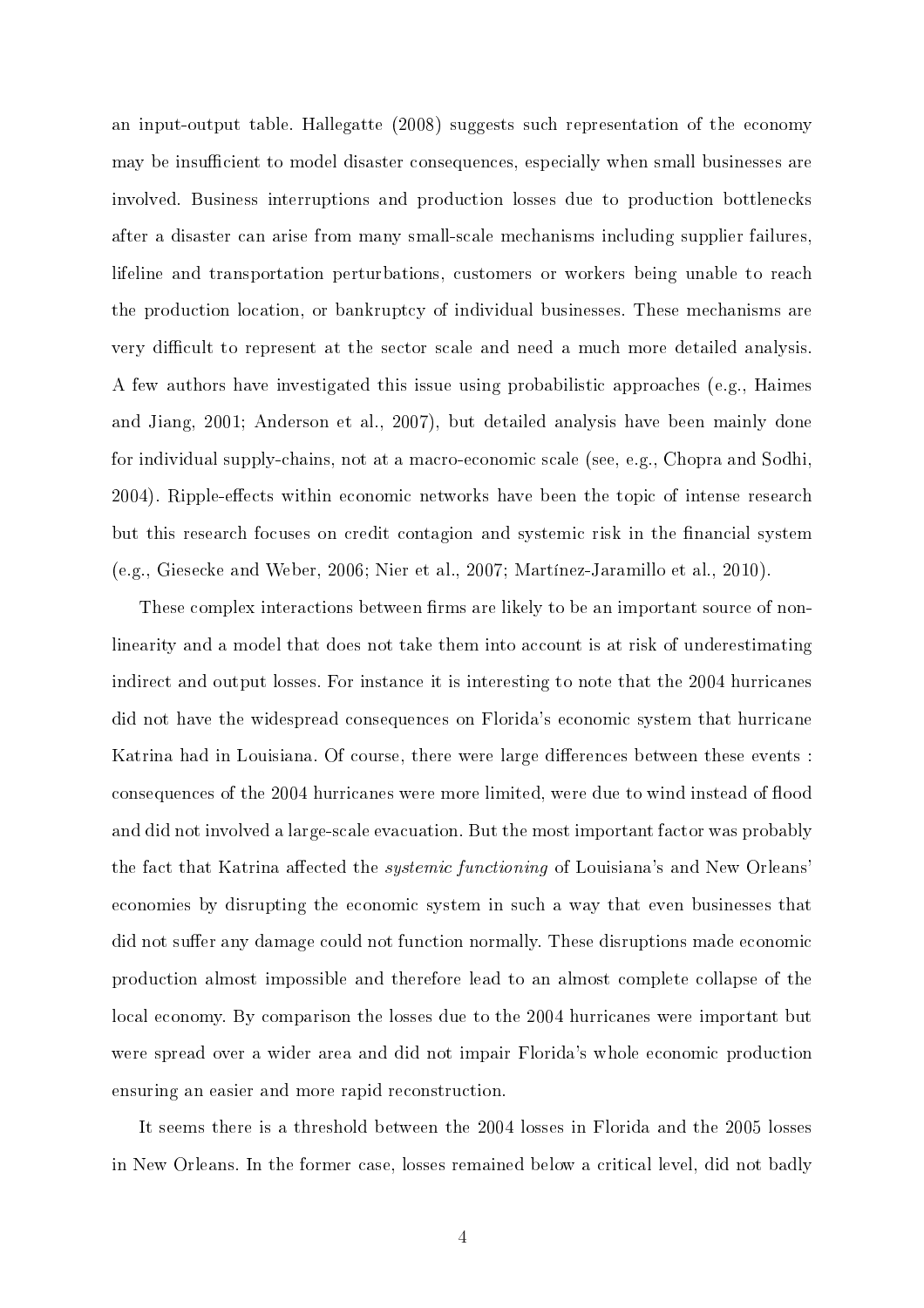affect crucial sectors and the economy remained able to function almost normally in spite of these losses. In the latter case, losses exceeded a critical level, and the economic system was basically paralyzed by the losses, making the reconstruction very difficult<sup>1</sup>. The main aim of this paper is to provide insights on this threshold and its drivers.

To do so, this article proposes a disaggregated dynamic Input-Output (IO) model in which the economy is described as a network of interactions between production units (PU), in line with Delli Gatti et al. (2005); Battiston et al. (2007); Weisbuch and Battiston (2007); Coluzzi et al. (2010). A crucial hypothesis is that prices do not adapt rapidly after a disaster and do not enable the necessary coordination among PUs to reach a first best production level, equivalent to an economic general equilibrium. As a consequence, the analysis of production dynamics is done out of equilibrium. The analysis of this type of dynamics was the topic of Romanoff and Levine (1993), who introduced the Sequential Interindustry Model (SIM) framework to go from the classic static IO model to the dynamic model (see a more recent application in Okuyama and Chang, 2004). Our analysis parallels their approach and supplements it by introducing the structure of the production network in the model, and investigating the consequences on disaster costs.

Section 2 presents the features of our disaggregated input-output model. Results are given in Section 3, with a sensitivity analysis that highlights which characteristics of the economic network are most important to assess the robustness to exogenous shocks. Section 4 concludes and suggests leads for future research.

# 2 ARIO-network, a model at the production-unit scale

It seems clear from various case studies, (McCarty and Smith, 2005; Tierney, 1997; Albala-Bertrand, 1993; Boarnet, 1998; Rose et al., 1997; Rose and Liao, 2005; Cho et al., 2001) that it is necessary to take into account both direct and indirect losses to evaluate accurately the economic impact of a natural disaster. Indirect losses represent a large

<sup>&</sup>lt;sup>1</sup>See an analysis of the link between reconstruction capacity and disaster total cost in Hallegatte et al. (2007).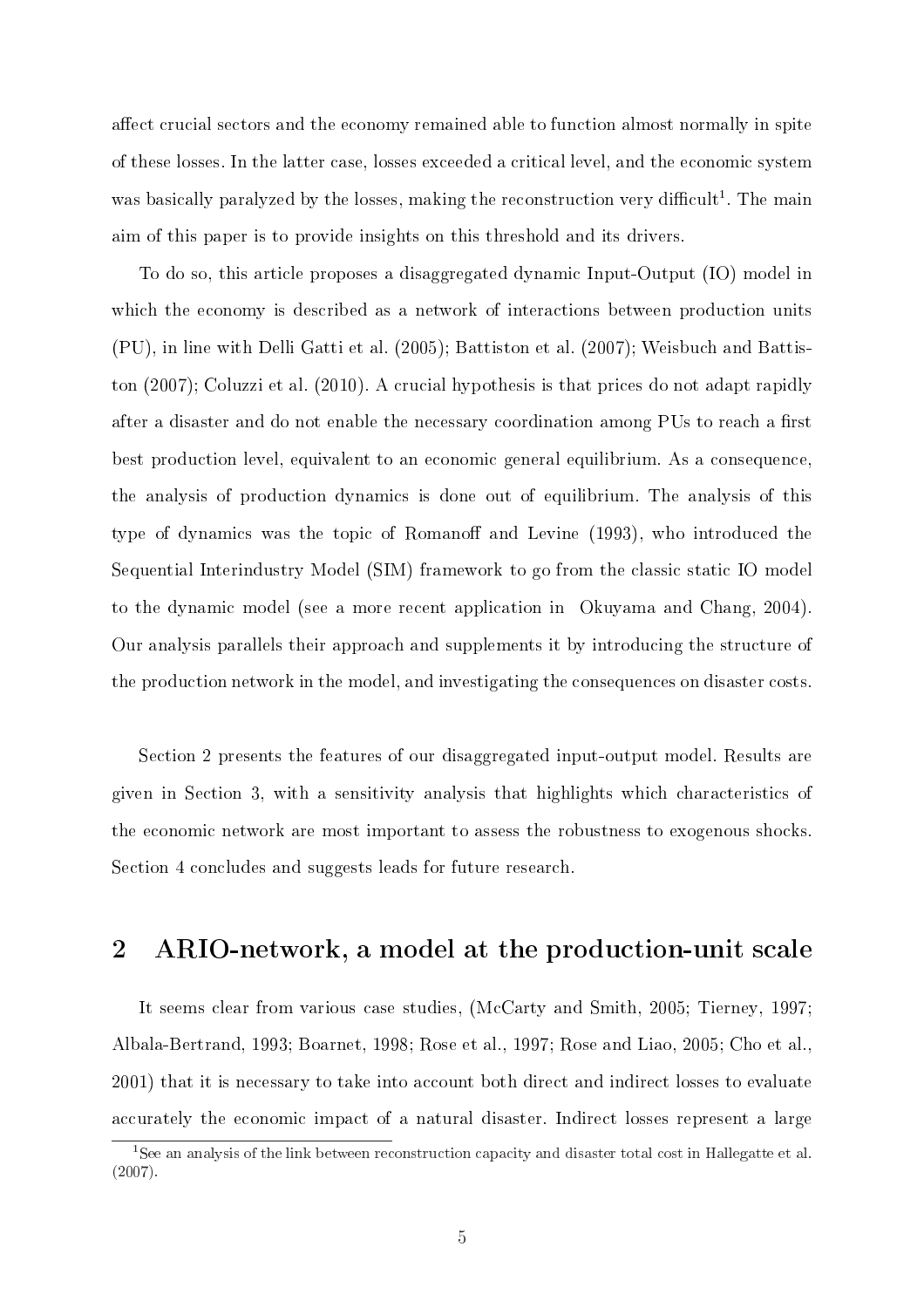share of total losses (see, Gordon et al., 1998), it has been suggested that they increase nonlinearly with respect to direct losses (Hallegatte, 2008). Moreover, the understanding of these nonlinear effects would explain why and to what extent regional economies behave differently when they face a disaster : why does the economy sometimes recover rapidly, while in other cases, like after Katrina, the recovery is slow and needs extensive support?

The ARIO-network model describes how each PU from each sector uses input from other PUs to produce goods or services, following an approach comparable with the SIM approach proposed by Romanoff and Levine (1993) but at a firm level instead of a sector level. Indeed, this disaggregated model explicitly takes into account the network of production units in line with Delli Gatti et al. (2005); Battiston et al. (2007); Weisbuch and Battiston (2007) except our paper innovates in the modeled network built to be consistent with sector scale regional IO table. The model represents each firm relying on regional suppliers and clients; a decrease in a firm production can result in ripple effects through chains of suppliers and clients.

In the real world, the extent of these ripple effects depends on whether there are alternative producers elsewhere and on how much time the perturbation lasts. But it also depends on adjustment mechanisms. For instance, when a supplier is not able to produce enough, the production of its client does not automatically decrease, because it can adapt and maintain production : (i) it may be possible for clients to import intermediate goods from outside the damaged area ; or (ii) clients may find an alternative local producer who is able to produce more than its usual production and replace the failing one ; or (iii) clients may have enough stock to wait for its suppliers to restore their activity.

Many important mechanisms are disregarded in this first attempt to take into account network effect in disaster cost assessment as we focus on the impact on production systems. We do not model impacts on households with the corresponding effect on final demand and labor supply. We consider a closed production system, without imports and exports. We also disregard the reconstruction process, assuming that production units are damaged forever. Therefore we investigate how the economic system can adjust to the definitive loss of PUs without trying to reproduce the full dynamics of a disaster.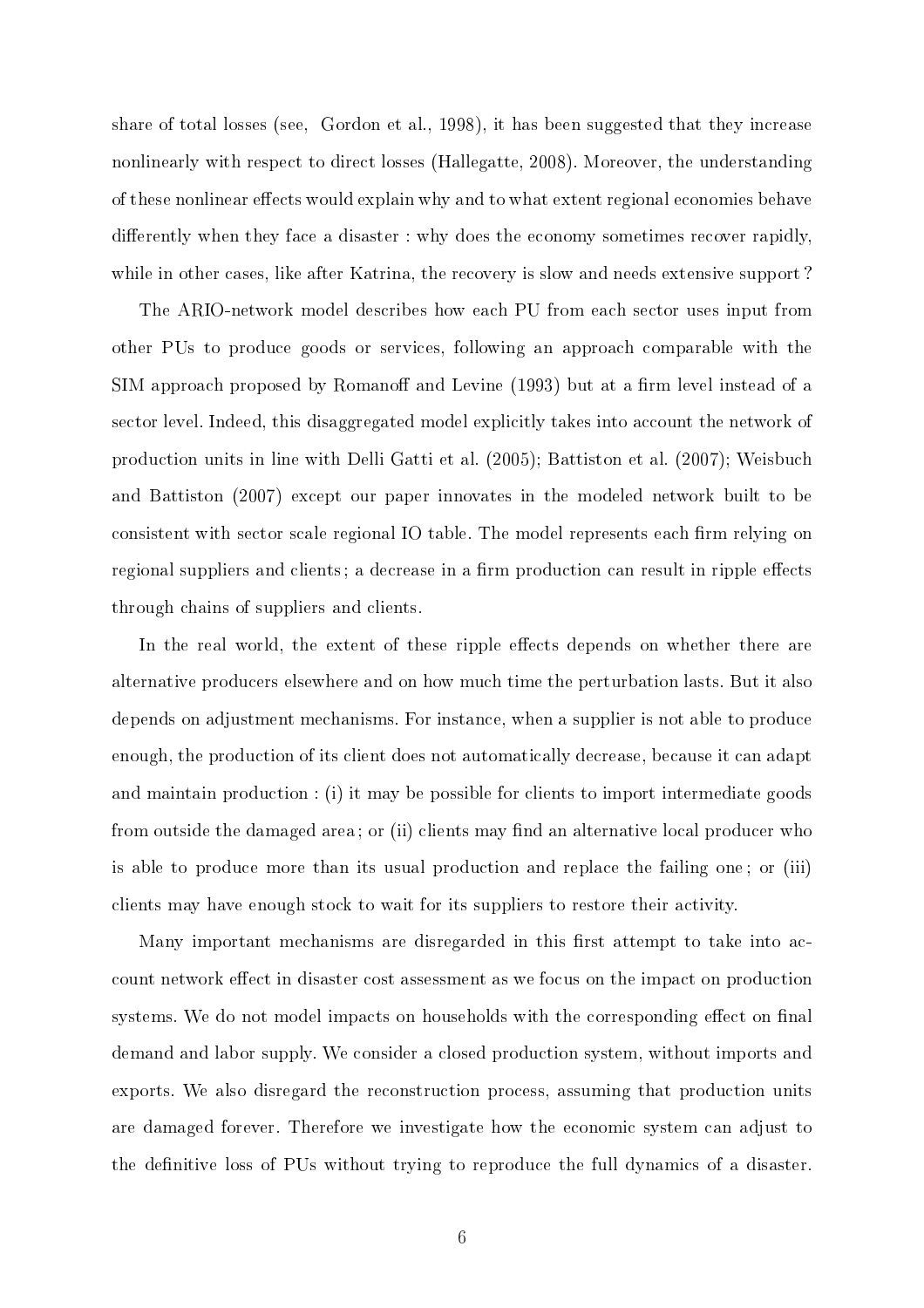Moreover, we assume PUs do not create new connections in disasters aftermath, i.e. they do not have access to new clients and suppliers. In other terms, the PU network is considered fixed over the considered timescales. PU can however adjust their demands to their various suppliers, increasing their demands on suppliers that are still able to produce.

In spite of its limited scope, this model already provides interesting insights on the influence of the network structure on economic robustness.

# 2.1 A disaggregated model of the production system

As in Hallegatte (2008), the aim of this work is to take into account limited production capacities and both forward and backward ripple-effects within the economic system. But here we focus on the role of the economic networks, representing the economy as a set of interconnected production units. In Hallegatte (2008), the economy was modeled as a set of homogeneous economic sectors. This assumption is equivalent to a very special case of our PUs network structure in which all PUs interact with every other PU ; we refer to this special-case network as the "full network" in the following article. In addition, contrary to Hallegatte (2008), we focus on the impact of the shock and assume that no reconstruction is taking place. We also introduce the role of inventories in the production process.

In this model, like in Battiston et al. (2007), we represent the independent behavior of each PU. Each PU acts according (i) to demand, depending on orders it receives from its clients ; (ii) to input availability depending on supplier production and inventory levels ; and (iii) to its own internal production constraints.

We assume that  $P$  is the vector of outputs of the different PUs and  $A$  is the PU-IO matrix, i.e. the matrix that describes the quantity each PU is purchasing from other PUs to produce one unit of good. As already stated, we do not model here households or reconstruction and assume that final demand is not impacted by the disaster and remains constant.

The production is used to satisfy demand of intermediate goods and final demand. At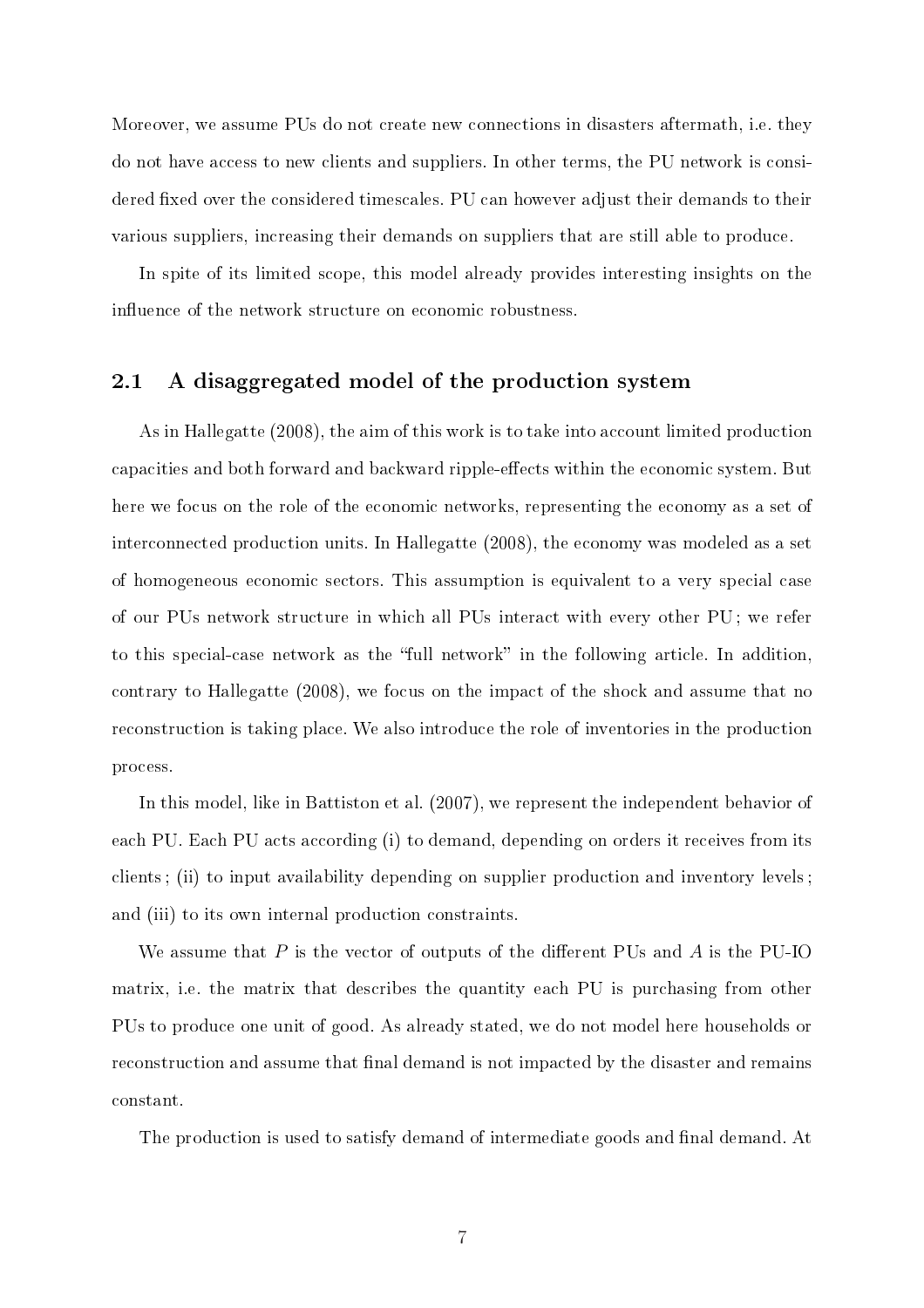equilibrium, the production of PU  $i$  is given by :

$$
P_i = \sum_j A(j, i) P_j + C_i \tag{1}
$$

Where  $A(i, i)$  is the amount of good from PU i needed by PU j in order to produce one unit of good and  $C_i$  is the final demand adressed to PU *i*. The equilibrium equation is then :

$$
P = A'P + C \tag{2}
$$

Where C is the vector of final demands and P the equilibrium production. Classically, the optimal production is :

$$
P^0 = (I - A')^{-1}C \tag{3}
$$

 $P<sup>0</sup>$  would be the production if the production capacities were not bounded and if there were no inventory. However, in the present model we will consider the production capacity of each PU (Of course, a PU cannot produce more than what it has been designed to produce) and the impact of inventories and input availability on demands.

#### 2.1.1 Inventories and demand model

We define  $D_i(t)$ , as the total demand to the  $i^{th}$  PU at the time t. This demand consists of final demand and of PU-to-PU demand (i.e. intermediate consumption demand). The PUs produce commodities by drawing from their commodity inventories. They then have to order new inputs to their suppliers in order to restore their inventories. The inventory level at the end of each time step is used to determine the demand to suppliers.

We assume that the  $i^{th}$  PU has an inventory  $S(i, s)$  of the commodity s, produced by PUs from sector  $s$ . The demand from the  $i^{th}$  PU to the  $j^{th}$  PU, belonging to i's suppliers<sup>2</sup> and producing commodity s, is designed to restore the inventory  $S(i, s)$  to a level equal to a given number of days  $n_{i,s}^{opt}$  of intermediate consumption, at the production level needed to satisfy total demand. As an example, consider an automobile factory having a stock of

<sup>&</sup>lt;sup>2</sup>Of course, if  $A(i, j) = 0$ , then if the PU i is not a client of the PU j and the demand from PU i to PU j is nil.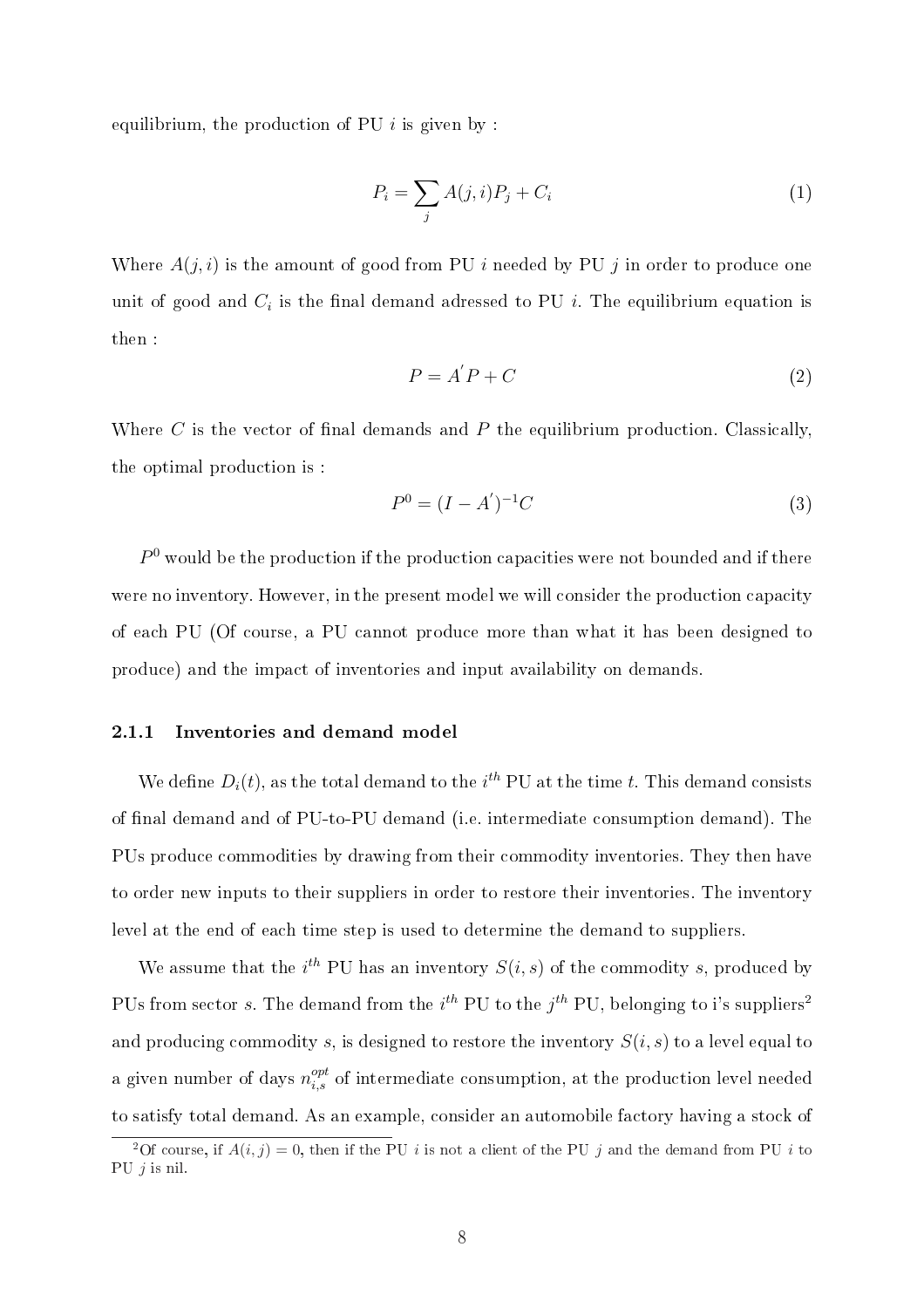tires allowing for 10 days of production at the pre-event production pace. If the demand to this plant increases by 10 percent, the plant will increase its stock of tires, so it will still have a stock of tires allowing for 10 days of production at the pace needed to satisfy this increased demand. The target stock of tires, therefore, will also be increased by 10 percent.

The orders  $O(i, j)$  from the  $i^{th}$  PU to the  $j^{th}$  PU, when the PU i has enough stock of commodity s to produce exactly  $D_i(t-1)$  during  $n_{i,s}$  days, reads<sup>3</sup>:

$$
O(i,j) = A(i,j)D_i(t-1) + \frac{A(i,j)D_i(t-1)}{\tau n_{i,s}} \left(n_{i,s}^{opt} - n_{i,s}\right)
$$
(4)

Where  $D_i(t-1)$  is the demand directed toward the PU i (by all its clients) at the previous time step<sup>4</sup>, in line with Romanoff and Levine (1993). To produce one unit of good, the PU i needs an amount  $A(i, j)$  of inputs from the PU j. So, the first term of the right-hand side of Eq. (4),  $A(i, j)D_i(t - 1)$ , is the amount of commodity needed by the i<sup>th</sup> PU to satisfy the demand at the previous time step  $D_i(t-1)$ . The second term of the RHS of Eq. (4) represents the orders that make the inventory converge toward its equilibrium value, i.e. toward  $n_{i,s}^{opt}$  days of consumption. Whenever the total stock of commodity  $s$  is not enough to produce  $D_i(t-1)$  during  $n_{i,s}^{opt}$  days, i.e. whenever  $n_{i,s} < n_{i,s}^{opt},$ this term is positive and decreasing with  $S(i, s)$ . The term  $\tau n_{i,s}$  is a characteristic time of the inventory restoration. If  $n_{i,s}$  is large, it is not urgent to restore inventories. In the following, we assume that  $\tau = 1$ .

This modeling provides the total demand directed toward each PU  $j$  at the time step t, by adding all demands from individual PUs, plus final demand  $C_j{}^5$  :

$$
D_j(t) = C_j + \sum_i O(i, j) \tag{5}
$$

<sup>&</sup>lt;sup>3</sup>In this equation and in the following ones,  $A(i, j)$ ,  $O(i, j)$ ,  $n_{i,s}$  and  $S(i, s)$  depend on the time step t, but we omit it for simplicity.

<sup>&</sup>lt;sup>4</sup>If this demand was larger than the production physical capacity constraint of PU *i*  $(P_i^{cap})$  then the orders are set to produce this maximal production level, i.e.  $D_i(t-1) = P_i^{cap}$  in Eq. (4)

 $5$ This total demand is equivalent to the *desired output* of Battiston et al. (2007).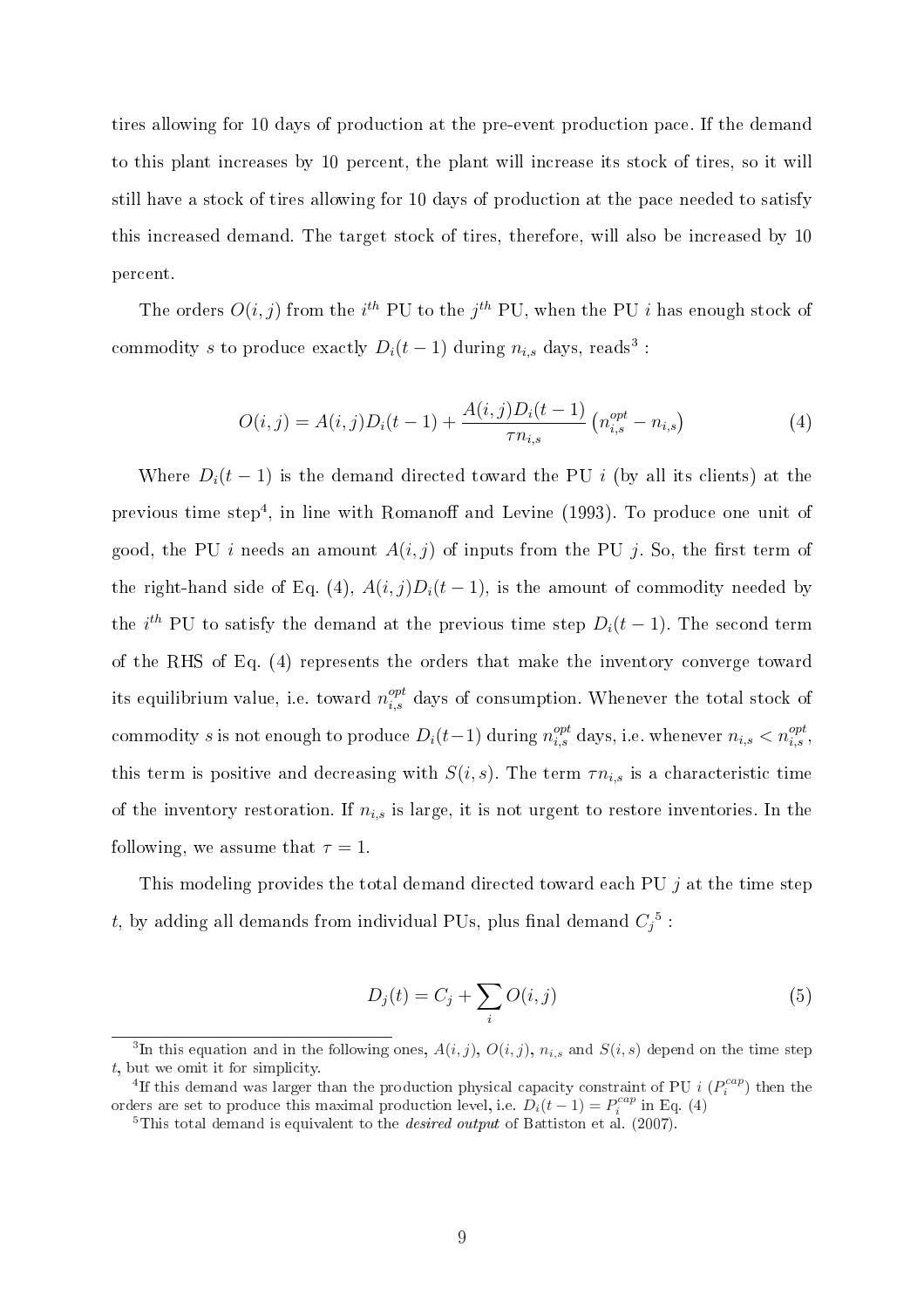#### 2.1.2 Production model

Without constraint, each PU j would produce at each time step t the exact level of demand  $D_j(t)$ . But production can be lower than demand either (i) because production capacity is insufficient; or because (ii) inventories are insufficient as a result of the inability of other PUs to produce enough (forward propagation). The production capacity of each PU depends on its stock of productive capital (e.g., factory, equipments), and on the direct damages to the firm capital (e.g., a firm that suffer from disaster damages can produce less).

The capacity and supply constraints are described by the following relationships :

 Limitation by production capacity : independently of its suppliers, the production capacity  $P_i^{cap}$  $i^{cap}$  of the  $i^{th}$  PU reads :

$$
P_i^{cap} = P_i^{ini} (1 - \Delta_i)
$$
\n<sup>(6)</sup>

Where  $P_i^{ini}$  is the pre-event production of this PU, assumed equal to the normal production capacity. The variable  $\Delta_i$  is the reduction in productive capacity due to the disaster, directly because of the disaster (e.g., the volcanic ash case) or through capital destruction.

- Limitation by supplies : Practically, it is assumed that all PUs have inventories of the goods or services produced by each of their suppliers, and that production by all PUs is done using inventories only. Production can thus be limited by insufficient inventories. The inventory of commodity s owned by PU i is written  $S(i, s)$ . In the pre-event situation, the PU i needs an amount  $A(i, j)$  from each PU j to produce one unit of its commodity. So, it consumes a total amount  $A_{tot}(i, s)$  of commodity s, which is equal to :

$$
A_{tot}(i,s) = \sum_{j \in \text{sector } s} A(i,j) \tag{7}
$$

As a consequence, with an amount of available inventories  $S(i, s)$  for the commodity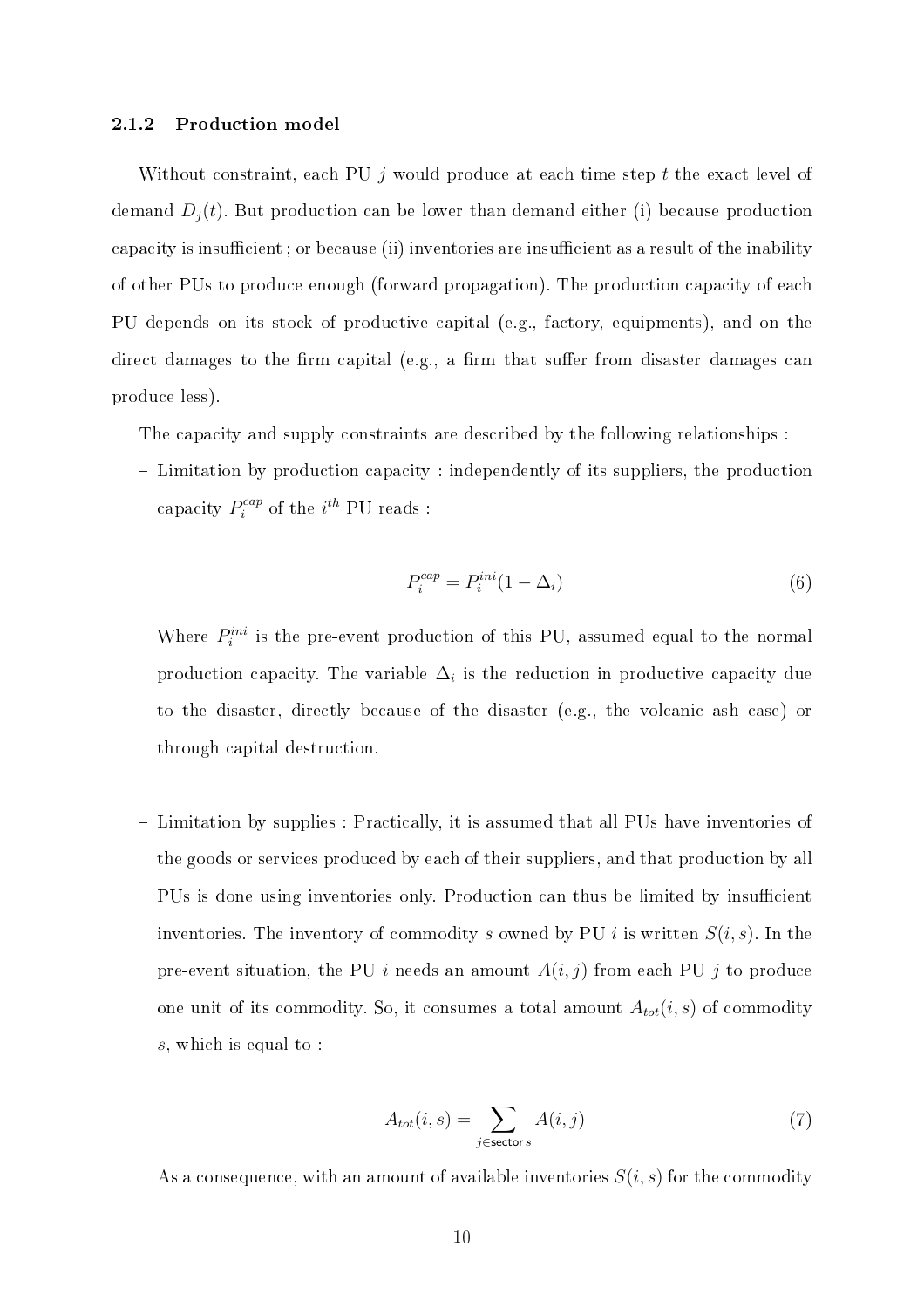s, the maximum production is limited at :

$$
P_i^s(t) = \frac{S(i, s)}{A_{tot}(i, s)}\tag{8}
$$

Some commodities, for instance those produced by manufacturing sectors, can be stocked, while it is almost impossible to stock electricity. As a consequence in a black-out all PUs depending on electricity will stop producing. On the other hand, if a PU from the manufacturing sector is damaged its client will have the possibility to draw from their inventories to produce at least a fraction of their usual production for a certain period of time. These stocks are measured in number of days of preevent consumption by the PU. For instance, an automobile factory may have a stock of tires allowing it to produce cars during 15 days at the pre-event production pace. For simplicity, non-stockable goods  $-$  like electricity  $-$  are modelled assuming their inventories cannot be larger than what is needed to produce during one day (the model time step). It means, if electricity is shut down, production in the affected area will stop from the day following.

- Taking into account both production capacity and limited inventories, the maximum production level of the  $i^{th}$  PU is :

$$
P_i^{max}(t) = \text{Min}\left(P_i^{cap}(t), \text{Min}_s\left(P_i^s(t)\right)\right) \tag{9}
$$

Actual production  $P_i^a$  is then given by :

$$
P_i^a(t) = \text{Min}\left(P_i^{max}(t), D_i(t)\right) \tag{10}
$$

The vector  $P_i^a(t)$  is the vector of actual production by each PU taking into account the two production constraints<sup>6</sup>. These constraints then propagate into the economy : if a firm proves unable to produce enough to satisfy demand, it will both (i) ration its clients, and (ii) demand less to its suppliers. These two effects, forward and backward propagations, affect the entire economy.

 $6$ This actual production is the equivalent of the *effective output* of Battiston et al. (2007).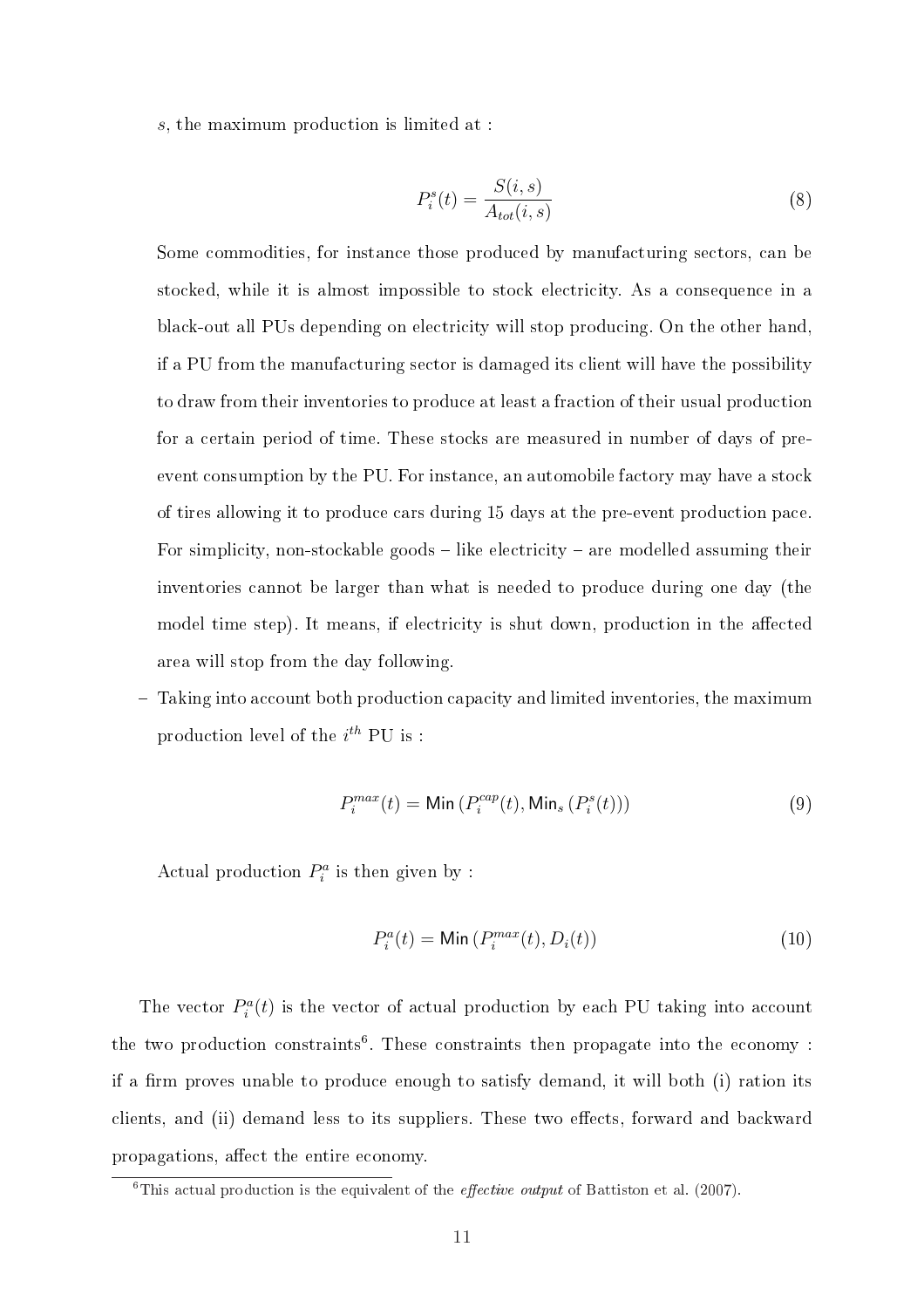#### 2.1.3 Market modeling, rationing scheme and inventory dynamics

When a PU is not able to produce enough to satisfy the demand, in absence of an optimal price response to restore production-demand equality, producers have to ration clients. To model this effect it is necessary to introduce a rationing scheme.

In our framework, in absence of market equilibrium, demand can be larger than actual production (in such a case  $P_i^a = P_i^{max}$ , see Eq. (10)) :

$$
D_i = \sum_{j=1}^{N} O(j, i) + C_i \ge P_i^a
$$

Despite the incompatible demand and supply the actual sales and purchases must be balanced :

$$
D_i^* = \sum_{j=1}^N O^*(j, i) + C_i^* = P_i^a
$$

Therefore some agents must be rationed. The rationing scheme gives the sales and purchases of each agent depending on demands and supplies of all the agents. In the present case, since we are interested in disasters, there is only underproduction and the suppliers can sell all their production while clients only get a fraction of their demand. We have assumed that the rationing scheme is a *proportional rationing scheme*<sup>7</sup> (Bénassy,  $1984)$ ; the rationing fraction is equal for each client (PUs and final consumers).

$$
O^*(j, i) = O(j, i) \cdot \min\left(1, \frac{D_i^*}{P_i^a}\right) \tag{11}
$$

$$
C_i^* = C_i \cdot \min\left(1, \frac{D_i^*}{P_i^a}\right) \tag{12}
$$

Of course, since all PUs from a sector s produce the same commodity s, if a PU  $j$  has two suppliers from sector s (the PUs  $i_1$  and  $i_2$ ) the inventory of commodity s is restored

<sup>7</sup>The problem of this rationing procedure is than it can theoretically be manipulated : an agent can declare a higher demand to increase his transactions. In the present study, we assume that PUs declare their true demand, that is to say the amount of intermediate good they actually need to satisfy their own demand.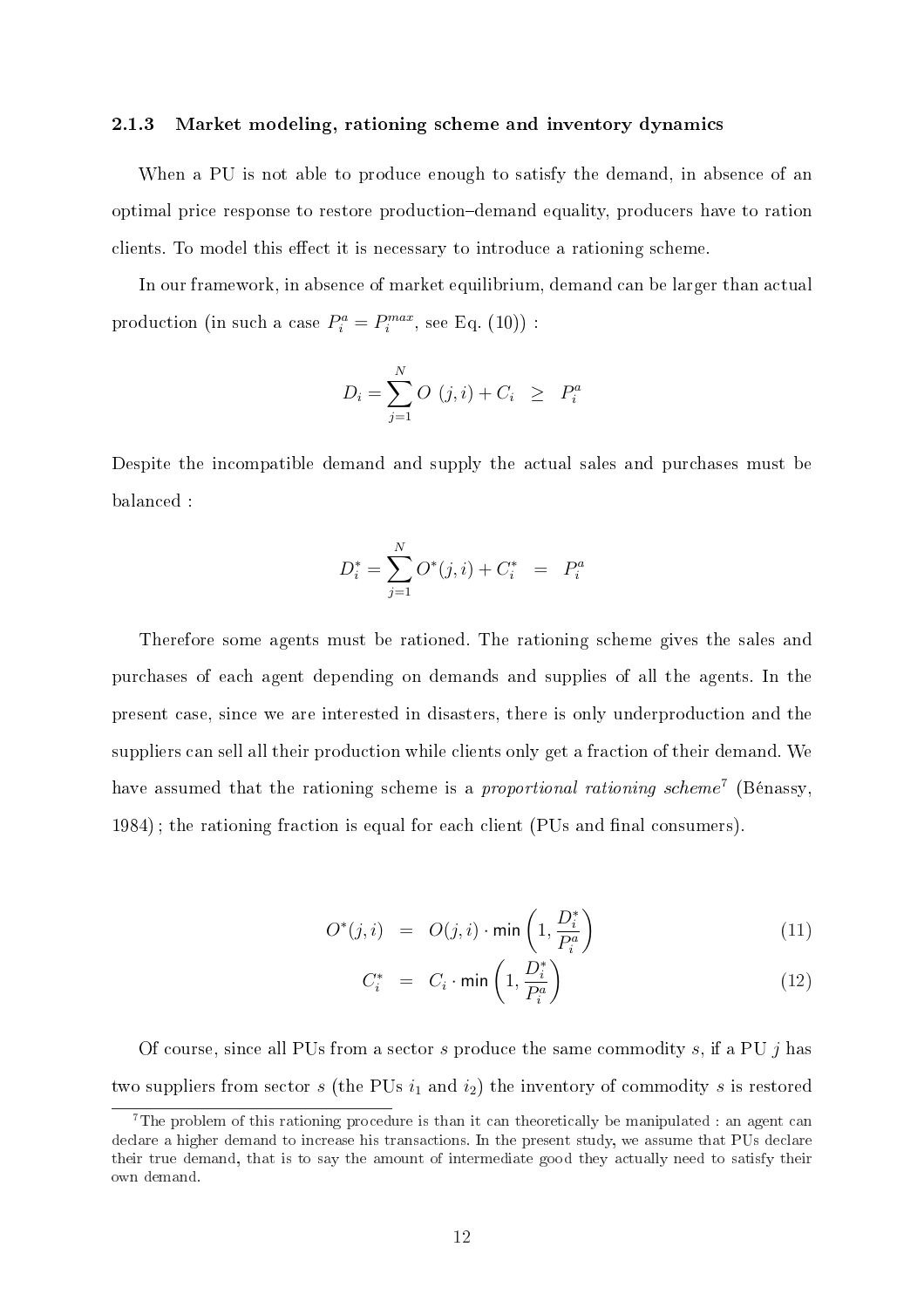thanks to orders from j to both  $i_1$  and  $i_2$ . In the model, the actual sales of PU i to PU j  $(O^*(j,i))$  are those that increase the commodity s inventories of the PU j from one time step to the next one :

$$
S(j,s)(t+1) = S(j,s)(t) + \Delta t \left[ \sum_{i \in \text{sector } s} O^*(j,i) - A_{tot}(j,s) P_j^a(t) \right]
$$
(13)

where  $\Delta t$  is the model time step, the term  $O_{i,j}^*$  is the increase in inventory thanks to purchases from supplier  $i$ , and the last term is the decrease in inventory due to the commodity consumption needed to produce the amount  $P_j^a(t)$ .

# 3 Random economic network

The disaggregated model proposed here is based on a synthetic production-unit inputoutput (PU-IO) table, developed from a sector-scale input-output table and from simple network characteristics (e.g., number of PUs per sector, number of suppliers per PU, number of clients per PU). Compared with previous works at the firm level (e.g., Battiston et al., 2007), the innovation here is that we created a PU-IO table which is consistent with aggregated IO data at the sector level and with network characteristics chosen in an ad hoc manner (in absence of data on economic network characteristics).

Many disaggregated tables can be consistent with sector-scale IO table and some network characteristics. To avoid results to be biased by the choice of a peculiar network structure, this section presents a method to generate uniformly random matrices and investigates the model behavior with these different matrices.

# 3.1 Building the disaggregated IO-Matrix

#### 3.1.1 IO-Matrix features

The initial IO table is the 15-sectors IO table for the U.S., from the Bureau of Economic Analysis. The sectors are  $: (1)$  Agriculture  $: (2)$  Mining and extraction  $: (3)$  Utilities ; (4) Construction ; (5) Manufacturing ; (6) Wholesale trade ; (7) Retail trade ; (8) Trans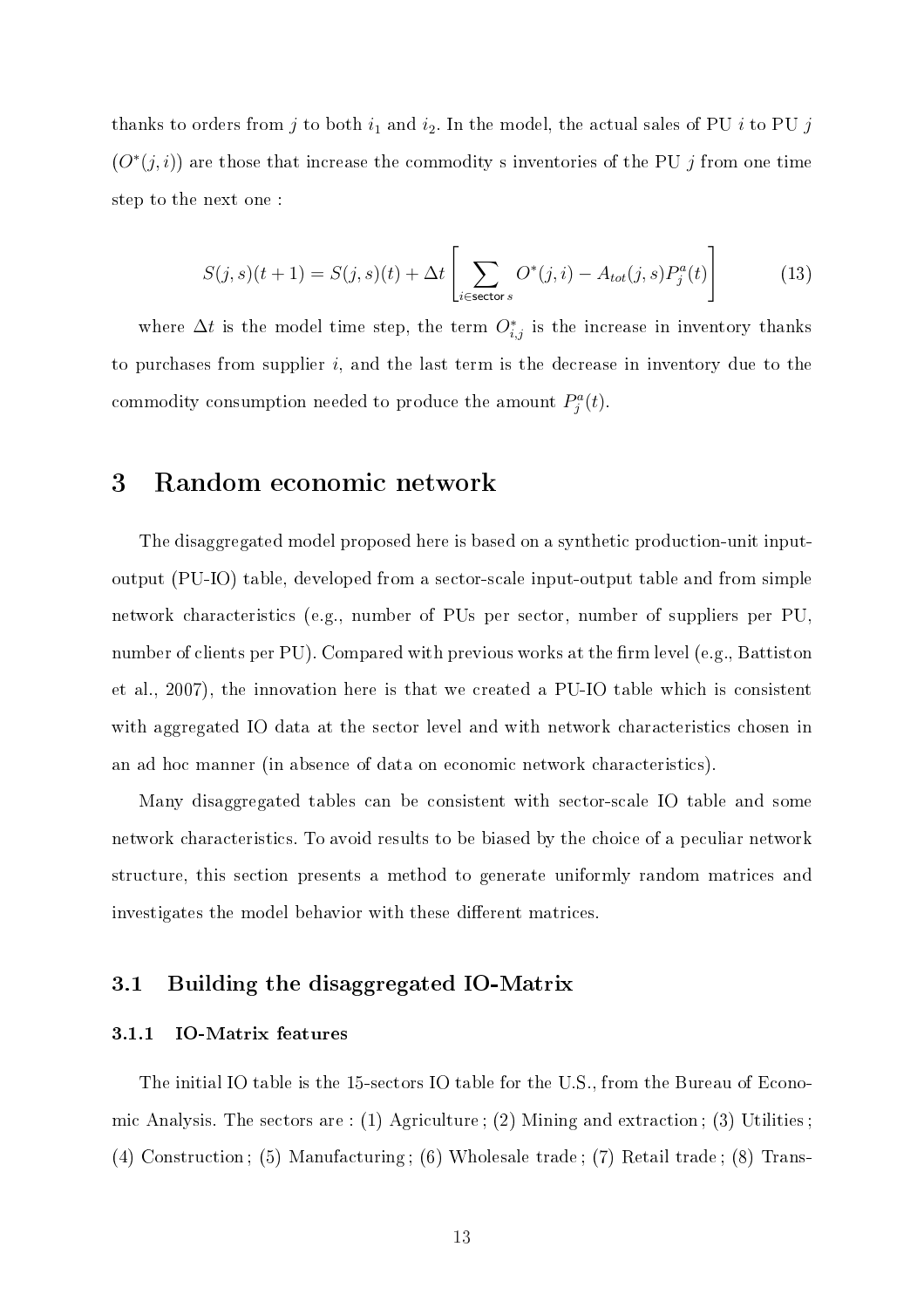portation ; (9) Information ; (10) Finance ; (11) Business services ; (12) Education ; (13) Arts and food ; (14) Other services ; (15) Government. From this national table, a regional table for Louisiana has been built, using Gross State Product for Louisiana (see details in Hallegatte, 2008) and simple assumptions about the proportion of each sector production exported outside the region.

Building the disaggregated PU-IO table from this sector-scale table requires first knowledge of the number of PUs in each sector or, if the full economy cannot be modeled, the proportion of these PUs for each sector relative to the total number. The Census bureau provides the number of establishments per sector and their size distribution in Louisiana in 2004 (see www.census.gov). It is assumed that each establishment is a PU. The proportion of PUs per sector according to these data is given in Tab.1.

#### TAB1. HERE

Using this information on the relative number of PUs for each sector, we set a number of PUs for each sector, so that the final network is a  $500x500$  PUs matrix. The sectoral IO table is then expanded into a PU-IO table, which describes the exchanges between all PUs of the local economy. Obviously, this PU-IO table is much larger than the sectoral one. Also, this table contains mostly zeros, since most PUs have no direct relationship with each other.

It is assumed that all PUs from a given sector produce the same commodity and have the same size. On the other hand, PUs from different sectors have different sizes (for instance utility PUs are much larger than retail sector PUs). PUs size cumulative distribution is plotted in Fig. 1, along with the cumulative distribution of a power law (parameter 1.2). Even though all PUs from a given sector are identical, the size distribution is heterogeneous because each sector has a different size and includes a different number of PUs. The size distribution resembles a power law, even though the network is too small to conclude in a robust manner that the distribution is a power law. This feature is in line with results from empirical analyses of firms network (e.g., Fujiwara and Aoyama, 2010).

### FIG1. HERE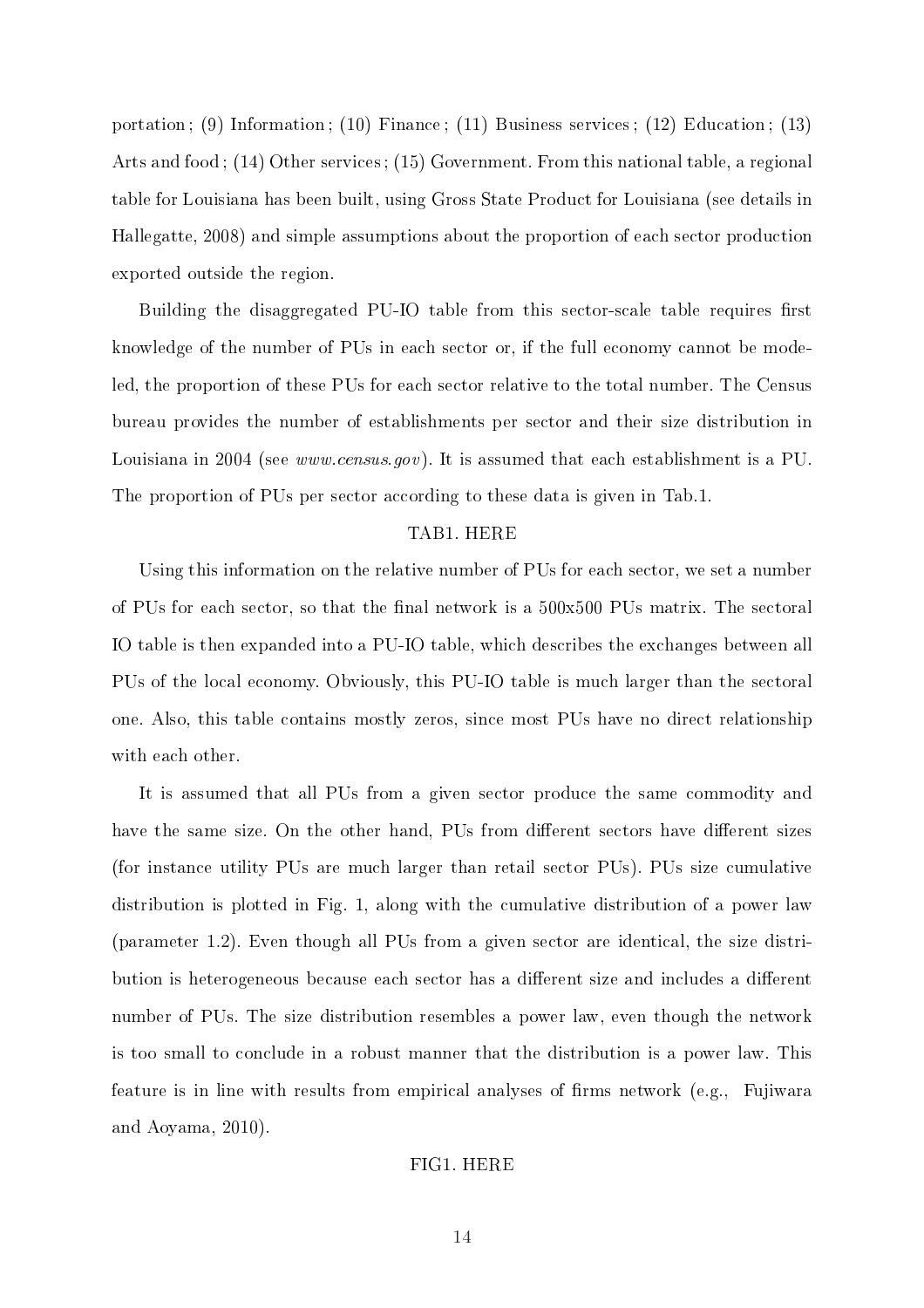All PUs produce and exchange intermediate consumption goods and services, and produce final consumption goods and services for local demand. As all PUs from a given sector are identical, they all receive the same quantity of inputs from each sector. However, they can order this quantity from only one PU or from several PUs from this sector, depending on the network structure. Similarly, all PUs from a given sector sell the same quantity of good to each sector. Thus, we impose a constant sum over each column and line in each block describing the exchanges between each pair of sectors. Since all PUs in the network need inputs from all sectors, the PUs from the sectors that only include a few PUs are "hubs", connected to many other PUs.

We define the PU-IO connection matrix  $C$ , which is composed of positive integers and describes which clients from each sector buys intermediate goods from which suppliers in each other sector, and in which proportion. The coefficient  $C_{ij}$  is positive if the  $i^{th}$  PU buys goods from the  $j^{th}$  PU, and zero otherwise. To generate PU-IO matrices that are consistent with the sector-scale IO table and our disaggregation assumptions, we need to generate random graphs in which the size of each PU is fixed as well as the total input it purchases from each sector and total output it sells to each sector. In other words, we need to generate matrices such that the sum of the values on each row and column is fixed within each "sector-to-sector block" describing the exchanges between two sectors.

#### 3.1.2 Generation method

Generating a uniformly randomized set of matrices with specific constraints is a challenging issue, and there is no universal method. For the particular case of matrices corresponding to a graph with a fixed weighted degree distribution  $-$  i.e. with fixed values of the sum over the lines and columns  $\sim$  one can use the *configuration model* (Newman, 2003). But our case is more complex, since the constraints are not applied to the entire matrix, but for each block corresponding to sales from a sector to another one. Moreover, in Section 4, networks with specific characteristics will be created (e.g., with different values of clustering or concentration), and this cannot be accommodated directly by the configuration model. We propose an alternative approach which is described below.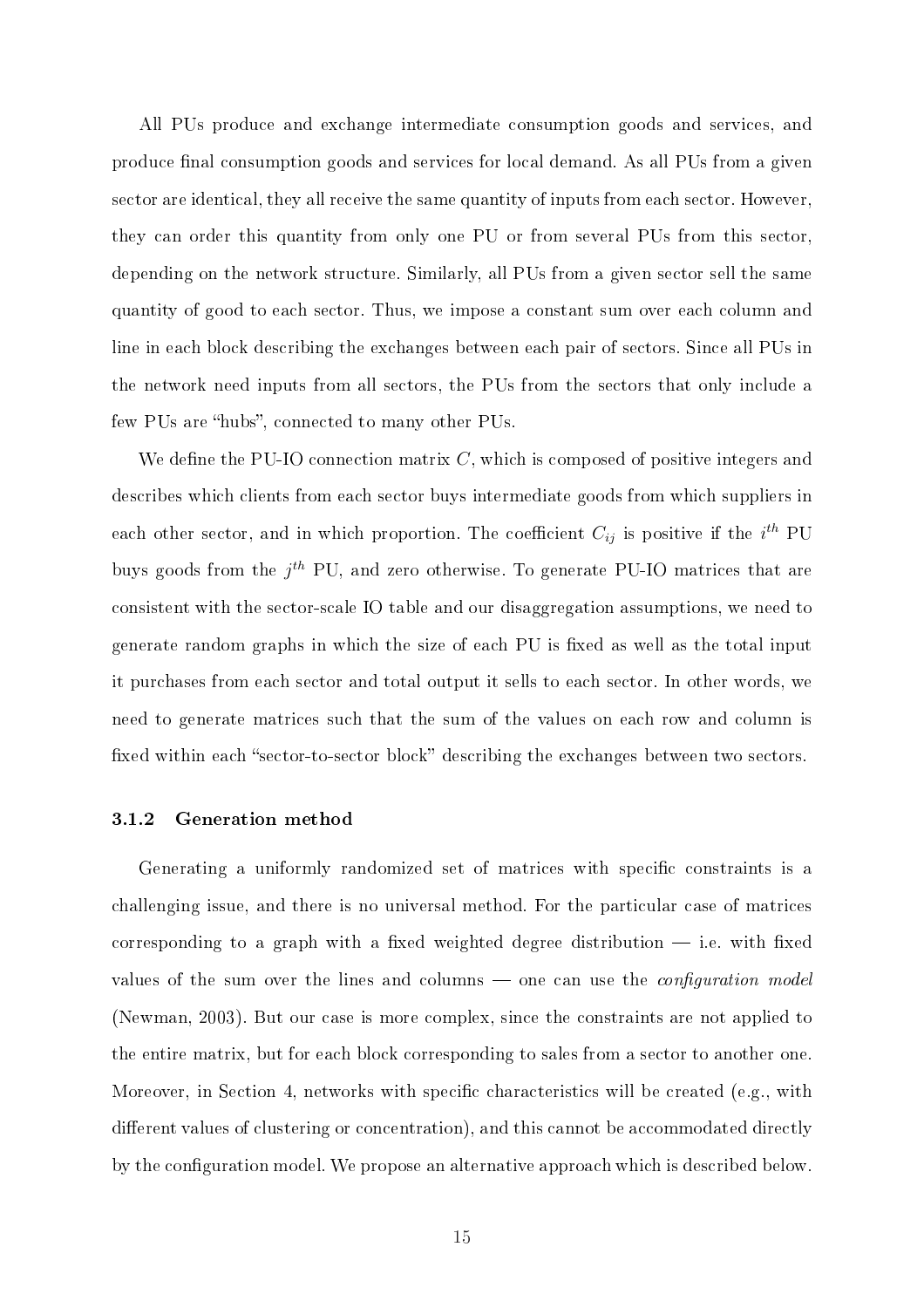As in the Maslov-Sneppen algorithm (see Maslov and Sneppen (2002), Zlatic et al. (2009)), the basic idea is to choose random pairs of links and swap their extremities. Starting from a graph obeying a specific weighted degree distribution it is possible to produce any graph respecting this distribution, with equal probability, by iterating the following Markov-chain method :

- We draw two random couples of values  $(i, j)$  and  $(i', j')$ , such that the PUs i and i' and the PUs j and j' are in the same sector (i.e., the couples  $(i, j)$  and  $(i', j')$  are in the same sector-to-sector block of the matrix) and that coefficients  $C(i, j)$  and  $C(i',j')$  are greater than or equal to 1 (i.e. the PU j sells some of its production to the PU i, and the PU i' sells some of its production to the PU  $j'$ ).
- We modify the matrix in the following way:

$$
\begin{pmatrix}\n\vdots & & & & \\
\ldots & C(i,j) & \ldots & C(i,j') & \ldots \\
\vdots & & & & \\
\ldots & C(i',j) & \ldots & C(i',j') & \ldots \\
\vdots & & & & \\
\end{pmatrix}\n\longrightarrow\n\begin{pmatrix}\n\vdots & & & & \\
\ldots & (C(i,j)-1) & \ldots & (C(i,j')+1) & \ldots \\
\vdots & & & & \\
\ldots & (C(i',j)+1) & \ldots & (C(i',j')-1) & \ldots \\
\vdots & & & & \\
\end{pmatrix}
$$

In the corresponding graph, this modification is a "link swap", i.e. an exchange of the extremities of two links. Each swap is accepted provided that  $i \neq i'$ ,  $i \neq j'$ ,  $i' \neq j$ and  $j \neq j^{'}$ . These conditions ensure that swaps have economic sense (see Vitali and Battiston  $(2011))^8$ . For PU i, a swap represents a change of suppliers from a given sector (if initially  $C(i, j) = 1$  and  $C(i, j') = 0$ ) or a change in the proportion supplied by two given suppliers from this sector (if initially  $C(i, j) > 1$  or  $C(i, j') > 0$ ).

This process does not affect the sum of the lines and columns in each sector-to-sector block of the matrix, therefore respecting our constraints of consistency with the sector-scale IO table. Moreover, this process imposes a maximum on the number of

<sup>8</sup>Contrary to Vitali and Battiston (2011), swaps creating multiple links are authorized as the weight of link  $(i, j)$  represents the relative size of supplier j for PU i.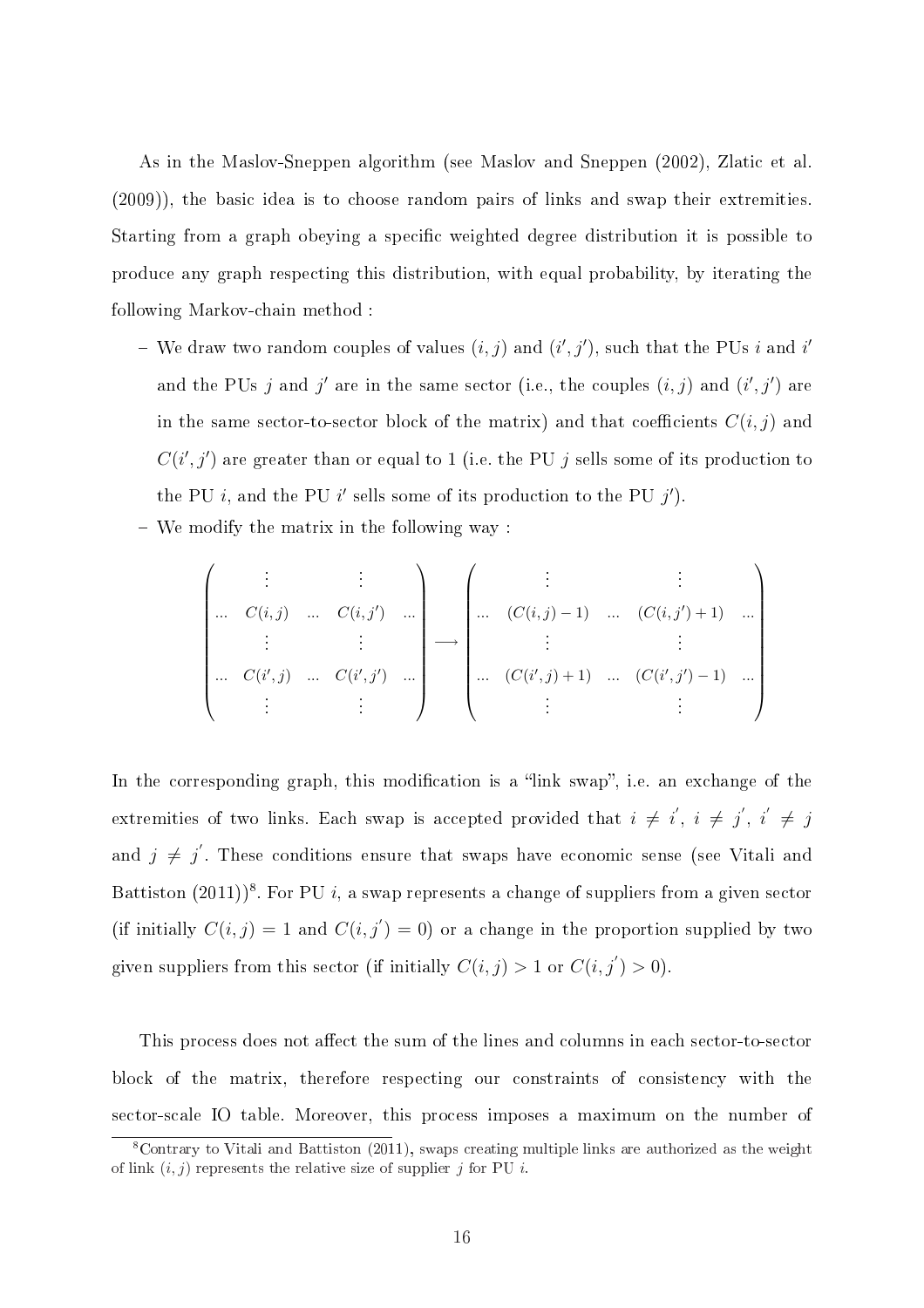non-zero components in the matrix, i.e. a maximum number of PU-to-PU connections. The process yields thus a maximum matrix density, consistent with a reasonable number of suppliers and clients per PU. In addition, according to Taylor (1980), we know that this method can generate any weighted and directed matrix satisfying these constraints. By iterating this procedure, we perform a random walk in this set of matrices : such a Markov process tends to lose memory of the starting point and to generate random elements. A description of this procedure in the unweighted directed case can be found Rao et al. (1996) or Miklós and Podani (2004) ; the statistical uniformity of this process is discussed in Roberts (2000).

A flaw of this method is that the number of steps necessary to reach an arbitrary element is unknown. In such situation, the use of experimental criteria is widespread (e.g., Gkantsidis et al., 2003). In practice, a typical geometric characteristic of the graph is chosen, and its evolution is measured throughout the process. When the value of the chosen observable remains stable, the memory of the initial point of the Markov-chain is considered lost, and the element is supposed random.

#### 3.1.3 Generating random IO matrices

In our case we start from an ad hoc PU-IO connection matrix which has the desired properties : all nodes from one sector have the same characteristics (i.e. the same quantity of input from each sector and the same quantity of output to each sector) so that each block has fixed sums over lines and columns.

We then implement the method described above. We follow the convergence of the Markov-chain using the number of triangles on the whole matrix to assess whether the process has reached its steady state and lost memory of the initial matrix. Figure 2 represents the evolution of this measure throughout the randomization process and shows its stabilization after a certain amount of swaps.

#### FIG2. HERE

The degree distribution of the generated matrices are plotted in Fig. 3 with the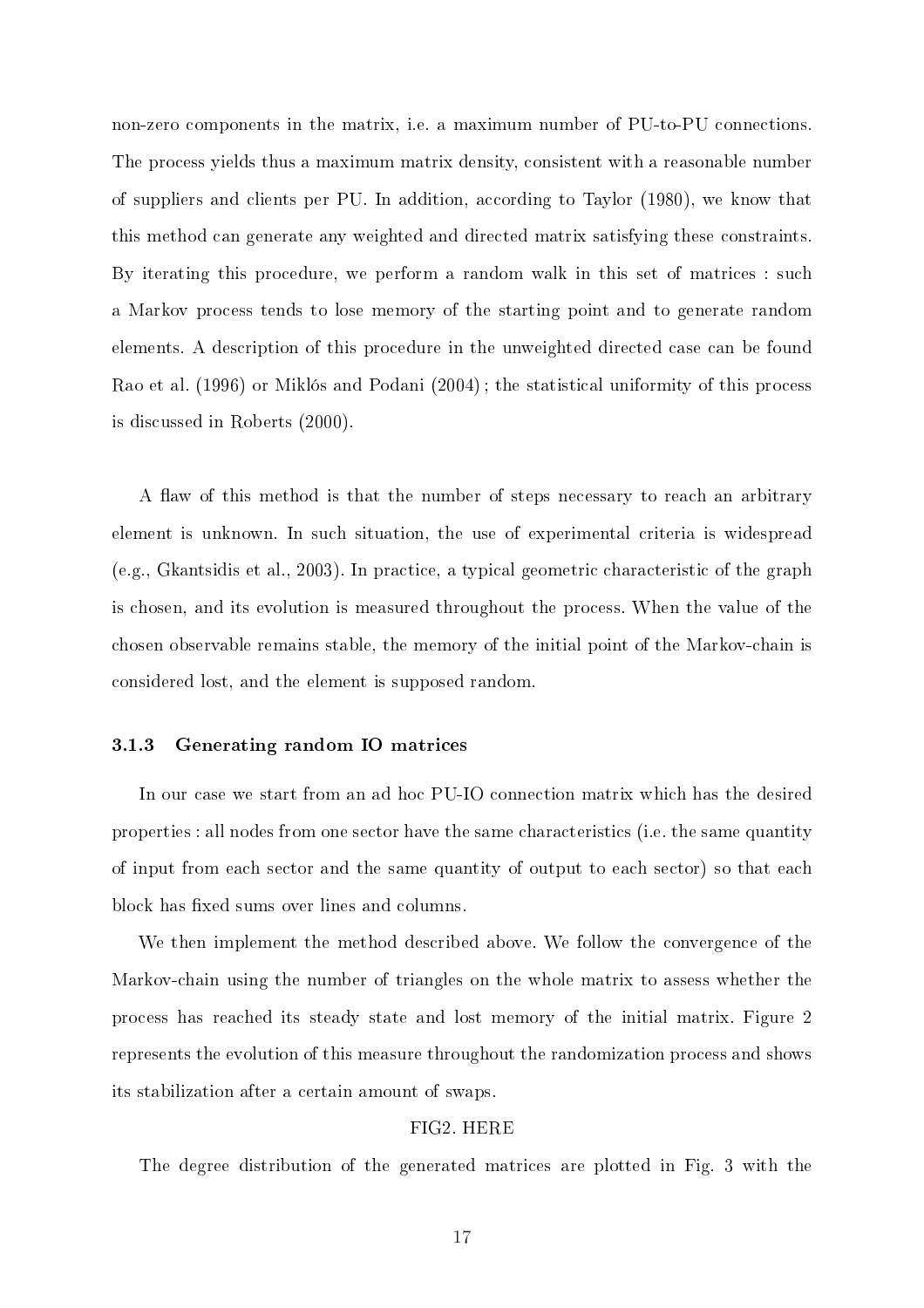cumulative distribution function of a power law (with parameter 2.5). Fujiwara and Aoyama  $(2010)$  find that the distribution of the degrees of the Japanese production network is well fitted by a power law, implying that the network is scale free, like many large real-world networks. The network we consider here, which represents only a regional economy and includes only 500 PUs, is too small to conclude rigorously that it exhibits a power law degree distribution<sup>9</sup>. However, in-degree, out-degree and undirected degree distributions resemble power-law distributions consistent with the findings of Fujiwara and Aoyama (2010).

#### FIG3. HERE

The generated matrices and the corresponding graphs exhibit classical features of real-world networks :

- $-$  They are sparse : the maximum number of weighted links is 7.9% of the total number of possible links ;
- The degree is heterogeneously distributed, as can be seen on Fig. 3;
- The matrices contain a giant connected component which gathers most of the nodes (all of them in our case), and the distance between two nodes of this component is of the order of  $log(N)$ — which is one of the main characteristic of small-world networks (Watts and Strogatz, 1998).

In Fig. 3 the degree distribution does not vary much across the 100 random matrices, this is due to the strong set of constraints on the matrices. Most of the matrices satisfying this set of constraint exhibit the kind of degree distribution shown in Fig. 3. We cannot be sure, however, that the real-world network corresponds to the statistically most likely matrices. As a consequence we investigate different network characteristics in Section 4.

Once such a random matrix has been generated, the corresponding PU-IO matrix is created by dividing the total amounts of sales and purchases between every two sectors, from the sectoral IO matrix, by the sum of the oriented weighted links between these two

<sup>9</sup>Around three decades (or orders of magnitude) of the degree distribution would be necessary to consider that it is well fitted by a power-law, while our regional economic network has degrees lying between 24 and 266.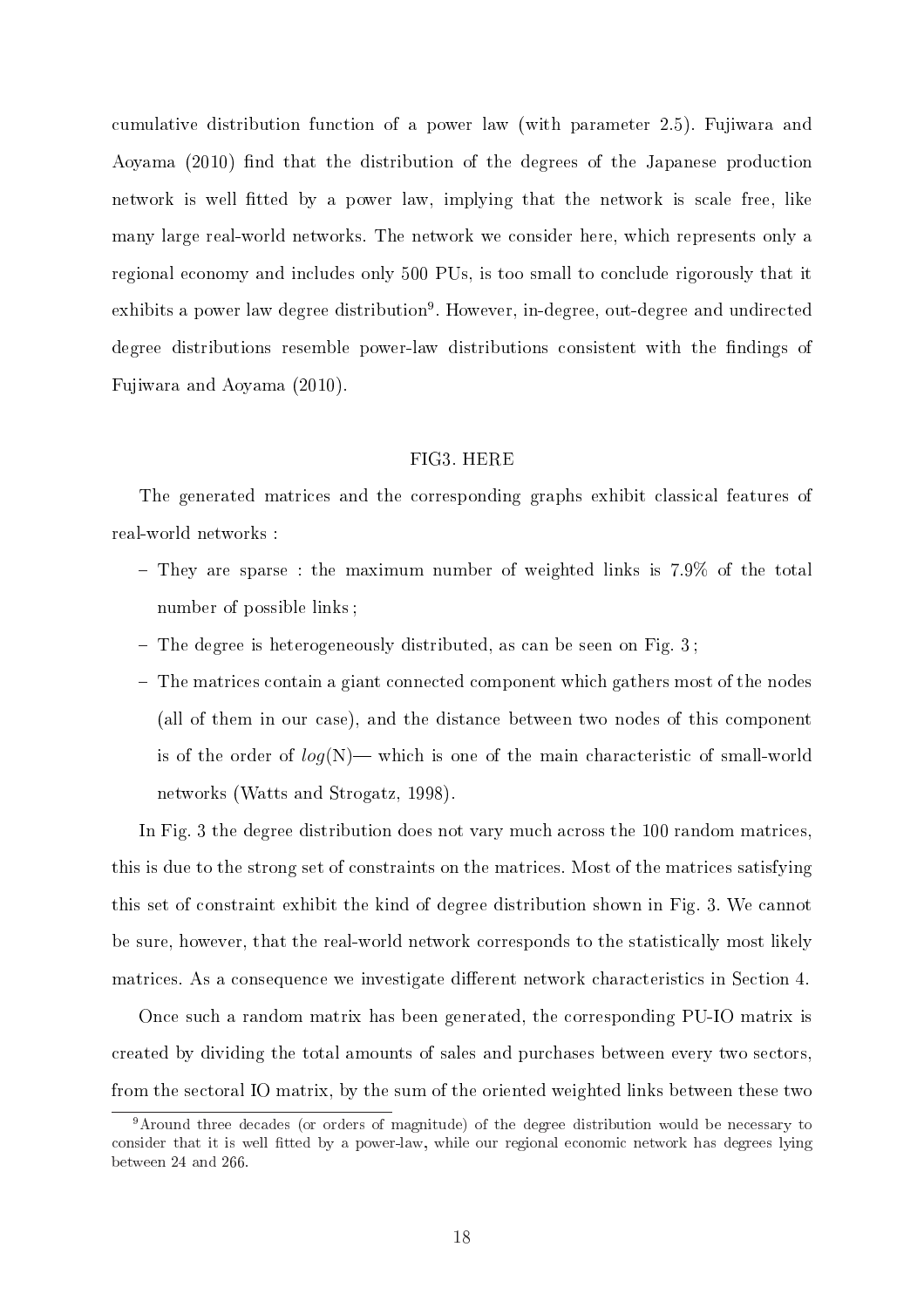sectors. This method provides a regional IO matrix at the PU level which is consistent with : the sector-scale IO table from the Bureau of Economic Analysis ; information on the number of PUs from the Census Bureau; and characteristics of real-world firm networks identified by Fujiwara and Aoyama (2010).

# 3.2 Consequence of a specific shock

In this section, the consequence of a shock affecting two PUs, reducing their production capacity by 50% are investigated (see Section 2.1.2 and Eq. (6)). At the aggregated level this shock corresponds to a 10% reduction in mining-sector production capacity.

The economic model was tested with this same shock on a number of random graphs. Figure 4 represents total production, as a percentage of initial production, from date 0 until 100 days after the shock. This figure shows how the time path of the decrease in production and the final production of the whole economy is dependent upon the economic network structure. The aim of this paper is to seek some insights on the role of this structure.

In order to highlight the role of the disaggregation, the model was also tested using the "full" PU-IO connection matrix, i.e. the PU-IO connection matrix with ones everywhere. This matrix structure corresponds to a situation in which all PUs are clients and suppliers of all PUs, i.e. an economy with maximum redundancy and risk-sharing. This structure is also the one implicitly assumed in classical aggregated sector-scale IO models.

The dash line of Fig. 4 represents production with this full matrix. Indirect losses are minor because decrease in sales and demands from the 2 damaged PUs are shared among all PUs. In sparse PU-IO matrices, each PU relies only on a limited number of suppliers from each sector and has limited number of clients : if one of these suppliers or clients is unable to produce, the PU suffers from a catastrophic decrease in its inputs or demand. As the economy is out of equilibrium and PUs do not change their suppliers and clients the shock spreads through the economy. In the case of the full matrix, the shock is smoothed by the redundancy of suppliers and clients acting as an insurance against the risk of a shock.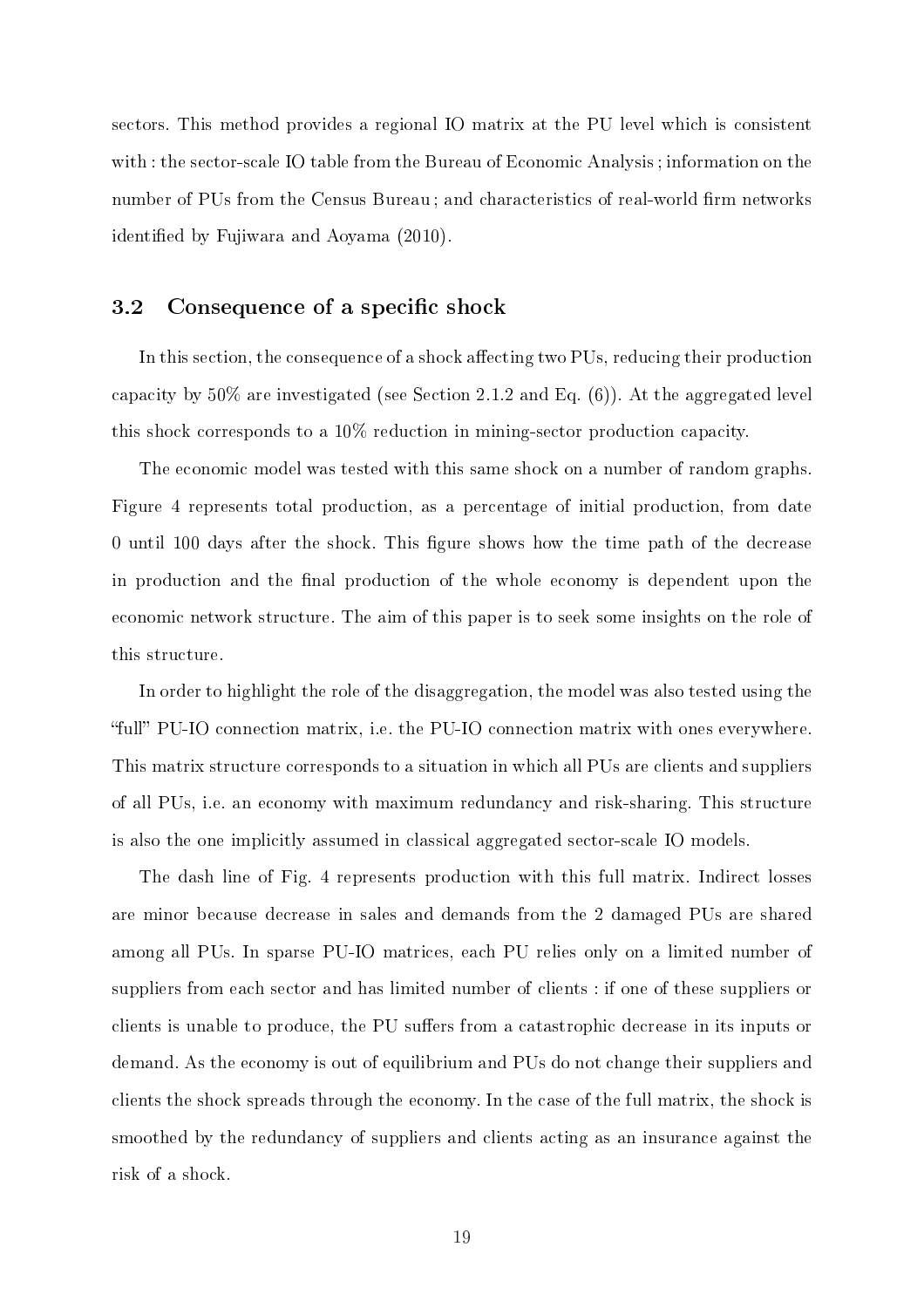Our analysis differs from many other analyses of network robustness. Indeed, many real-world networks (like the world wide web or the airlines network) are considered robust to random attacks but vulnerable to targeted and coordinated attacks (Cohen, 2002, see,). This differentiated vulnerability arises from the fact that a few of their nodes (hubs) have a lot of connections, while most nodes have very few connections. Since a node can function if it remains connected by at least one link to the rest of the system, an accident or attack to a node that has few connections has little effects on the entire system. These networks are vulnerable to an attack only if it is targeted against one of the hubs, and a random accident has little probability to affect hubs.

In our model, the network also has large hubs (e.g., the PUs of the utility sector), but the network is nevertheless vulnerable to random shocks. This vulnerability arises from the economic model, in which the existence of remaining links between two sectors is not always sufficient to ensure functioning of the production system. Because of limited production capacities, one link between two sectors is not enough to maintain the necessary level of supply to the client sector, contrary to models in which there are no flow limits between two nodes. Because of inability of PUs to adapt by creating new links over the short term, even a shock on a small PU with few connections can have dramatic consequences on the entire system. This analysis can be compared with the analysis by Nier et al. (2007) on the impact of connectivity on financial stability.

### FIG4. HERE

### 3.3 Sensitivity to the inventory level

This section investigates the impact of initial inventory level on robustness of the economy. Figure 5 shows response of 100 random matrices to the same shock, but with different initial inventory levels in each PU  $(2, 4, 7, 4, 10)$  days), except in utility and transport sectors in which initial inventory levels are only one day. Clearly, increasing inventories from 2 to 10 days slows down the overall reduction in production and enhances the robustness to disasters, since inventories make it possible for PUs to keep producing in immediate disaster aftermath, even if their suppliers are disabled. In the real world, this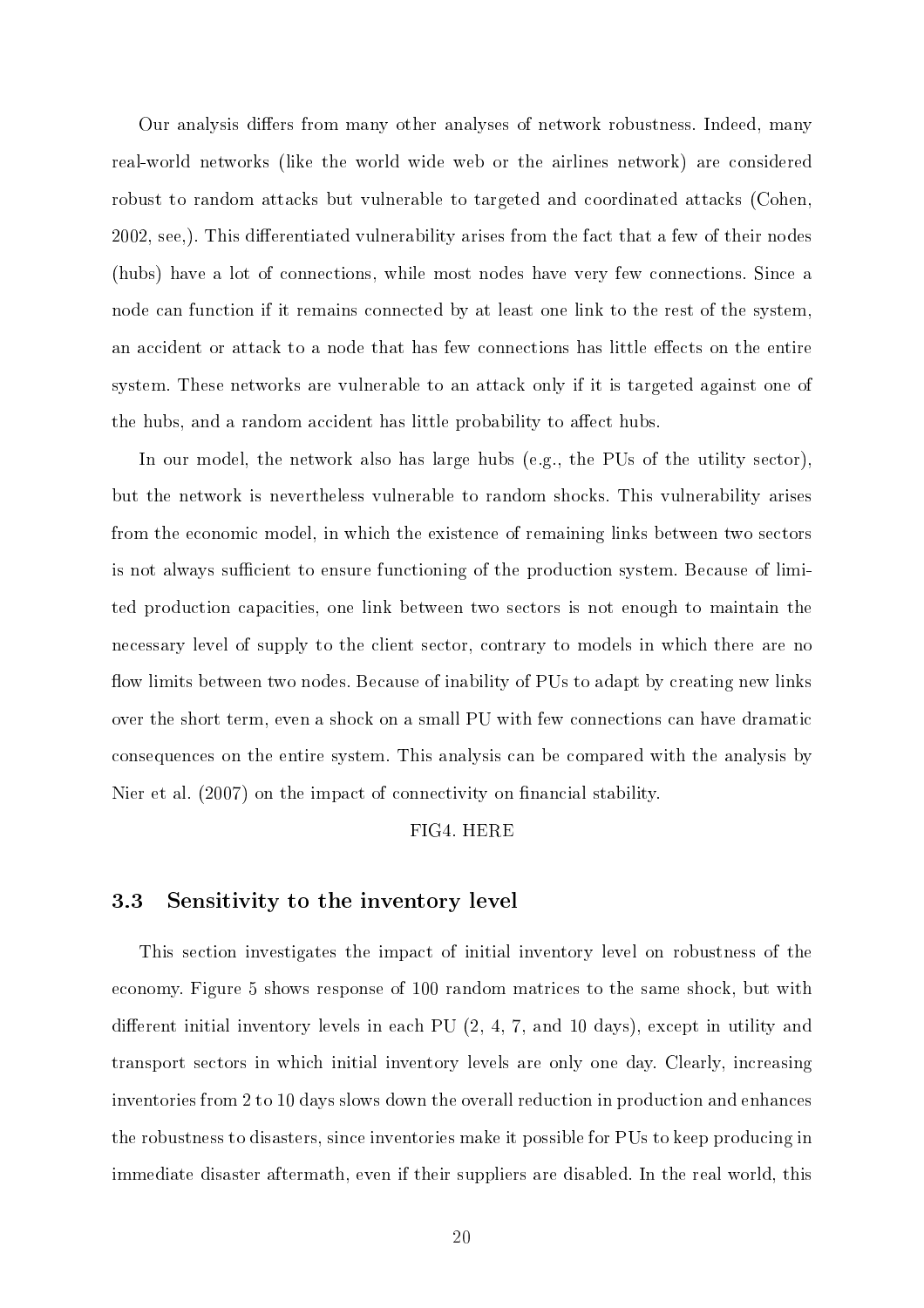buffer effect leaves more time for PUs to transfer their demand to alternative suppliers and for recovery and reconstruction to take place. Larger inventories, therefore, decrease the likelihood of a disaster-related economic collapse.

#### FIG5. HERE

# 3.4 Heterogeneity of losses

Modeling disaggregated economy makes it possible to compare disasters with different patterns and impact distributions. For instance, one can compare a disaster that affects strongly a few producers (e.g., a flood affect only businesses in the flood plain within a region) to another one that affect all producers of a region, but with more limited consequences (e.g., a wind storm that affect all businesses in a region).

To do so, Fig. 6 shows model simulations of impact on the whole economy of a 10% reduction in production capacity of the mining and extraction sector, which includes 10 PUs in our model. But this reduction in production capacity affects only one PU (which becomes totally unable to produce) or is distributed among 2, 3, 4, 5 or 8 PUs. In this last case the 8 affected PUs only lose  $12.5\%$  of their production capacity and the shock is much more homogeneous that in the former cases. It is interesting to note the latter case in which most PUs for a sector are affected is implicitly assumed when working at the sector scale.

The heterogeneity of losses was found to play a central role in the indirect losses. When direct losses are more homogeneously distributed among PUs from one sector (e.g., lower right figure), total losses are drastically lower than when only one PU suffers all damages (upper left figure). More generally, for a fixed amount of direct damages, the total loss of the economy is decreasing with the number of affected PUs. In the present case, the same amount of losses leads to output reduction (in the 100 days following the shock) lying between 3% and 98% depending on the heterogeneity of losses. This result suggests that strongly concentrated disasters (like floods) may cause larger output losses than "broader" disasters that affect homogenously large regions (like wind storms or heat waves).

It is useful to recall here the extreme assumptions of our model : all the random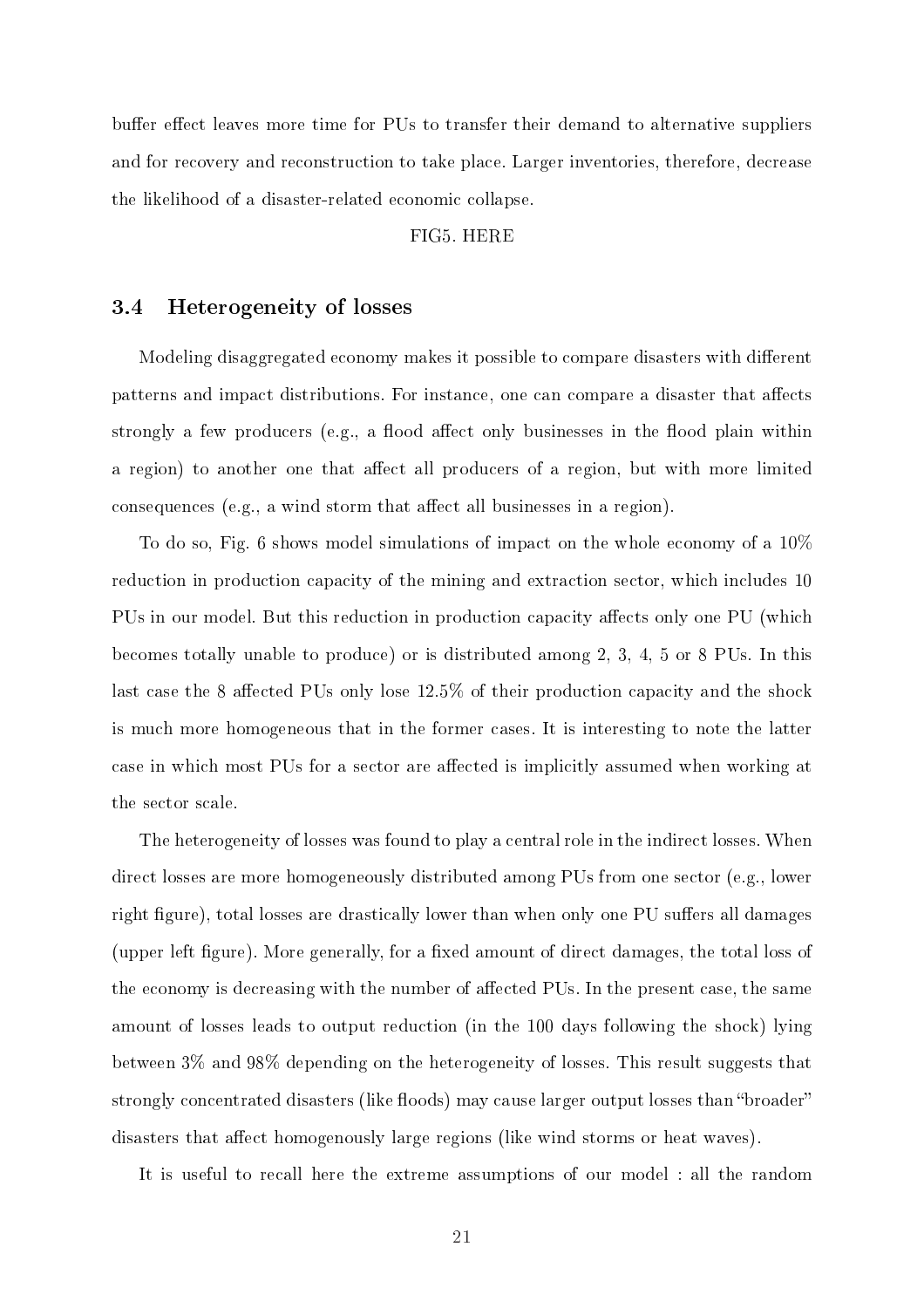graphs are connected, PUs do not create new supplier or client connections and have no access to imports in the disaster aftermath, and there is no reconstruction (losses in production capacity are assumed permanent). In such an extreme situation, when one PU is totally destroyed, consequences on the entire economy are dramatic and production eventually collapses. The clients of the affected PU cannot shift to alternative suppliers, their production is therefore reduced and cannot supply fully their clients. The shock thus spreads through the whole economy until it collapses. The ability of PUs to increase their demand to their other suppliers (provided that the commercial link pre-existed) is not sufficient to adapt the economic system to the production interruption : the creation of new links is necessary. On the other hand, when losses are homogeneously distributed, each PU suffers from a limited loss, reduces slightly its production, and total loss is eventually quite small.

Regardless of modeling caveats, heterogeneity in losses among PUs and the redundancy of suppliers and clients are key parameters to explain robustness of the economy in our model. Such characteristics of the shock and of the economy cannot be represented using sector-scale aggregated IO models, justifying our approach. Moreover, it appears from our simulations that aggregated IO models stand for an especially favourable case where losses are equally distributed among PUs and where each PU is linked to all other PUs.

It is also found that the influence of the network structure depends on heterogeneity of losses : the result variance in Fig.  $6$  is small when few or most PUs are affected, and large when direct losses are distributed among a median number of PUs. When one or few PUs are affected the economy collapses anyway, so the network structure is irrelevant. When all PUs are affected, the model behaves like a sector-scale model and the network structure is similarly unimportant. However, in intermediate cases the network structure is important to the assessment of output losses. For instance, when two PUs are affected indirect losses do not have the same magnitude depending on whether the two affected PUs have common clients or not. Indeed, if one PU has two damaged suppliers the overall effect on its production is worse since it has to compensate the loss of two suppliers instead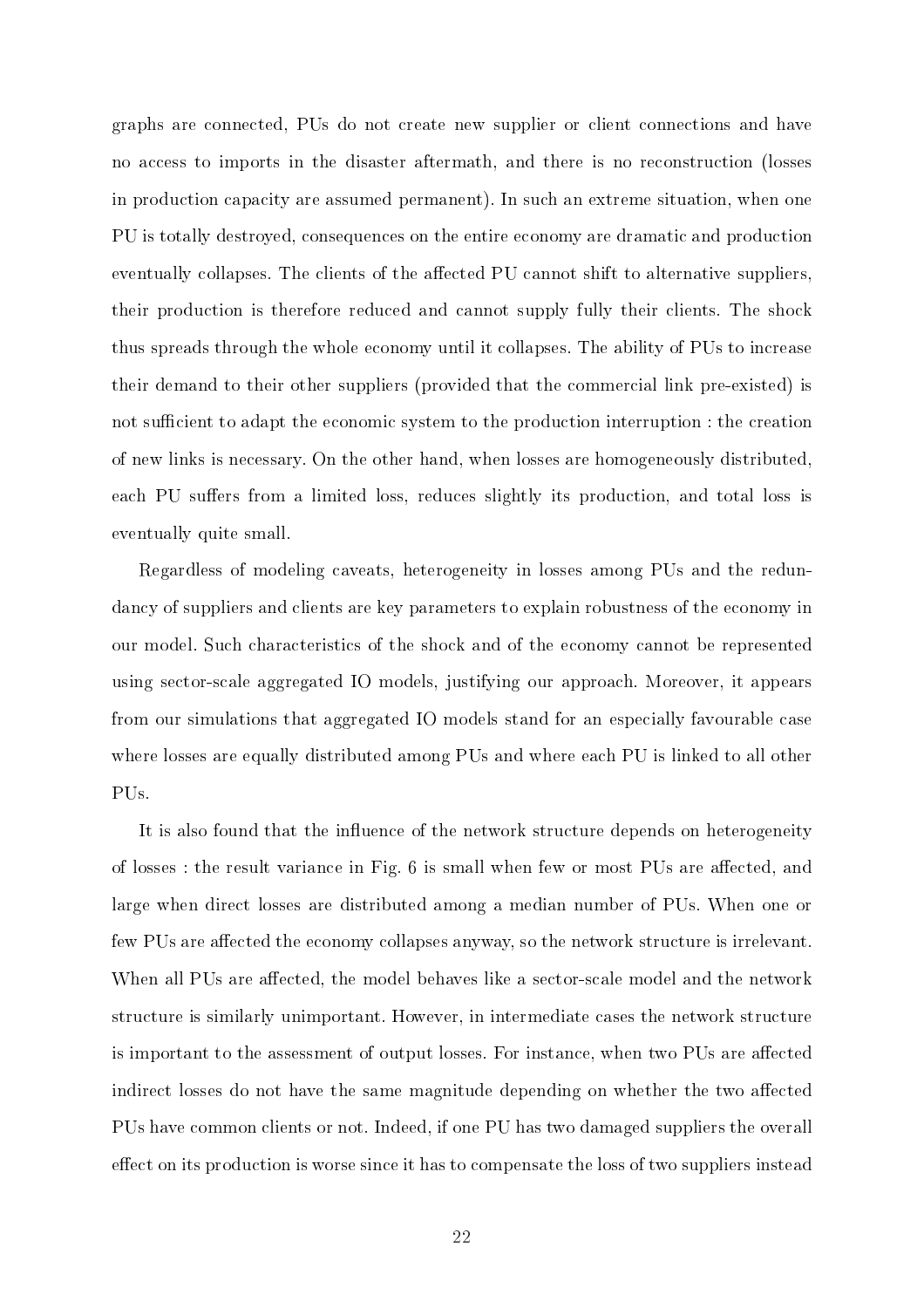of one by demanding more from remaining ones.

However, the structure of graphs in our sample of 100 random matrices has a relatively small effect on the overall robustness of the economy, especially when compared with other parameters (e.g., heterogeneity of losses). This is particularly the case when only one PU suffer from all losses. But the network matrices generated by our method are only a random subset of all possible matrices. This sample is very small and may not include low-probability structures that are possible and very different from most likely ones. There is indeed no reason to believe the real economic network is one of the most likely ones. To investigate different network structures, an alternative generation process is suggested in the next section, to investigate networks with "targeted" characteristics.

#### FIG6. HERE

# 4 Results on "targeted" network structures

As shown in Section 3.1.3, the networks generated from the random process share some characteristics which appear to have a high probability of occurrence. To explore lowprobability matrices that may correspond more closely to real-world economic networks this section investigates specific network structures. To do so, it is first necessary to build these specific networks.

The specific network characteristics investigated here are *concentrations* (what is the role of the redundancy in suppliers and clients ?), *clustering* (what happens if the clients of a PU are also the suppliers of its suppliers ?) and connectedness between sub-regions (is it useful to connect with many links different regions?).

These characteristics are interesting because, in the real world, these parameters can be related to strategic choices on the organization of local economies. For instance, an agglomeration in which PUs interact only with their geographic neighbors (which can be the case in a local economy or with vertical-integration industrial organizations) can be compared with an agglomeration in which each area is specialized in a particular economic activity (specialized economy like financial districts, or horizontal-integration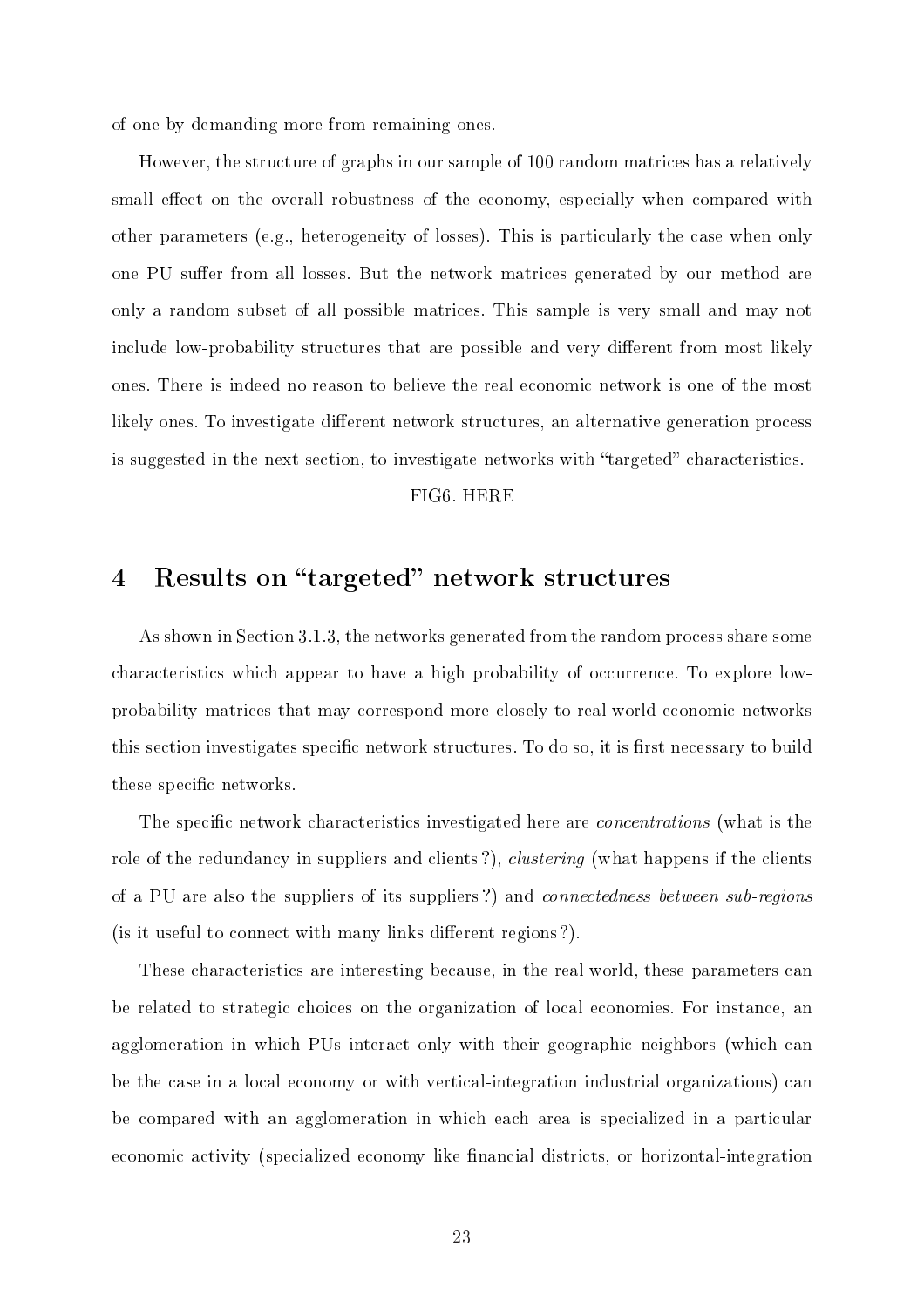industrial organization). Similarly, the redundancy in suppliers and clients and connectiveness between subregions depends on PUs choices ; they may decide to spread risks by having many suppliers and clients, possibly located in different regions.

To investigate these questions, a method is first proposed to produce a sample of random matrices with a particular value of concentration or clustering. The next subsection investigates the links between subregions. The robustness of all produced economic networks is then assessed using the same shock, namely a 100% reduction in the production capacity of one PU in the mining and extraction sector (equivalent to the upper left panel of Fig. 6).

# 4.1 Concentration

The rationale behind the analysis of concentration is that redundancy of suppliers and clients can act as a risk-sharing mechanism against the risk of a shock on a supplier or client. If each PU relies on very few PUs, any shock cannot be smoothened by redundancy of suppliers and each PU cannot compensate for the loss of one supplier by increasing demand on many other ones.

### 4.1.1 Network building

Concentration seeks to measure reliance of clients on a few suppliers. It is built on the same principle as the Herfindahl index :

- We call  $w_{ij} = M_{ij}$  the weight of a supplier j (from sector Y) in the supply of a PU
	- i (from sector X). The sum of all these weights is fixed for all i in sector X:

$$
\mathcal{W}_{iY} = \sum_{j \in S_Y} w_{ij}
$$

- We then define the sector Y concentration for buyer i as :

$$
h_{iY} = \sum_{j \in S_Y} \left(\frac{w_{ij}}{\mathcal{W}_{iY}}\right)^2
$$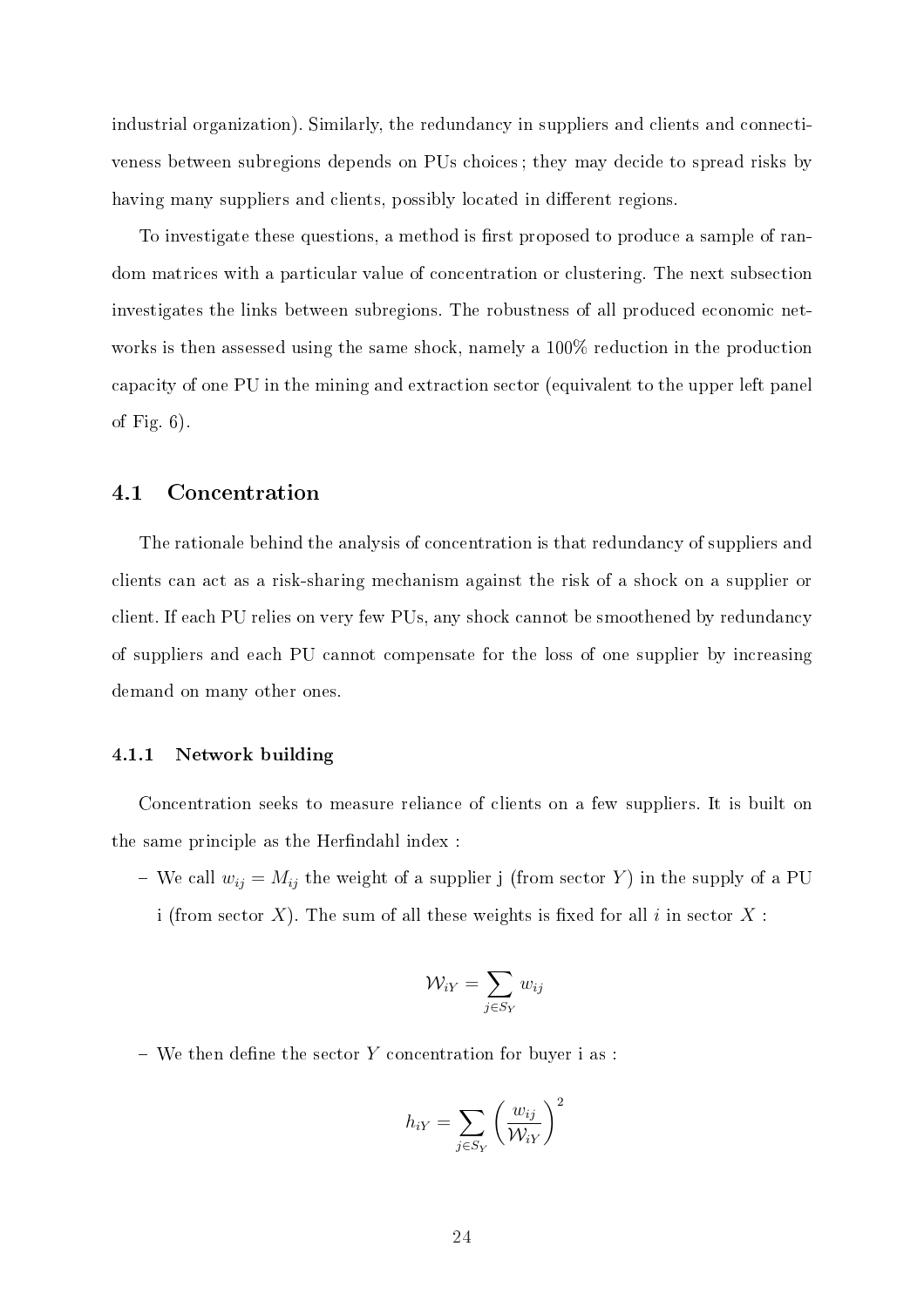- Then the concentration of the bloc  $(X, Y)$  is the weighted sum per buyer :

$$
H_{XY} = \frac{\sum_{i \in s_x} h_{iY} . \mathcal{W}_{iY}}{\sum_{i \in s_x} \mathcal{W}_{iY}}
$$

- And finally total concentration will be the weighted sum of all-block concentrations :

$$
H = \frac{\sum_{(X,Y)} h_{XY} . \mathcal{W}_{XY}}{\sum_{X,Y} \mathcal{W}_{XY}}
$$

A high concentration index for bloc  $(X, Y)$  indicates that the sector X relies on a few firms from sector Y. A high aggregate concentration index indicates that each PU depends on a few clients and that each sector relies on a few suppliers from all other sectors. Concentration is also a way to take into account the importance of weights distribution which has been emphasized in relation to transportation networks by Barrat et al. (2004).

Creating matrices with high level of concentration can be done with a two-step method :

- First, as in the production of random matrices, a sequence of link swaps is carried out, but each swap is made only if it increases value of concentration index  $H$ . This process is carried out until reaching a specific value  $H_0$  of H.
- Second, an homogenization phase is conducted, with a sequence of random link swaps, to produce a random graph with a concentration index of  $H_0$ . For a fuller description of a standard procedure of homogenization see Tabourier et al. (2010).

Resulting PU-IO matrices have a concentration index ranging from 35% to 70%. Interestingly, in conjunction with data on real economic networks, the same technique would allow the construction of PU-IO matrices consistent with sector-scale IO tables and with observed network characteristics. Figure 7 shows the in-degree distribution for these PU-IO matrices. We show that targeting the concentration index allows us to reach matrices with various degree distributions, whereas it would be very unlikely to produce such matrices with a fully-random process.

### FIG7. HERE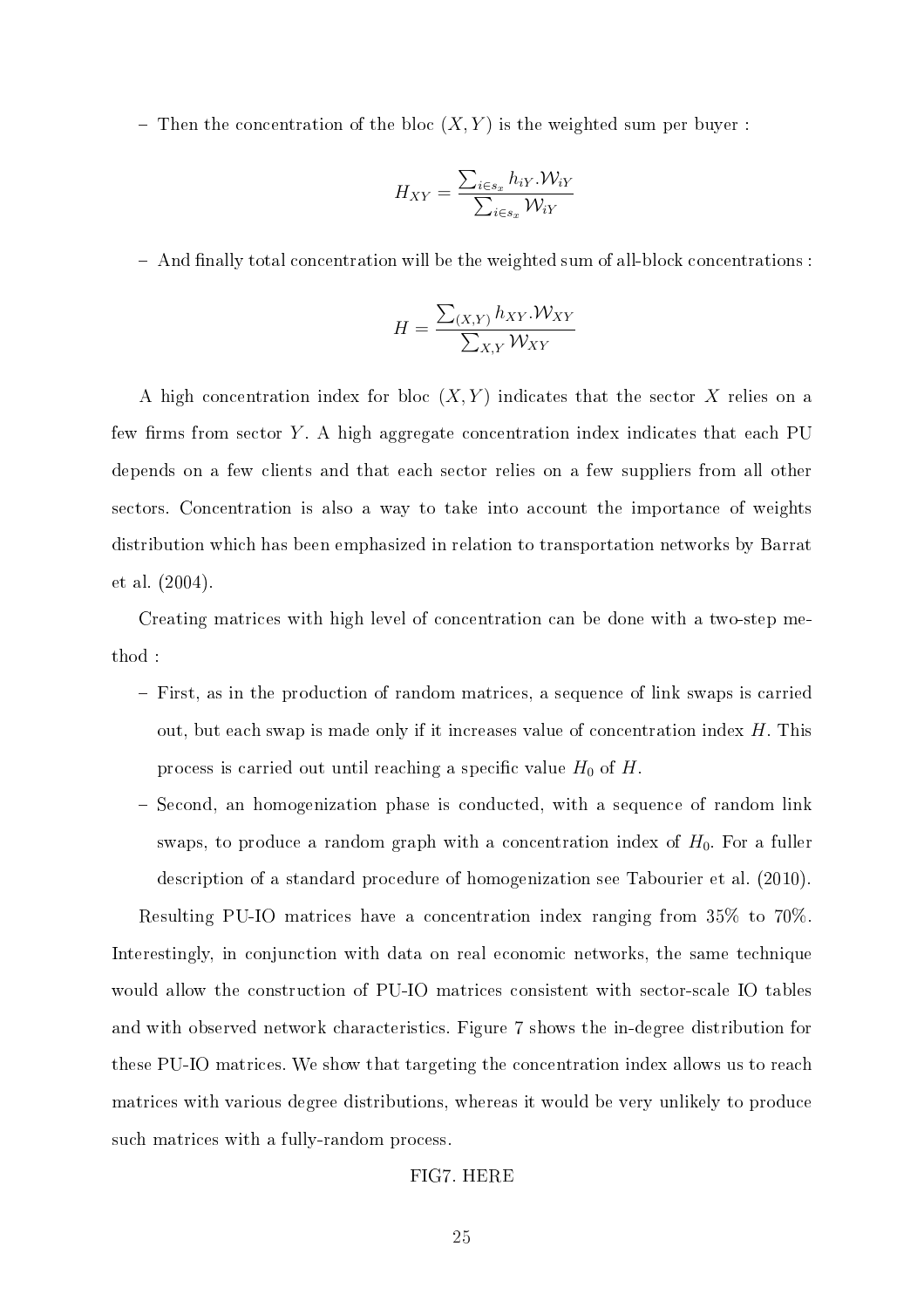#### 4.1.2 Results

Figure 8 shows the sum of production over the 100 days following the shock, as a function of the economic-network concentration index. There is a significant correlation between concentration index and robustness of the economy : the more concentrated the economy, i.e. the less redundancy in suppliers and clients of each PU, the larger is the output loss. As expected redundancy in suppliers and clients acts as an insurance against risks, increasing overall economic robustness.

This result remains valid for random shocks, even though the network includes wellconnected hubs and weakly-connected PUs. This contradicts the idea that such networks would have a limited vulnerability to random shocks (and a high vulnerability to targeted attacks). As already stated, this difference arises from the fact that maintaining one link between two PUs or two sectors is not sufficient in our model to maintain production level, because of the limited production capacity in remaining PUs. In practice, in our model, the existence of hubs increases vulnerability because as soon as one of these hubs is affected (and it happens at one point because the graph is connected), the shock spreads rapidly across all sectors.

#### FIG8. HERE

### 4.2 Clustering

The clustering index can be understood as an index of geographical interactions between PUs (see Barthélemy (2003) for instance). Indeed, a high clustering index indicates that a PU's suppliers' suppliers are likely to also be its clients ; this is consistent with a "localized" economy, in which clients and suppliers are in the vicinity, compared to a "specialized-globalized" economy. In other words, a high clustering index indicates that PUs in the same area interact primarily with each other. This type of structure is inconsistent with agglomerations in which each area is specialized in a given activity (e.g., financial districts). But most real world social networks exhibit a high clustering coefficient which is related to community formation (see, Watts and Strogatz, 1998; Newman, 2003).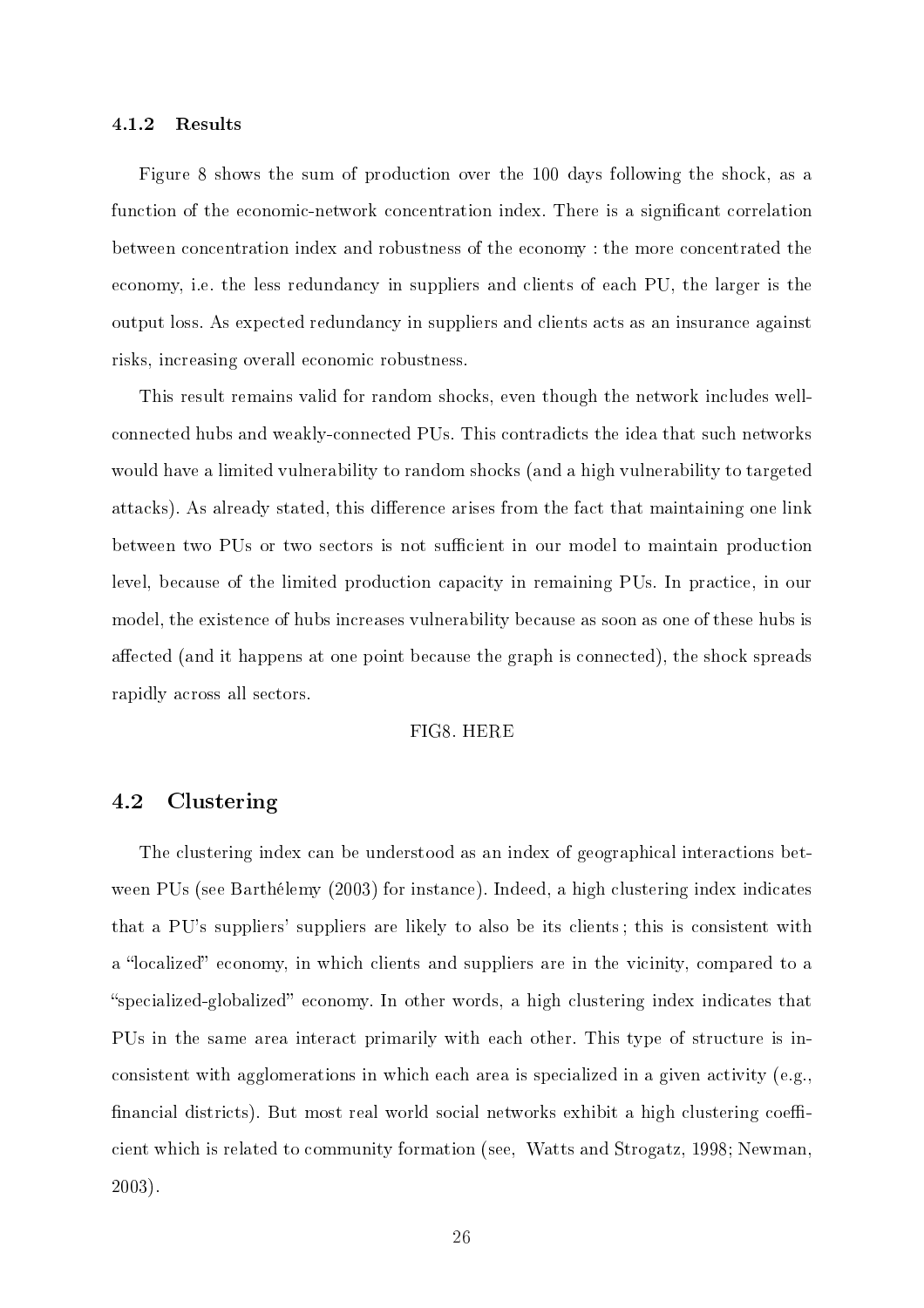#### 4.2.1 Network building

The clustering index used in this study is the "oriented clustering." It is a generalization of the clustering measure, usually defined for undirected graph as the ratio

$$
C_3 = 3 \cdot \frac{\sharp(\text{triangles})}{\sharp(\text{forks})}
$$

i.e. the ratio between the number of triangles (whatever are the sizes of the links) over the number of "possible" triangles, the factor "3" ensuring the normalization of this quantity. Here, the following generalization is used :

$$
C_3 = 3 \cdot \frac{\text{#(oriented triangles} : A > B > C > A)}{\text{#(oriented forks} A > B > C)}
$$

Figure 9 provides examples of graph with different clustering indices. The left-hand graph has 2 oriented triangles and 6 oriented forks ; its clustering index is equal to 1. The middle graph has one oriented triangle, and 4 oriented forks, and its clustering index is equal to 3/4. The right-hand graph has no oriented triangle is has a clustering index equal to zero.

# FIG9. HERE

#### FIG10. HERE

Figure 10 shows the in-degree distribution for these PU-IO matrices. As with concentration, targeting the clustering index allows us to reach matrices with different degree distributions.

#### 4.2.2 Results

The anticipated influence of clustering is unclear. On one hand, small groups of PUs are highly vulnerable to shocks affecting one of their members. On the other hand, they are isolated from disasters affecting other groups and there is a "loss containment effect".

Model results are shown in Fig. 11. The correlation between the clustering index and the robustness is positive and signicant. The regression is still valid controlling for the concentration index indicating that this result is different from the effect of concentration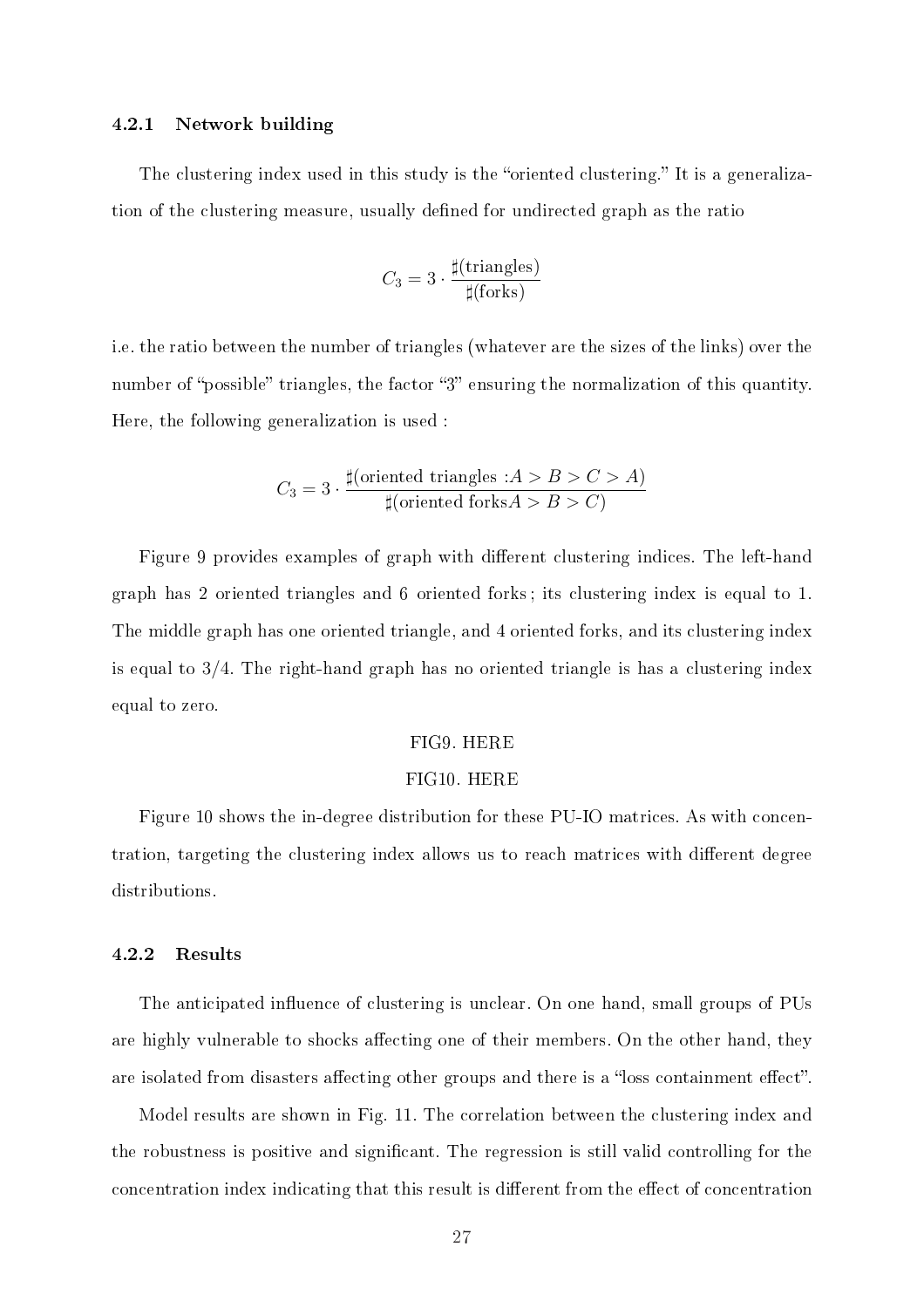on robustness. A high clustering means there are little groups of PUs interacting with each other, but quite isolated from the rest of the economy. These groups are better protected against a shock (when the shock occurs outside of their group) than when the entire sector relies on only a few suppliers.

From these results one can identify two ways of improving economic robustness : an "isolation" approach in which small groups of PUs interact as little as possible to contain disaster losses; and an "insurance" approach in which all PUs are connected to the largest possible number of PUs, to mitigate the impact of a shock affecting one PU.

#### FIG11. HERE

According to Fujiwara and Aoyama (2010), the global clustering index of the network of Japanese firms is very low. According to our model, a low value of the clustering index induces a limited resilience of the economic system to exogenous shocks.

# 4.3 Blocks connexions

In order to strengthen the "isolation" hypothesis and investigate role of subregion connections, an additional set of simulations has been carried out with a 1000x1000 IO matrix built from the aggregation of two 500x500 matrices representing two subregions. We have gradually increased the coupling between the two subregions by increasing the numbers of links between these two subregions at each simulation step, reproducing more or less integrated subregions.

### FIG12. HERE

#### 4.3.1 Network building

First, two random 500x500 matrices  $C_1$  and  $C_2$  are built following the process described in Section 3.1. These two matrices are then aggregated as a block-diagonal matrix, to obtain a  $1000x1000$  matrix m. Then, connections between the two diagonal blocks are introduced in the following way.

We select  $i \in X$  and  $j \in Y$  in the subregion 1 such that  $C_1(i,j) > 0$ , and  $i' \in X$ and  $j' \in Y$  in the subregion 2 such that  $C_2(i',j') > 0$ . The ends of these links are then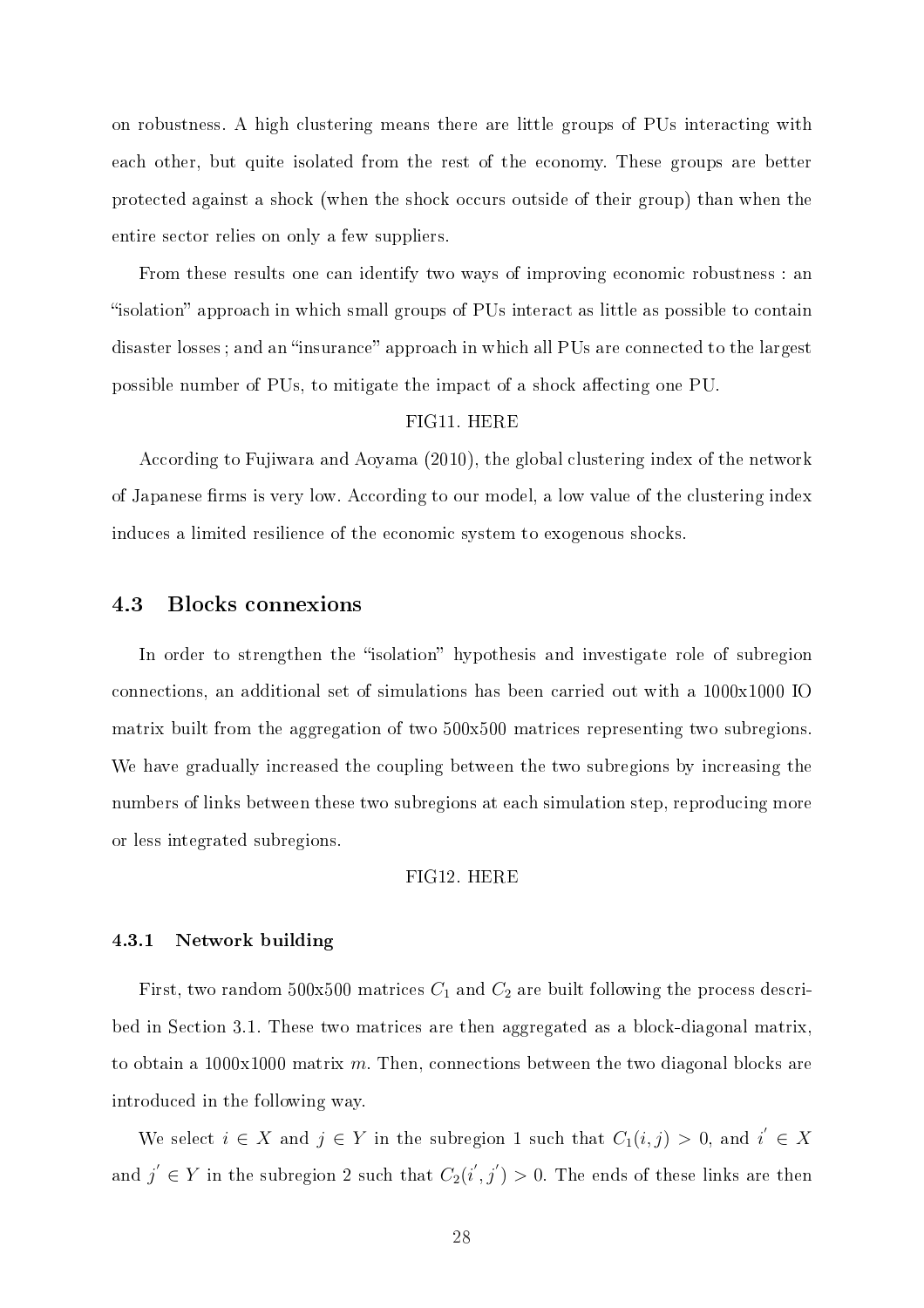swapped :

$$
C(i,j) \rightarrow m(i,j)-1
$$
  
\n
$$
C(i',j') \rightarrow m(i',j')-1
$$
  
\n
$$
C(i,j') \rightarrow m(i,j')+1
$$
  
\n
$$
C(i',j) \rightarrow m(i',j)+1
$$

We repeat this procedure until the desired number of links is reached, checking that we are swapping new links.

#### 4.3.2 Results

The shock is still a 100% loss in the production capacity of one PU from the mining sector. Results are reproduced in Fig. 13 as a function of the number of connections between the two blocks. The process has been conducted for 10 different couples of  $500x500$ matrices. Each square in the figure corresponds to the sum of the production of the economy over the 100 days that follow the shock. Each line stands for one original couple of 500x500 matrices, which are connected through an increasing number of links (on the x axis). When the 1000x1000 matrix is formed by two independent blocks, the total loss in the economy is exactly the loss of one 500x500 matrix. As the number of connections increases between the two blocks, the loss becomes larger.

The effect on subregion connections is easier to predict : when subregions are connected, each region becomes vulnerable to shocks affecting another region and, since the number of links does not change, there are no benefits from an "insurance" effect. Results confirm this intuition : not only is the subregion which is not directly affected by the shock but the economy as a whole is worse off with these connections.

### FIG13. HERE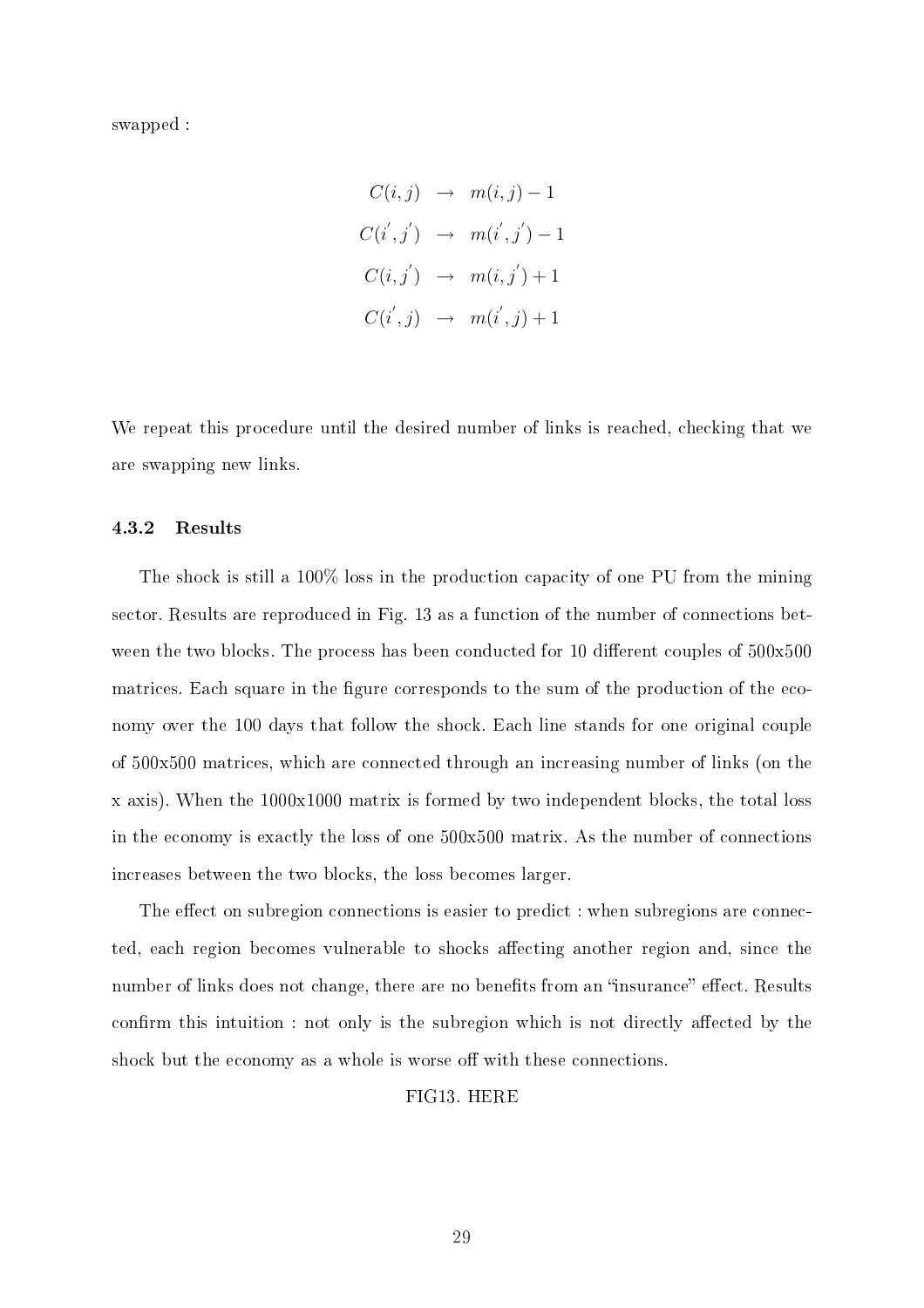# 5 Conclusion

We do not pretend to assess actual output losses with our disaggregated model. Its assumptions are too simplistic to do so and crucial mechanisms have been left out of this first-step analysis : the ability of producers to create new connections in disaster aftermath, i.e. to find new suppliers or new clients; the role of imports to replace disabled regional producers ; the role of reconstruction to restore initial production capacity and the disaster impact on final demand through consumption behavior and investments. Some of these mechanisms would amplify losses ; some would dampen losses. Overall, absence of reconstruction and complete rigidity of the economic network are acceptable assumptions only over very short terms, and lead to a large overestimation of total losses.

However, we claim that our analysis makes a contribution as it justifies the development of a more disaggregated approach to the modelling of economic consequences of natural disasters, or any other punctual shock to the economy. Indeed, we have showed classical IO models may be too optimistic as they represent the most favorable case in which risks and losses are optimally shared among all producers, i.e. a case in which each firm is a client and a supplier of all other firms and in which direct losses are uniformly distributed among all firms. In spite of the simplification of our model, the mechanisms that are identified in our simulations appear important and need to be taken into account.

A disaggregated approach is necessary to evaluate cost amplications due to heterogeneity of losses and business interactions within the production network. In particular, our results indicate that the output losses due to a disaster would depend on interaction between geographical disaster footprint and economic sector localizations. For equivalent aggregated losses a localized disaster affecting strongly few producers  $-$  like a flood  $$ would lead to larger short-term output losses than a widespread disaster affecting a broad region with more limited impacts  $\frac{d}{dx}$  like a wind storm or a heat wave. The output loss is also potentially larger if all producers from a sector are located in the same location, since output losses are larger if many producers from the same sector are affected.

Two strategies to improve robustness are suggested by the analysis of various network structures. The first one is an "isolation" strategy, in which many small groups of producers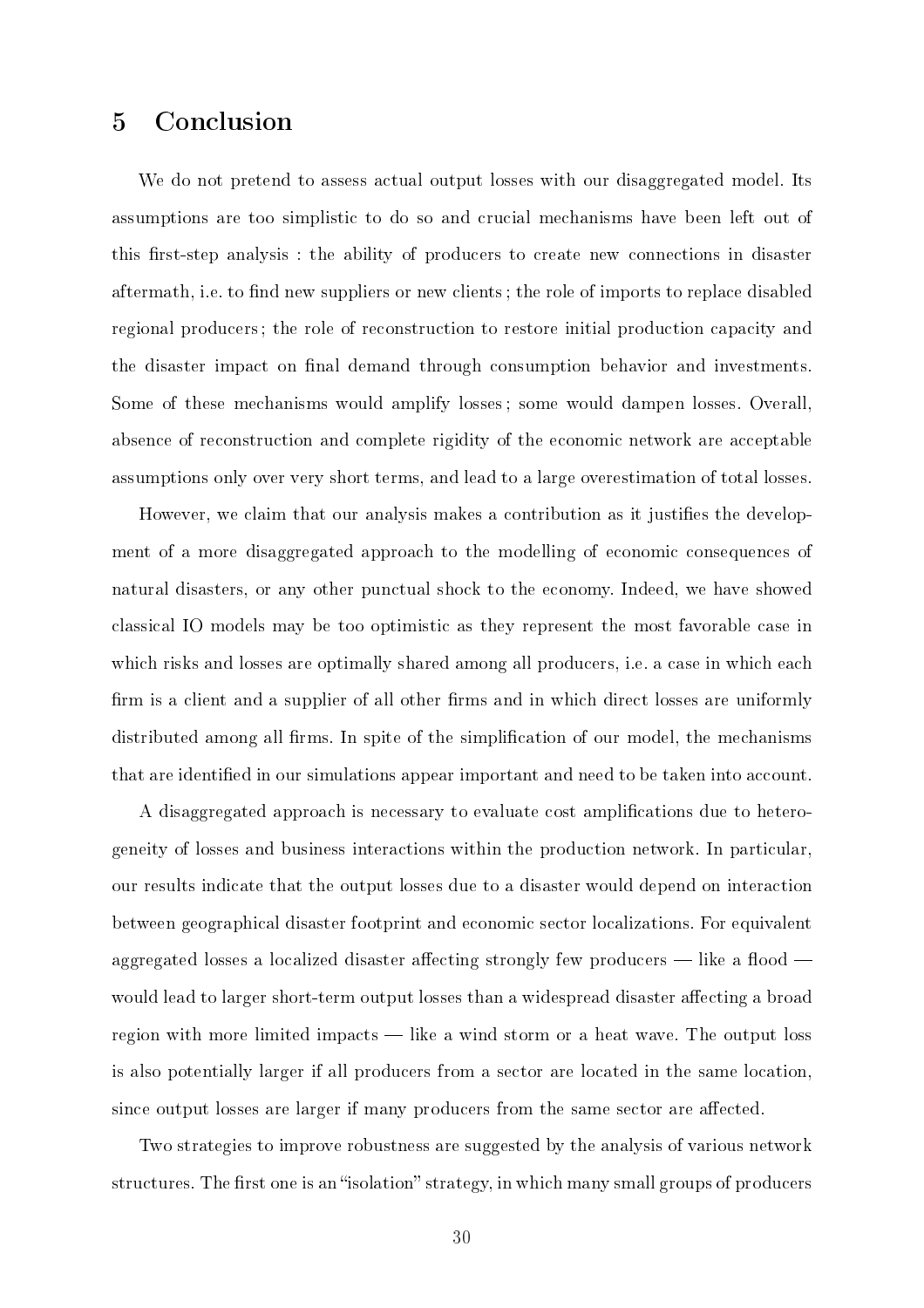are as isolated as possible from all other groups. This strategy increases robustness, reducing the disaster impact on all groups not directly affected. The second strategy is the "insurance" one, in which producers have as many suppliers and clients as possible to be able to compensate the loss of one supplier and to limit consequences of the loss of one client. In addition, larger inventories are logically found to increase robustness, as it allows producers to keep producing temporarily even when their suppliers are disrupted.

The various strategies can be related to different industrial organizations which appear to have different robustness. For instance, a "localized" economy, in which groups of clients and suppliers are located close to each other, seems to be more robust than a "specializedglobalized" economy in which clients and suppliers are more homogenously spaced. The modern industrial organization, with few suppliers and small inventories, also seems to increase vulnerability. It is an open question whether the loss in robustness is more than compensated for by an increased efficiency in normal time.

Since the model can reproduce disaster-provoked economic collapses, it may be used to investigate existence and location of thresholds in terms of disaster losses. For instance, this approach may be able to discriminate between limited economic consequences of the 2004 hurricanes in Florida and widespread economic consequences of Katrina in New Orleans in 2005. It seems that heterogeneity of losses is an essential parameter in the assessment of the risk of an economic systemic failure. Since flood losses are more heterogeneous than wind losses, it is interesting to note that Katrina was mainly a flood event while the 2004 hurricanes caused losses mainly because of high wind. The model remains too simple to provide stronger statements on this point, and additional developments will be necessary to go further in this direction.

Finally, network structure appears important to the robustness of the economy. Beyond the insights on which network structures are more robust than others, the model can help identify new economic parameters that are not available in statistic data bases in spite of their potential interest. For example, it would be useful to measure concentration, clustering and redundancy indexes for actual economic networks. It would make it possible to use the methods suggested in this paper to generate economic networks that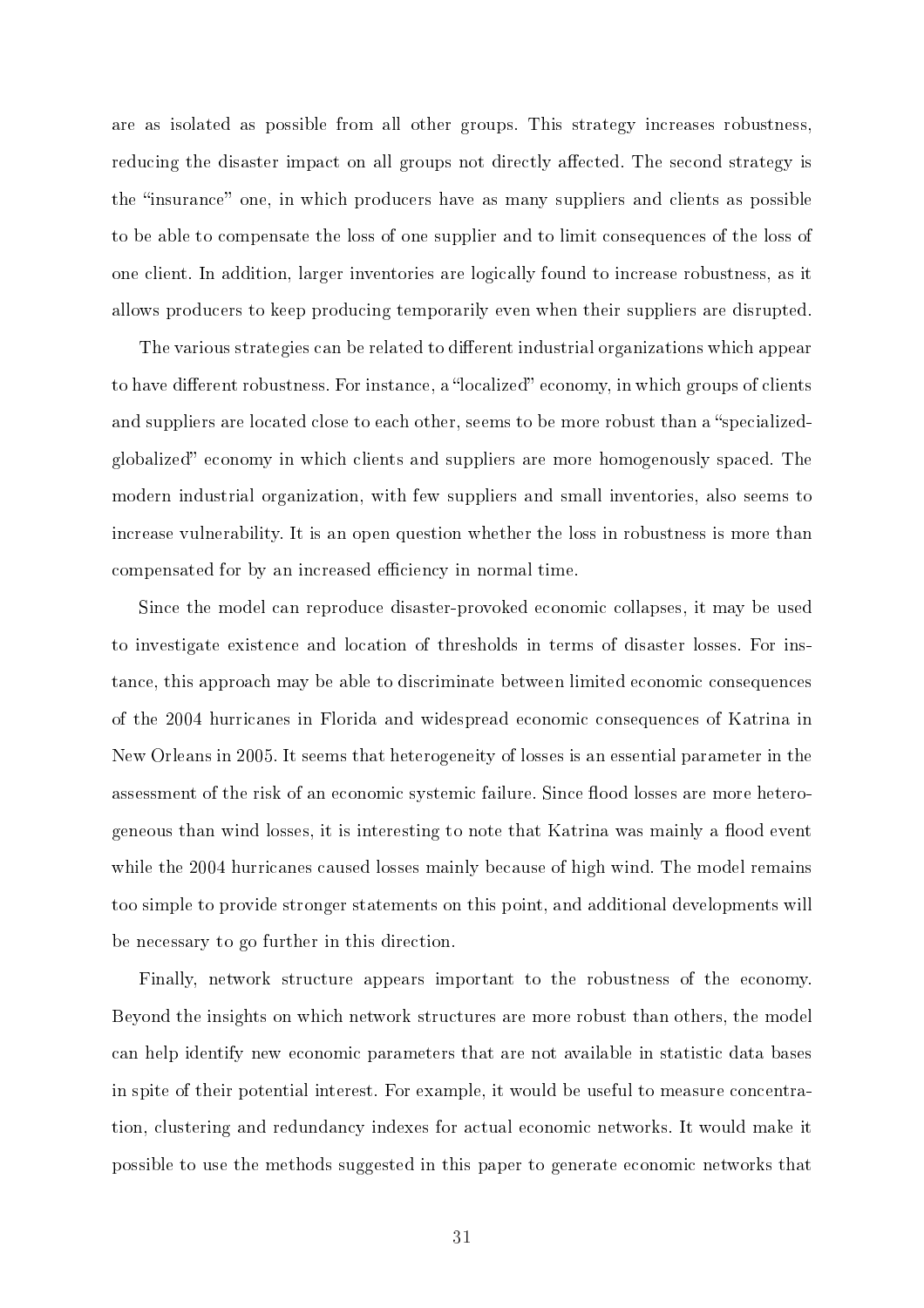are better representations of the real economy.

# 6 Acknowledgements

The authors want to thank Patrice Dumas, Jean-Yves Grandpeix, Francois Gusdorf, Nicolas Naville, Jim Hall, Matthew Holmes and three anonymous referees for their useful comments and suggestions on an earlier version of this article. This research is supported by the European Community's Seventh Framework Program (FP7/2007-2013) through the WEATHER project (http ://www.weather-project.eu). The views expressed herein are those of the authors and do not necessarily reflect those of the Banque de France.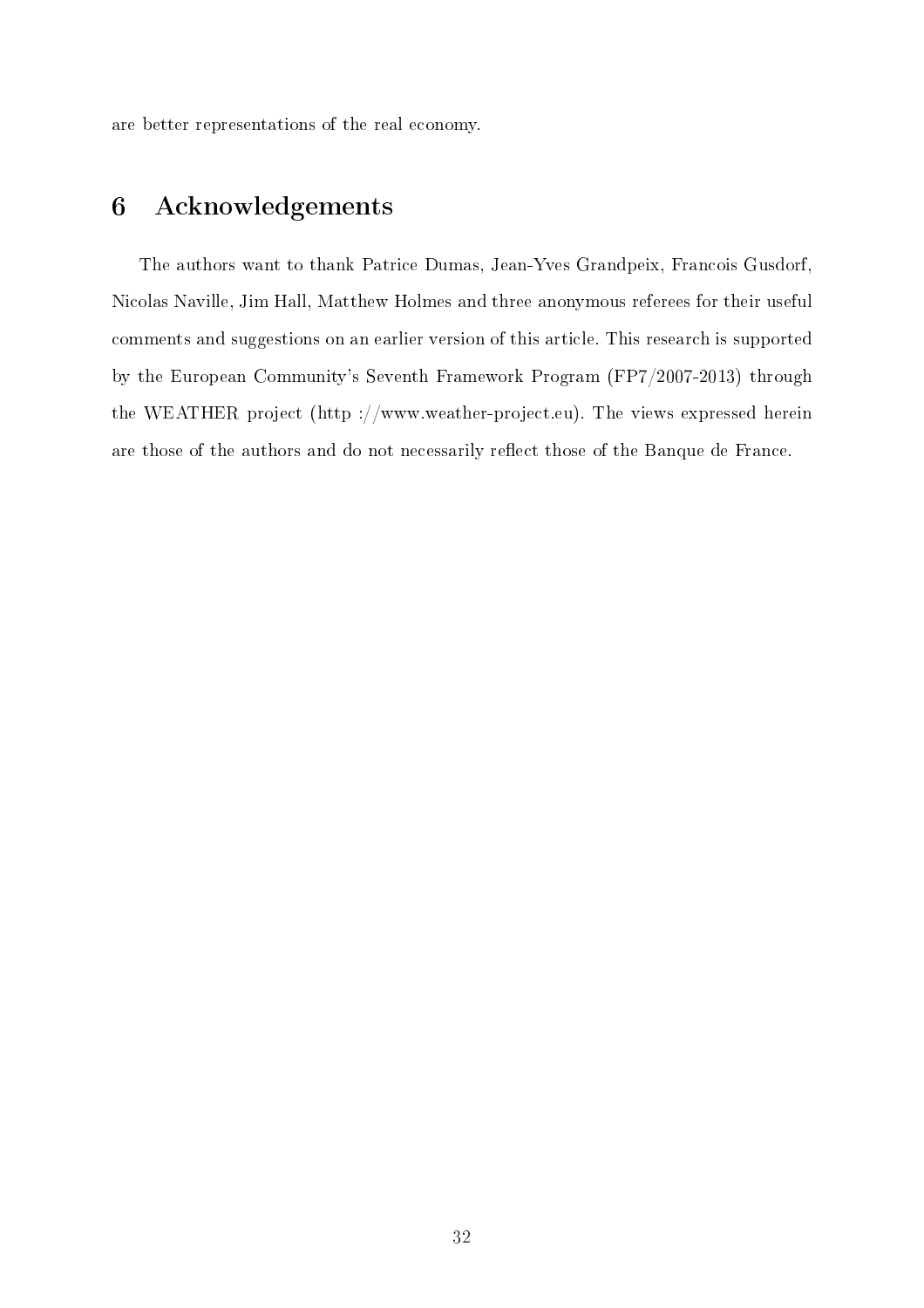# Références

- Albala-Bertrand, J., 1993. The political economy of large natural disasters with special reference to developing countries. Oxford : Clarendon Press.
- Anderson, C. W., Santos, J. R., Haimes, Y. Y., 2007. A risk-based input-output methodology for measuring the effects of the august 2003 northeast blackout. Economic Systems Research 19  $(2)$ , 183–204.
- Barrat, A., Barthélemy, M., Pastor-Satorras, R., Vespignani, A., 2004. The architecture of complex weighted networks. PNAS  $101$   $(11)$ ,  $3747-3752$ .
- Barthélemy, M., 2003. Crossover from scale-free to spatial networks. Europhysics Letters 63, 915-921.
- Battiston, S., Delli Gatti, D., Gallegati, M., Greenwald, B., Stiglitz, J., 2007. Credit chains and bankruptcy propagation in production networks. Journal of Economic Dynamics and Control 31, 2061-2084.
- Bénassy, J., 1984. Macroéconomie et Théorie du Déséquilibre. Dunod, Paris, France.
- Boarnet, M., 1998. Business losses, transportation and the northridge earthquake. Journal of Transportation and Statistics 1, 49–63.
- Brookshire, D. S., Chang, S. E., Cochrane, H., Olson, R., Rose, A., Steenson, J., 1997. Direct and indirect economic losses for earthquake damage. Earthquake Spectra 13, 683-701.
- Cho, S., Gordon, P., Moore, J., Richardson, H., Shinozuka, M., Chang, S., 2001. Integrating transportation network and regional economic models to estimate the costs of a large urban earthquake. Journal of Regional Science 41, 39–65.
- Chopra, S., Sodhi, M., 2004. Managing risk to avoid supply-chain breakdown. MIT Sloan Management Review.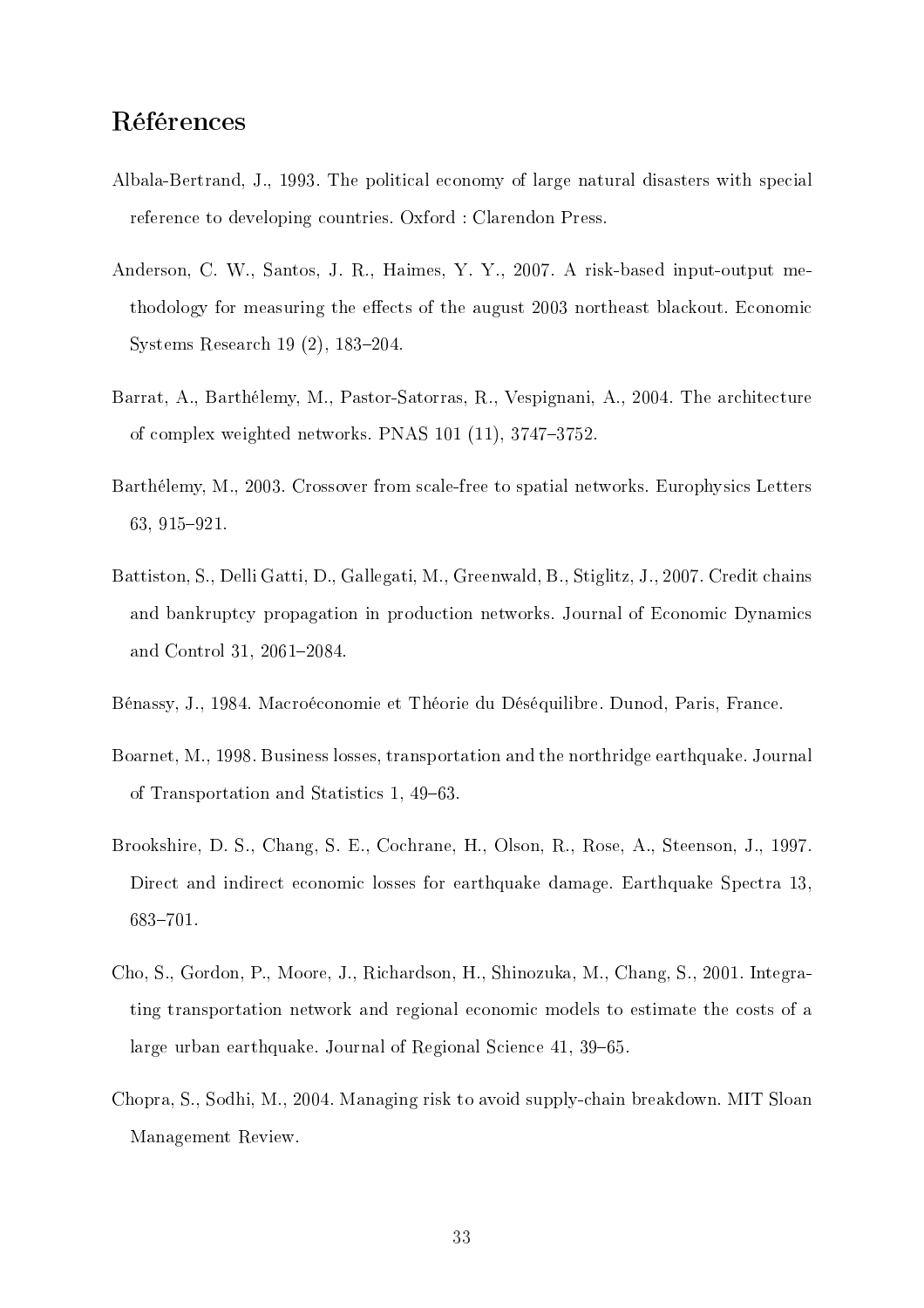- Cochrane, H., 2004. Economic loss : myth and measurement. Disaster Prevention and Management 13, 290-296.
- Cohen, D., 2002. All the world's a net. New Scientist  $174, 24-29$ .
- Coluzzi, B., Ghil, M., Hallegatte, S., Weisbuch, G., Mar. 2010. Boolean delay equations on networks : An application to economic damage propagation. ArXiv e-prints.
- Delli Gatti, D., Di Guilmi, C., Gaffeo, E., Giulioni, G., Gallegati, M., Palestrini, A., 2005. A new approach to business fluctuations : heterogeneous interacting agents, scaling laws and financial fragility. Journal of Economic Behavior and Organization 56  $(4)$ , 489–512.
- Fujiwara, Y., Aoyama, H., 2010. Large-scale structure of a nation-wide production network. The European Physical Journal B - Condensed Matter and Complex Systems 77, 565–580,  $10.1140$ /epjb/e2010-00275-2.
- Giesecke, K., Weber, S., 2006. Credit contagion and aggregate losses. Journal of Economic Dynamics and Control 30  $(5)$ , 741 – 767.
- Gkantsidis, C., Mihail, M., Zegura, E., 2003. The markov chain simulation method for generating connected power law random graphs. In : Proc. 5th Workshop on Algorithm Engineering and Experiments (ALENEX).
- Gordon, P., Richardson, H., Davis, B., 1998. Transport-related impacts of the Northridge earthquake. Journal of Transportation and Statistics 1, 21–36.
- Haimes, Y., Jiang, P., 2001. Leontieff-based model of risk in complex interconnected infrastructures. Journal of Infrastructure Systems  $7(1)$ , 1–12.
- Hallegatte, S., 2008. An adaptive regional input-output model and its application to the assessment of the economic cost of Katrina. Risk Analysis  $28(3)$ ,  $779-799$ .
- Hallegatte, S., Hourcade, J.-C., Dumas, P., 2007. Why economic dynamics matter in assessing climate change damages : illustration on extreme events. Ecological Economics  $62(2), 330-340.$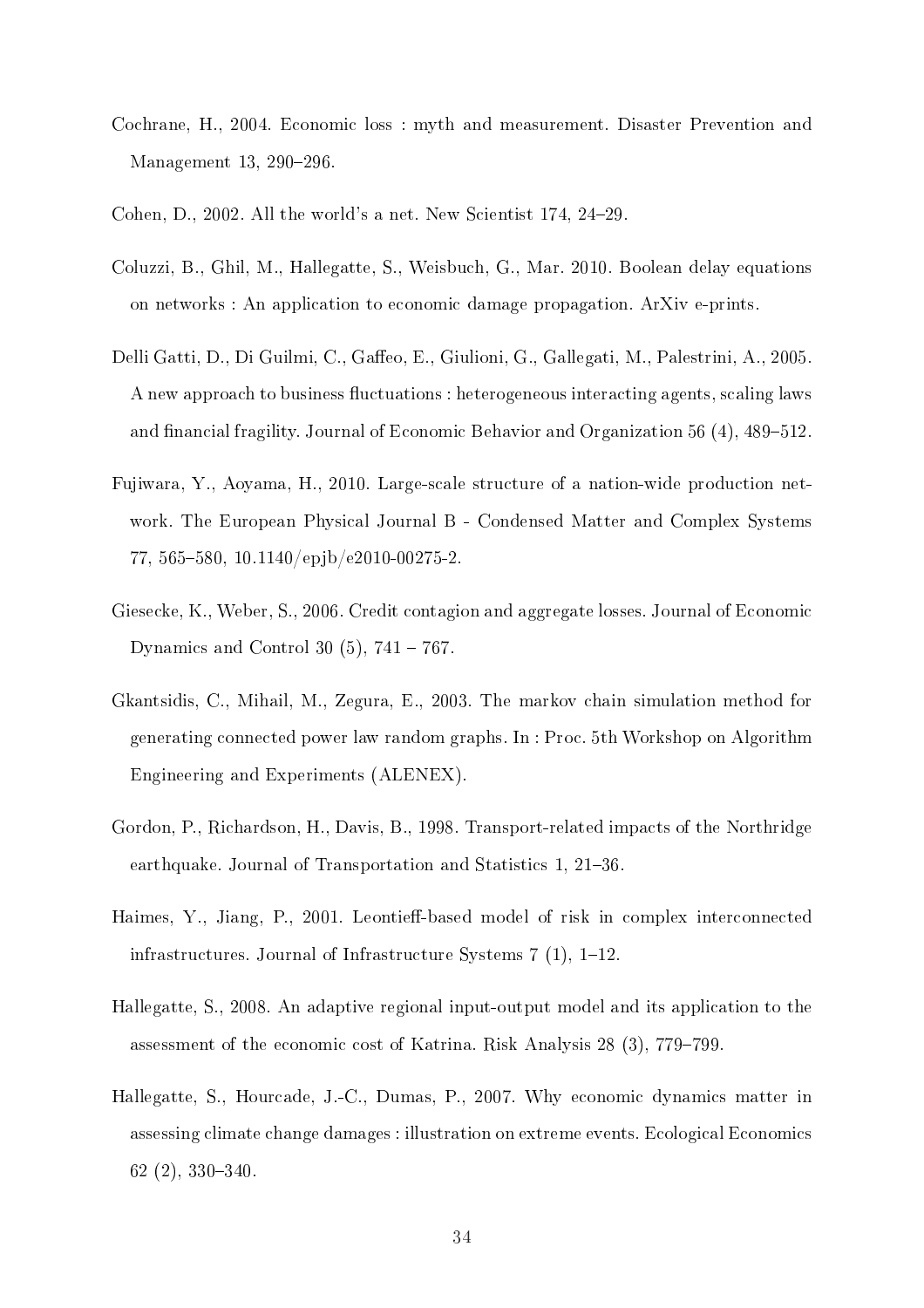- Martínez-Jaramillo, S., Pérez, O. P., Embriz, F. A., Dey, F. L. G., 2010. Systemic risk, financial contagion and financial fragility. Journal of Economic Dynamics and Control  $34$  (11),  $2358 - 2374$ , special Issue : 2008 Annual Risk Management Conference held in Singapore during June 30 - July 2, 2008.
- Maslov, S., Sneppen, K., 2002. Specificity and stability in topology of protein networks. Science 296 (5569), 910-913.
- McCarty, C., Smith, S., 2005. Florida's 2004 hurricane season : Local effects. Florida Focus, BEBR University of Florida 1.
- Miklós, I., Podani, J., 2004. Randomization of presence-absence matrices : comments and new algorithms. Ecology  $85(1)$ ,  $86-92$ .
- Newman, M., 2003. The structure and function of complex networks. SIAM review 45 (2), 167-256.
- Nier, E., Yang, J., Yorulmazer, T., Alentorn, A., 2007. Network models and financial stability. Journal of Economic Dynamics and Control 31 (6), 2033 – 2060, tenth Workshop on Economic Heterogeneous Interacting Agents - WEHIA 2005.
- Okuyama, Y., 2004. Modeling spatial economic impacts of an earthquake : input-output approaches. Disaster Prevention and Management 13, 297–306.
- Okuyama, Y., Chang, S., 2004. Modeling Spatial and Economic Impacts of Disasters. Springer.
- Rao, A., Jana, R., Bandyopadhyay, S., 1996. A Markov chain Monte Carlo method for generating random  $(0, 1)$ -matrices with given marginals. Sankhya : The Indian Journal of Statistics, Series A, 225–242.
- Roberts, J., 2000. Simple methods for simulating sociomatrices with given marginal totals. Social Networks  $22(3)$ ,  $273-283$ .
- Romanoff, E., Levine, S. H., March 1993. Information, interindustry dynamics, and the service industries. Environment and Planning A  $25(3)$ ,  $305-316$ .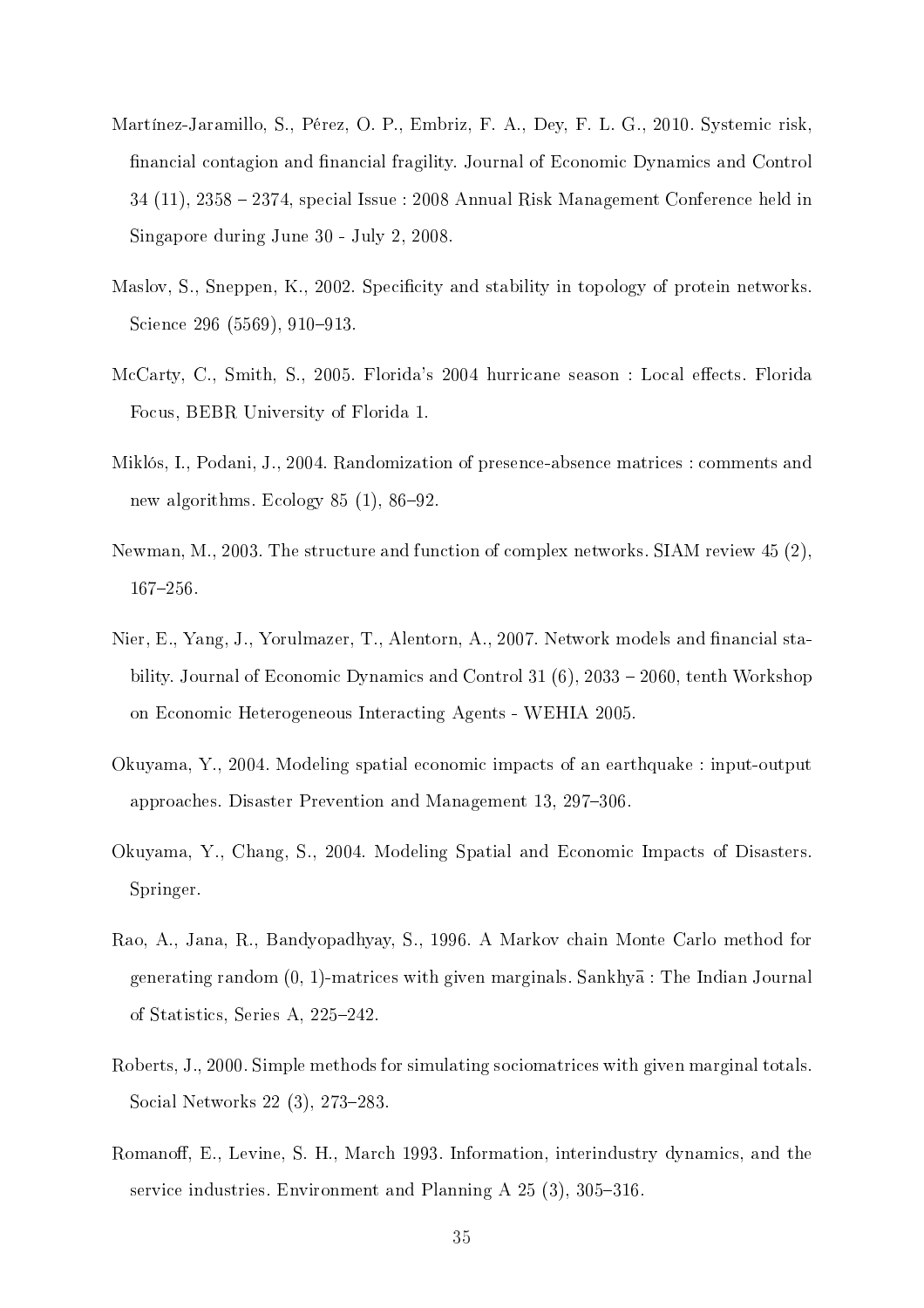- Rose, A., Benavides, J., Chang, S. E., Szczesniak, P., Lim., D., 1997. The regional economic impact of an earthquake : direct and indirect effects of electricity lifeline disruptions. Journal of Regional Science 37, 437-458.
- Rose, A., Liao, S.-Y., 2005. Modeling regional economic resilience to disasters : a computable general equilibrium analysis of water service disruptions. Journal of Regional Science 45, 75-112.
- Saltmarsh, M., April 16 2010. Flight chaos sends businesses scrambling. New York Times 201.
- Sheffi, Y., 2007. Building a resilient organization. The Bridge the journal of the National Academy of Science  $37(1)$ ,  $30-36$ .
- Tabourier, L., Roth, C., Cointet, J., 2010. Generating constrained random graphs using multiple edge switches. Arxiv preprint arXiv :1012.3023.
- Taylor, R., 1980. Constrained switchings in graphs. Combinatorial Mathematics 8, 314 336.
- Tierney, K., 1997. Business impacts of the northridge earthquake. Journal of Continencies and Crisis Management 5, 87–97.
- Vitali, S., Battiston, S., 2011. Geography versus topology in the european ownership network. New Journal of Physics 13 (6), 063021.
- Watts, D., Strogatz, S., 1998. Collective dynamics of small-world networks. Nature 393 (6684), 440-442.
- Weisbuch, G., Battiston, S., 2007. From production networks to geographical economics. Journal of Economic Behavior and Organization 64 (3-4),  $448 - 469$ .
- Zlatic, V., Bianconi, G., Díaz-Guilera, A., Garlaschelli, D., Rao, F., Caldarelli, G., 2009. On the rich-club effect in dense and weighted networks. Eur. Phys. J. B  $67(3)$ ,  $271-275$ .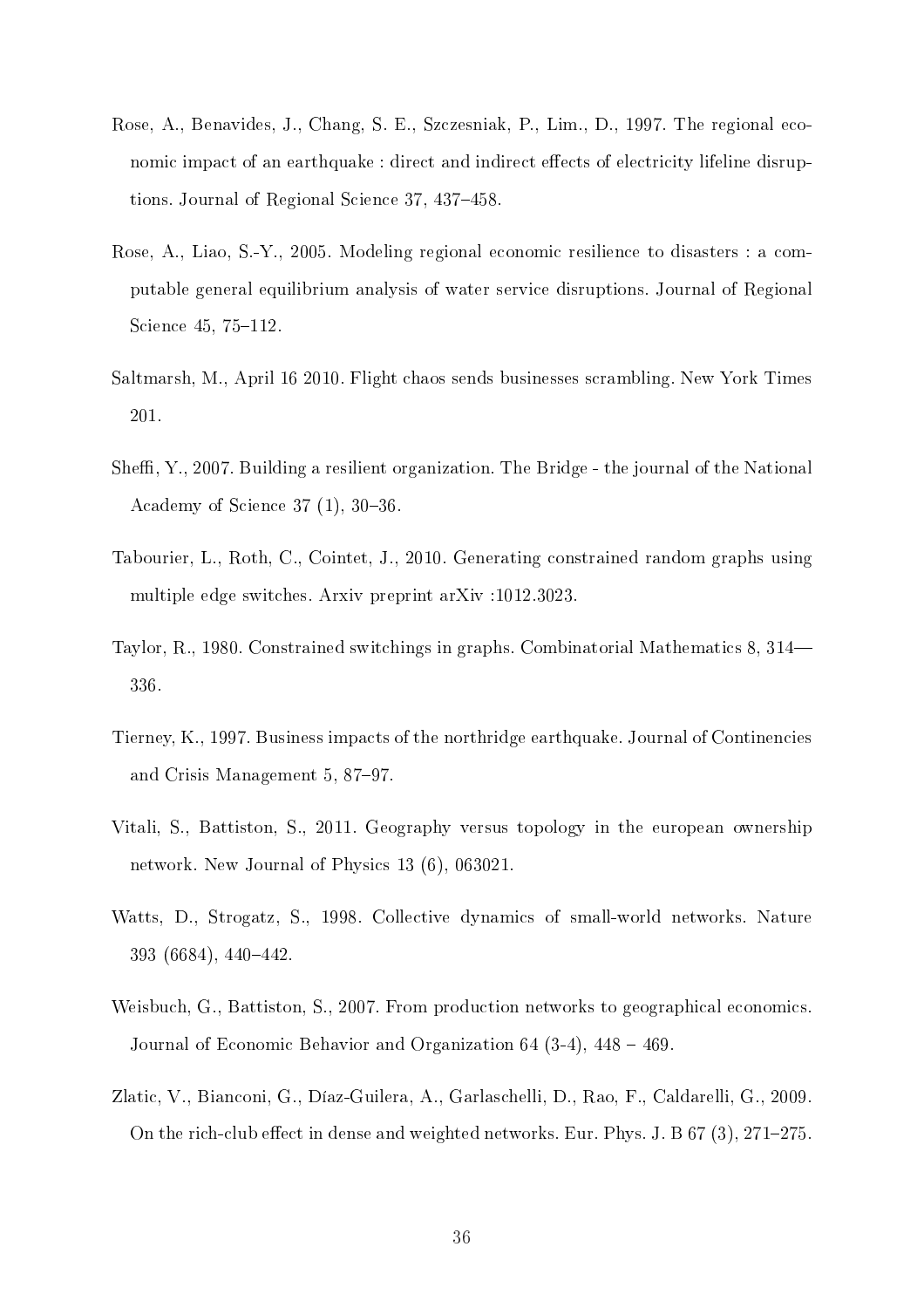

FIG. 1 - Cumulative distribution function of PUs sizes and power law cumulative distribution function with parameter 1.2.



FIG.  $2$  – Change in the number of triangles during the randomization process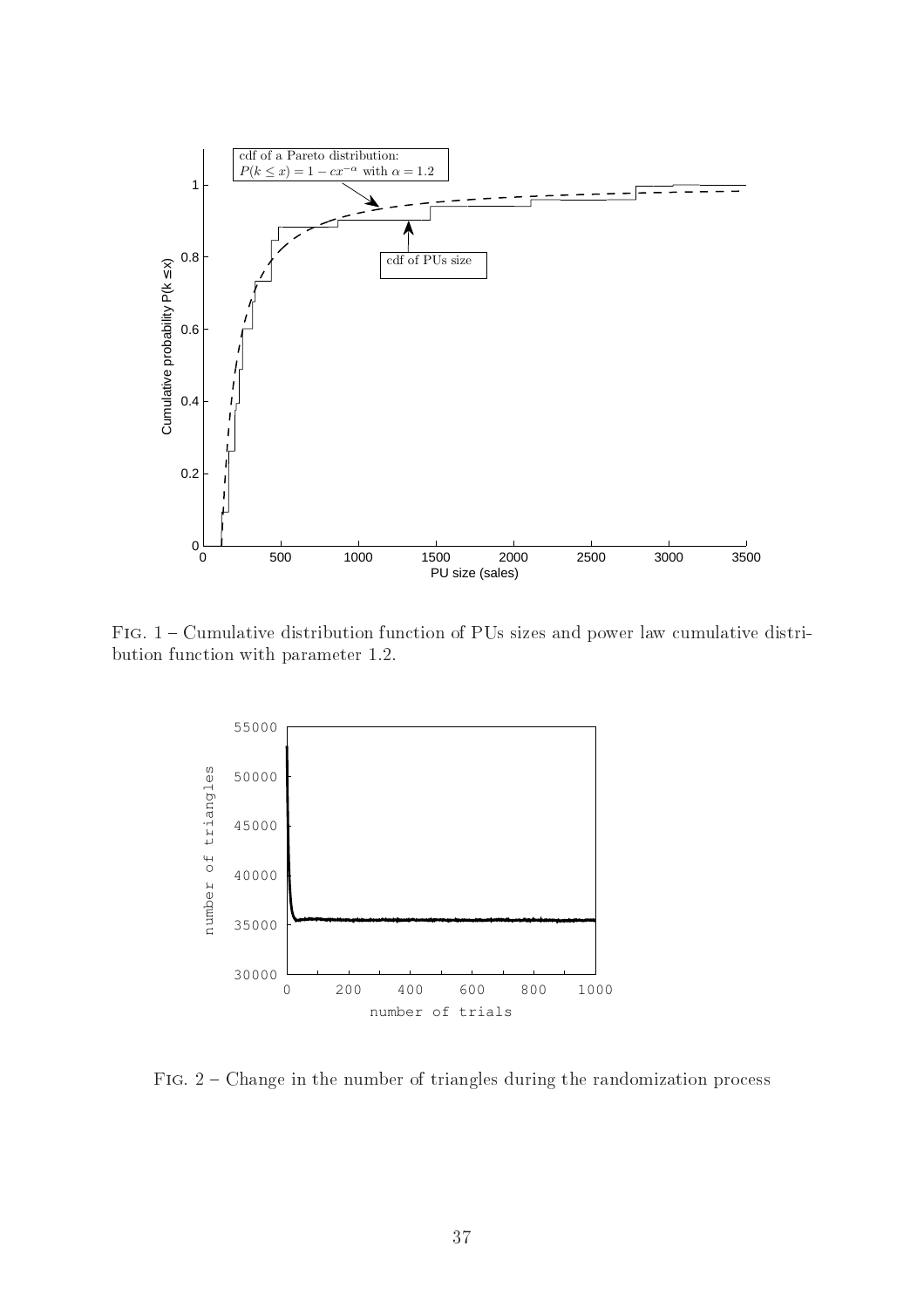

FIG. 3 - Cumulative distribution function of PUs in-degrees for the 100 random matrices and power law cumulative distribution function with parameter 2.5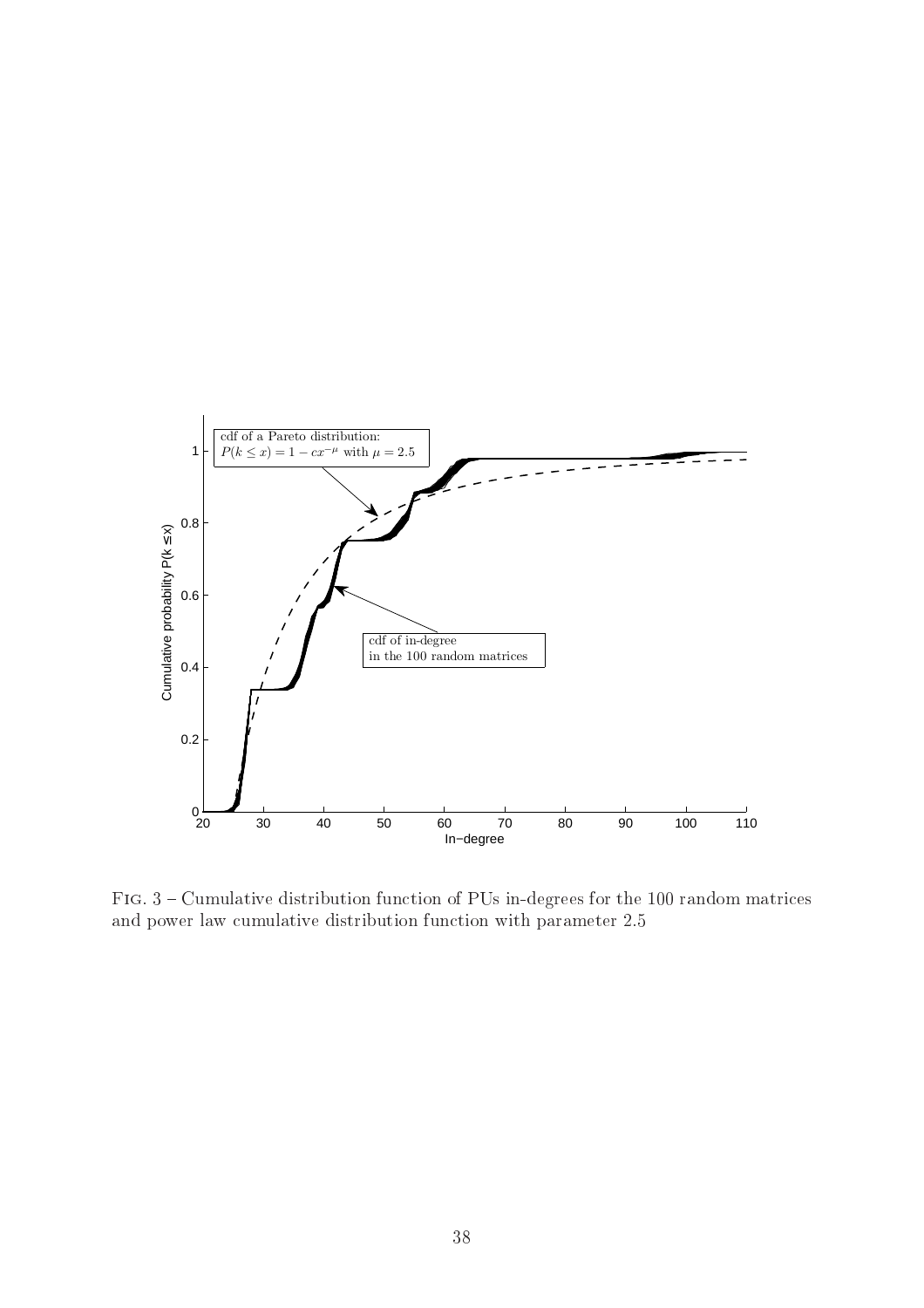

FIG. 4 - Total production of the economy from date 0 until 100 days after the shock (50% reduction in production capacity of 2 PUs the mining and extraction sector) for  $100$  random matrices and for the "full" PUIO connection matrix .



FIG.  $5$  – Production from date 0 until 100 days after the shock (2 PUs damaged : 10%) reduction in production capacity of the mining and extraction sector) as a fraction of the BAU production, depending on the number of days of stock.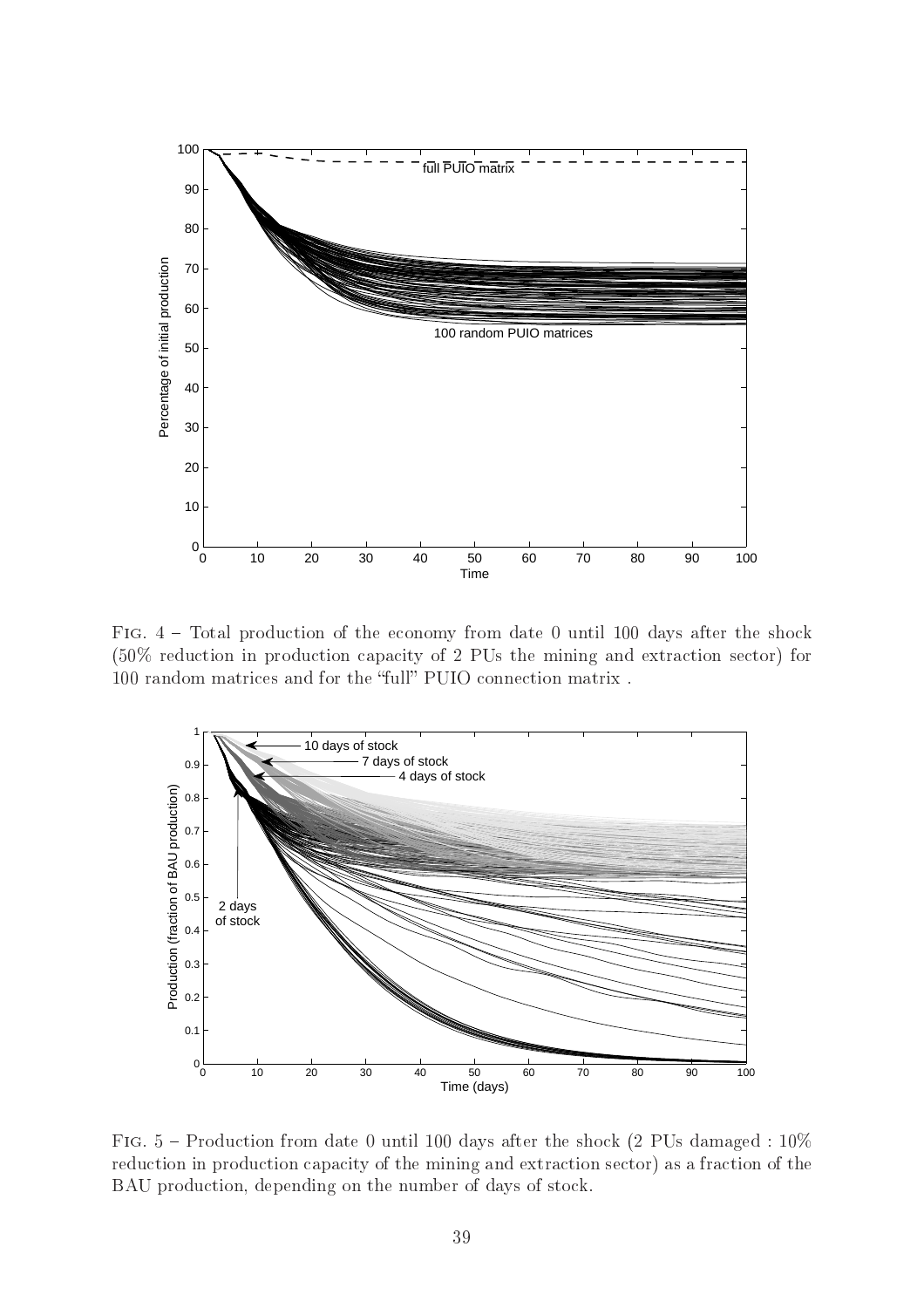

FIG. – Histograms of the sum of production from date 0 until 100 days after the shock (10% reduction in production capacity of the mining and extraction sector) as a fraction of the BAU production, depending on the number of PUs affected and for 100 random matrices.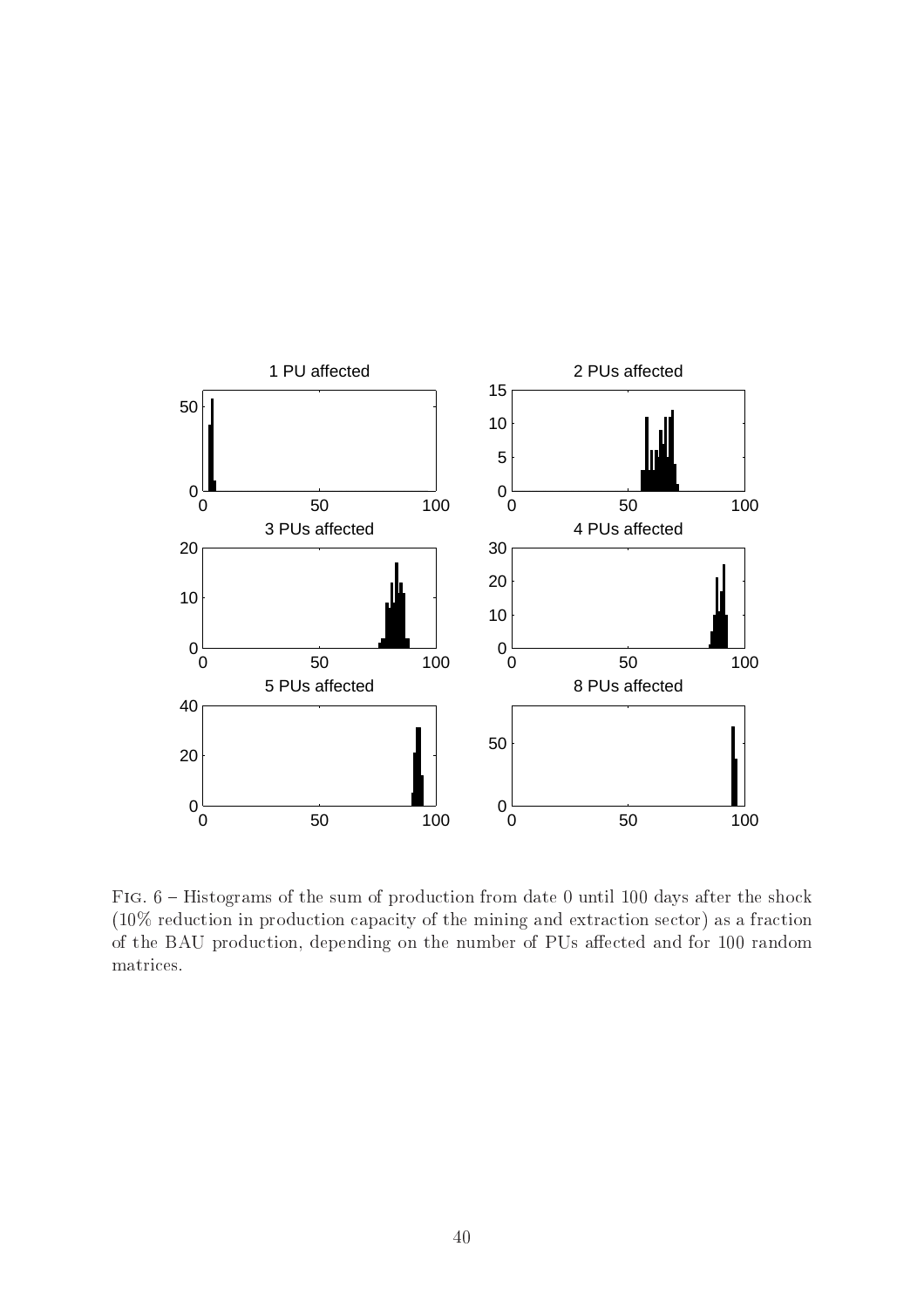

FIG. 7 - Cumulative distribution function of PUs in-degrees for targeted network, concentration index ranging from  $35\%$  to  $70\%$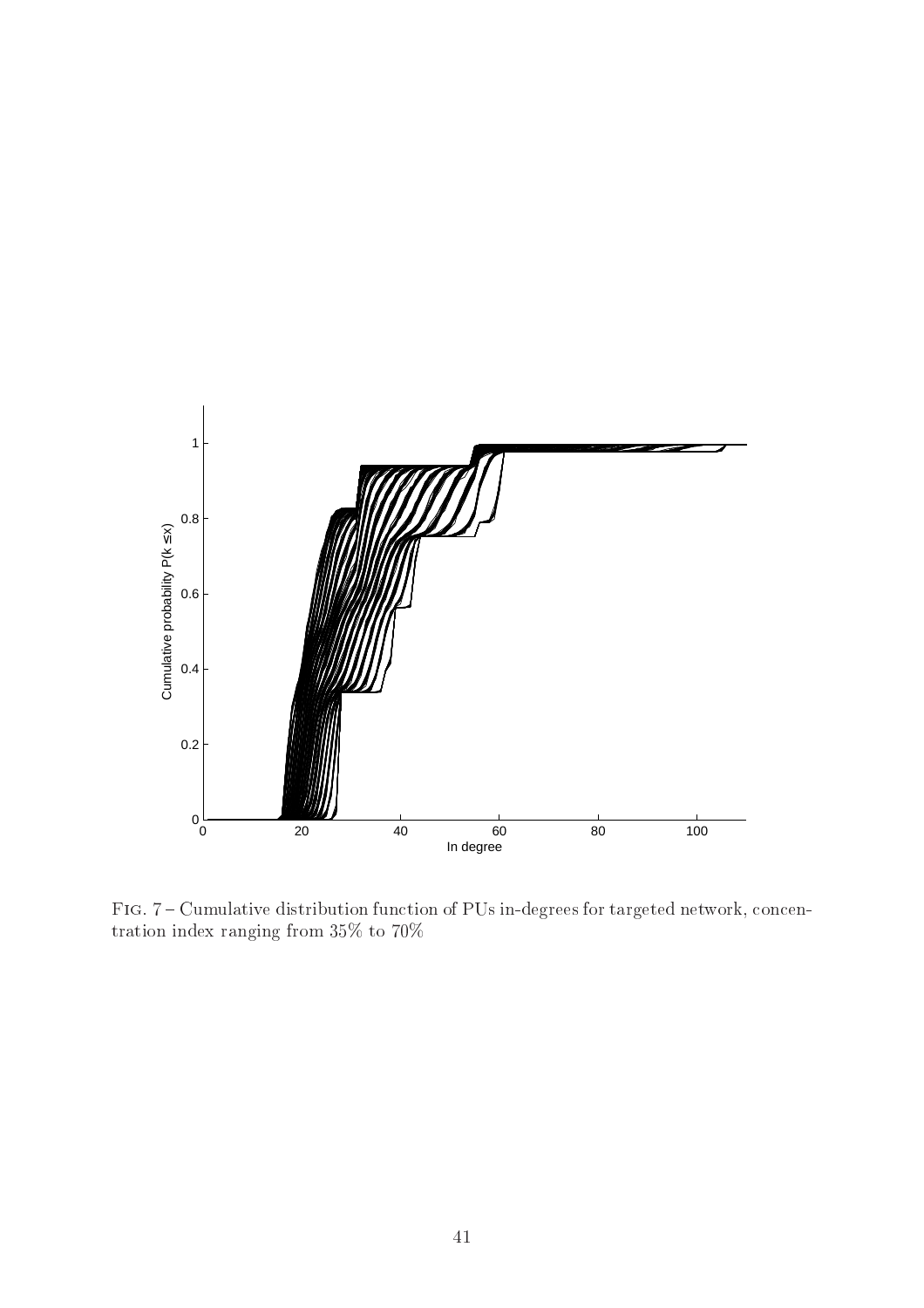

FIG.  $8 - Sum$  of production from date 0 until 100 days after the shock as a fraction of the BAU production, depending on the concentration index



FIG.  $9$  – Examples of clustering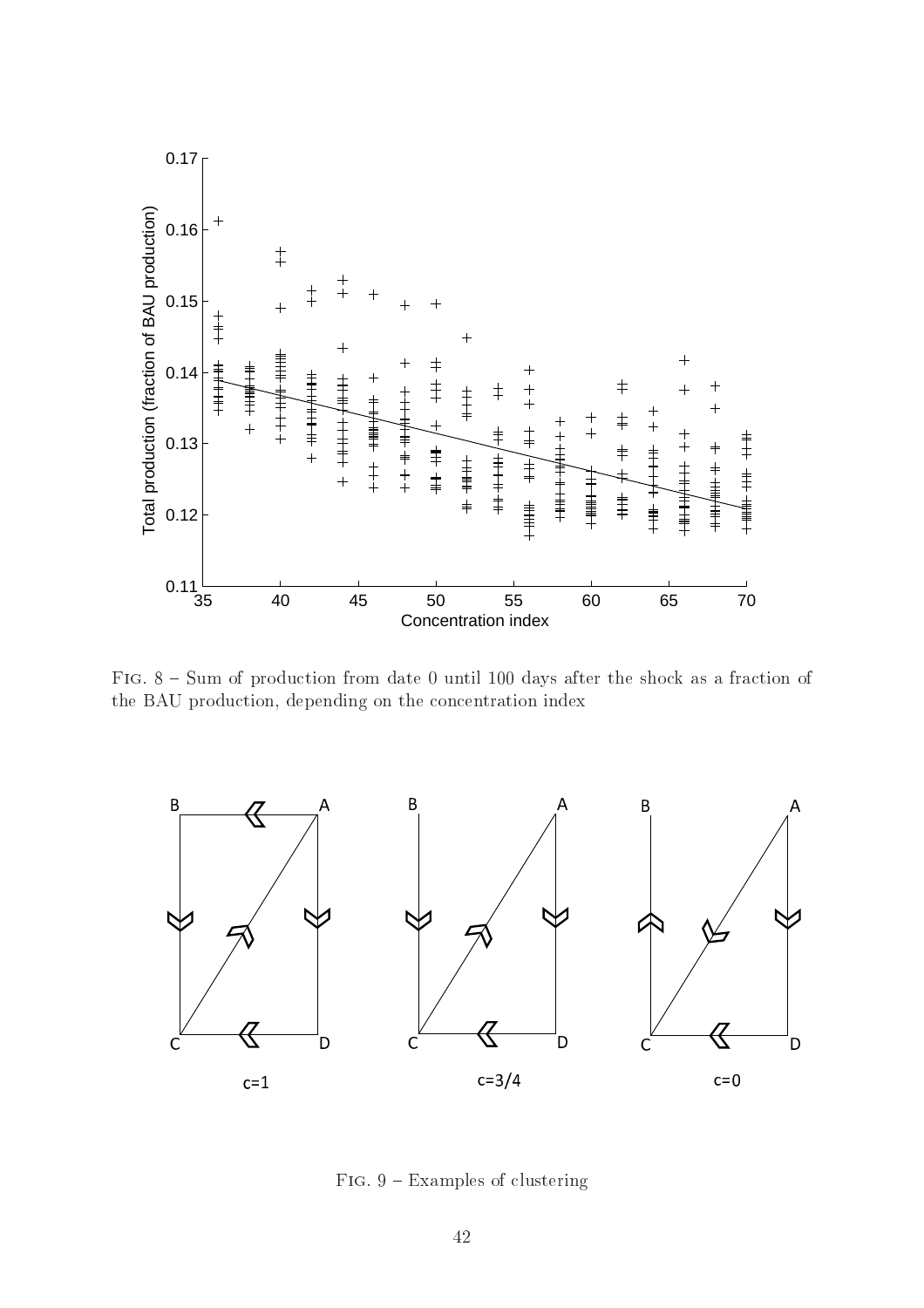

FIG.  $10$  – Cumulative distribution function of PUs in-degrees for targeted network with  $differential$  clustering  $index$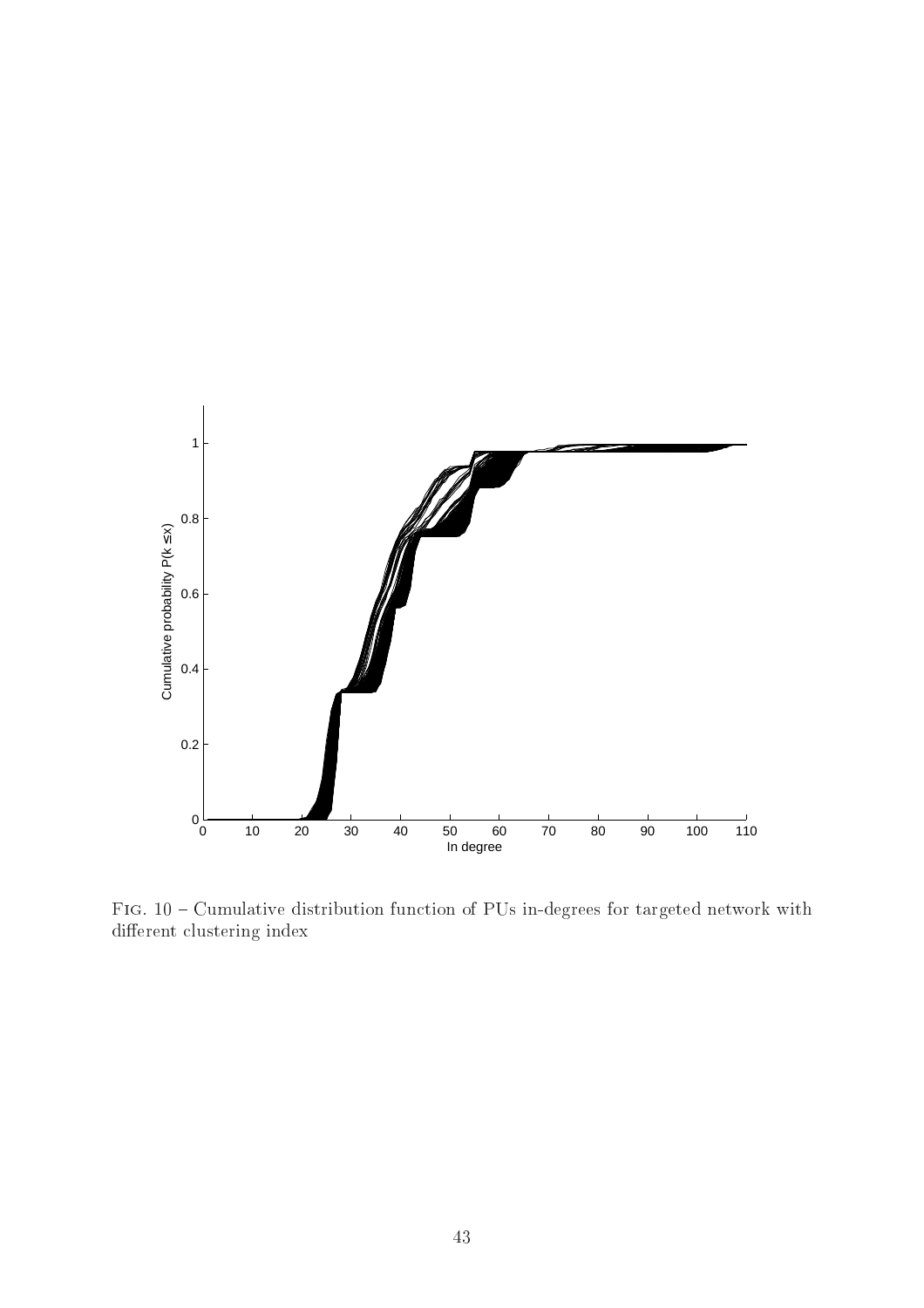

FIG.  $11 - Sum$  of production from date 0 until 100 days after the shock as a fraction of the BAU production, depending on the clustering index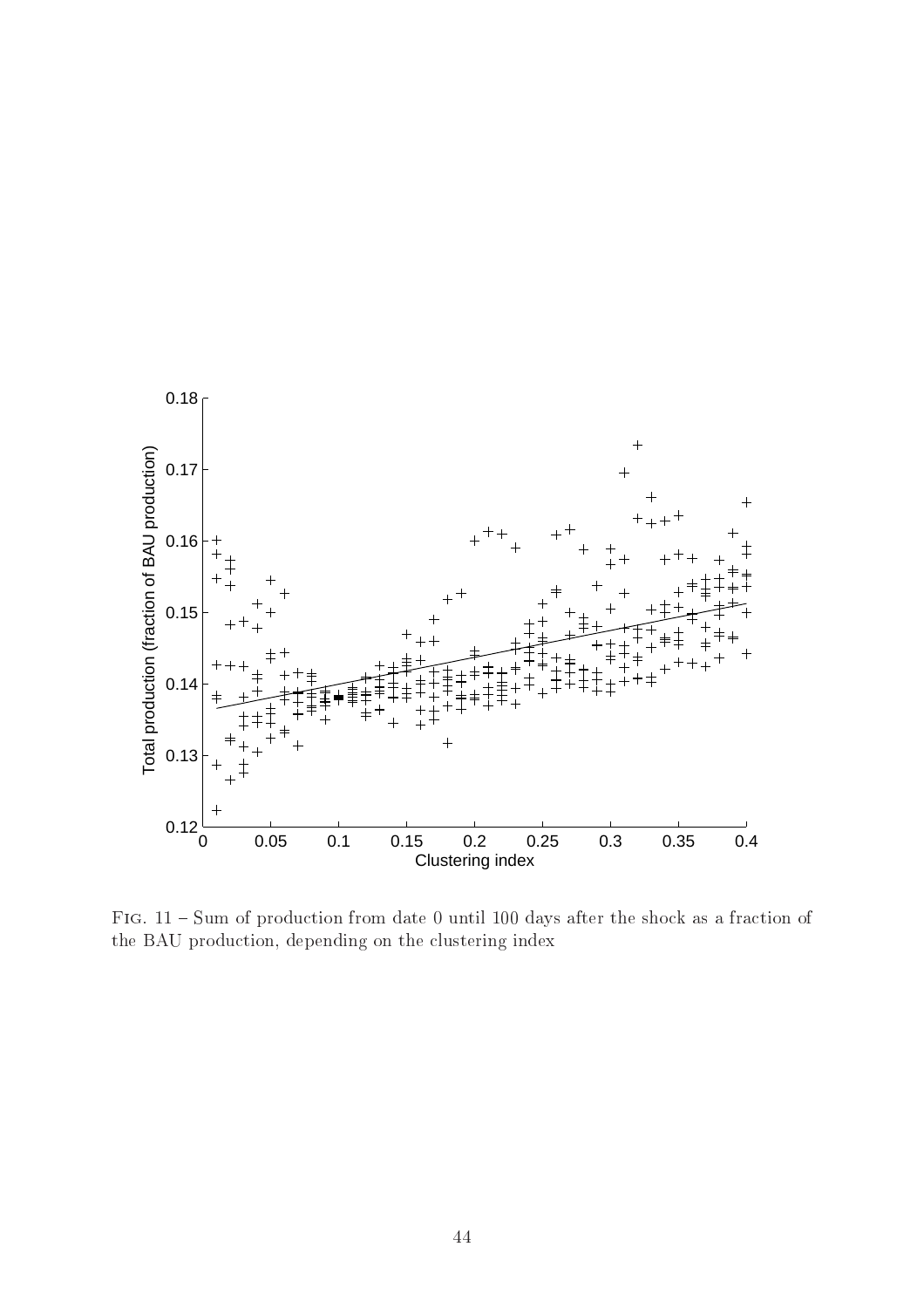

FIG. 12 - Building of the connected matrix from the two blocks matrix.



FIG.  $13$  – Sum of production from date 0 until 100 days after the shock as a fraction of the BAU production, depending on the number of connections between the two blocks.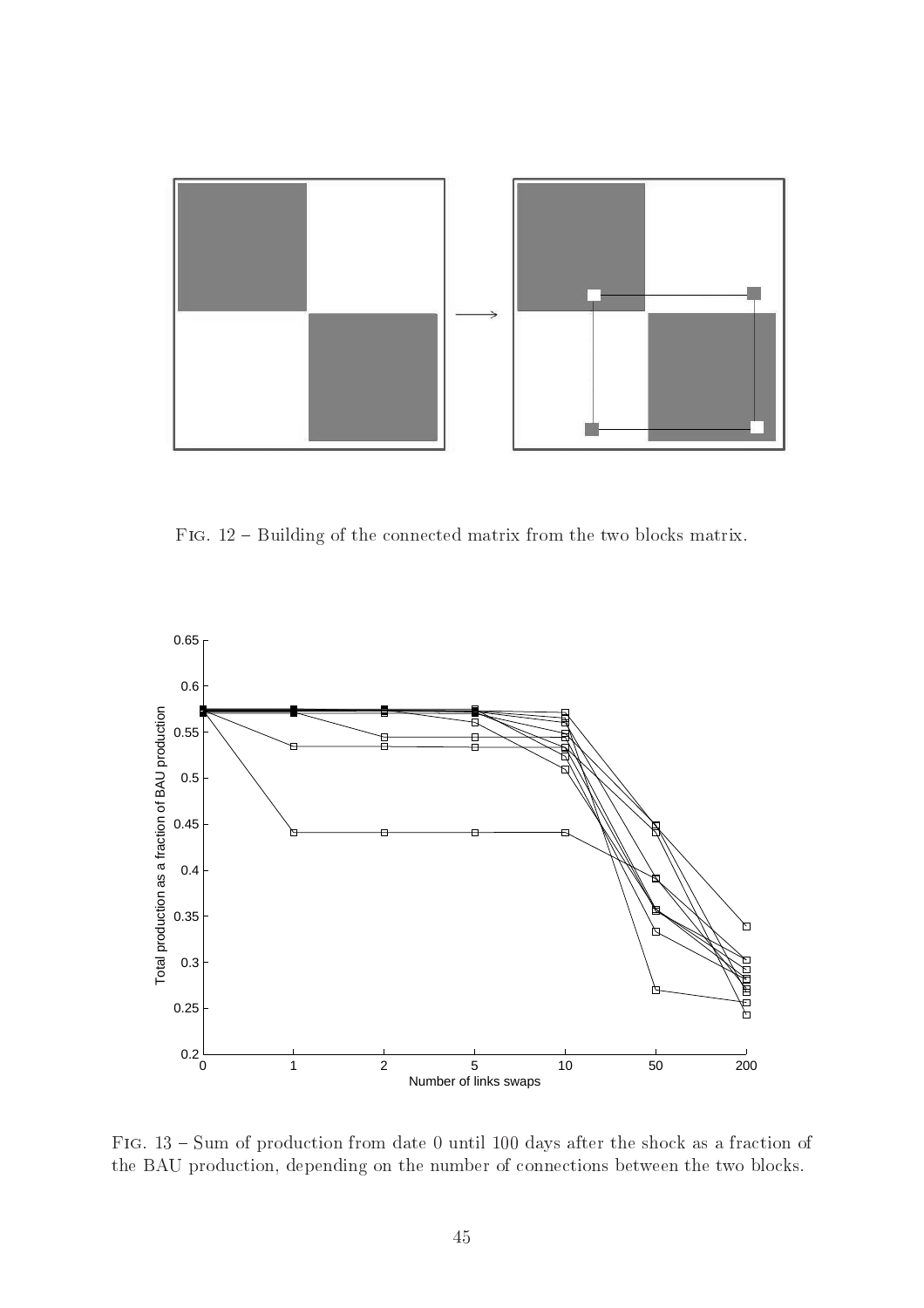| Sect. | Agric.  | Min.     | Util.    | Constr.                                               | Manuf.  |         |               | Whol.   Retail.   Transp. |
|-------|---------|----------|----------|-------------------------------------------------------|---------|---------|---------------|---------------------------|
| Prop. | $1.9\%$ | $1.9\%$  | $0.4\%$  | $7.5\%$                                               | 3.8%    |         | $5.6\%$ 16.9% | $3.8\%$                   |
| Sect. | Info.   |          |          | Finance   Busi.Serv.   Edu.,Health   Food,Art   Serv. |         |         | Gov.          |                           |
| Prop. | $1.9\%$ | $11.2\%$ | $11.2\%$ | 11.2\%                                                | $9.4\%$ | $9.4\%$ | $3.9\%$       |                           |

TAB. 1 – The proportion of production units among sectors.